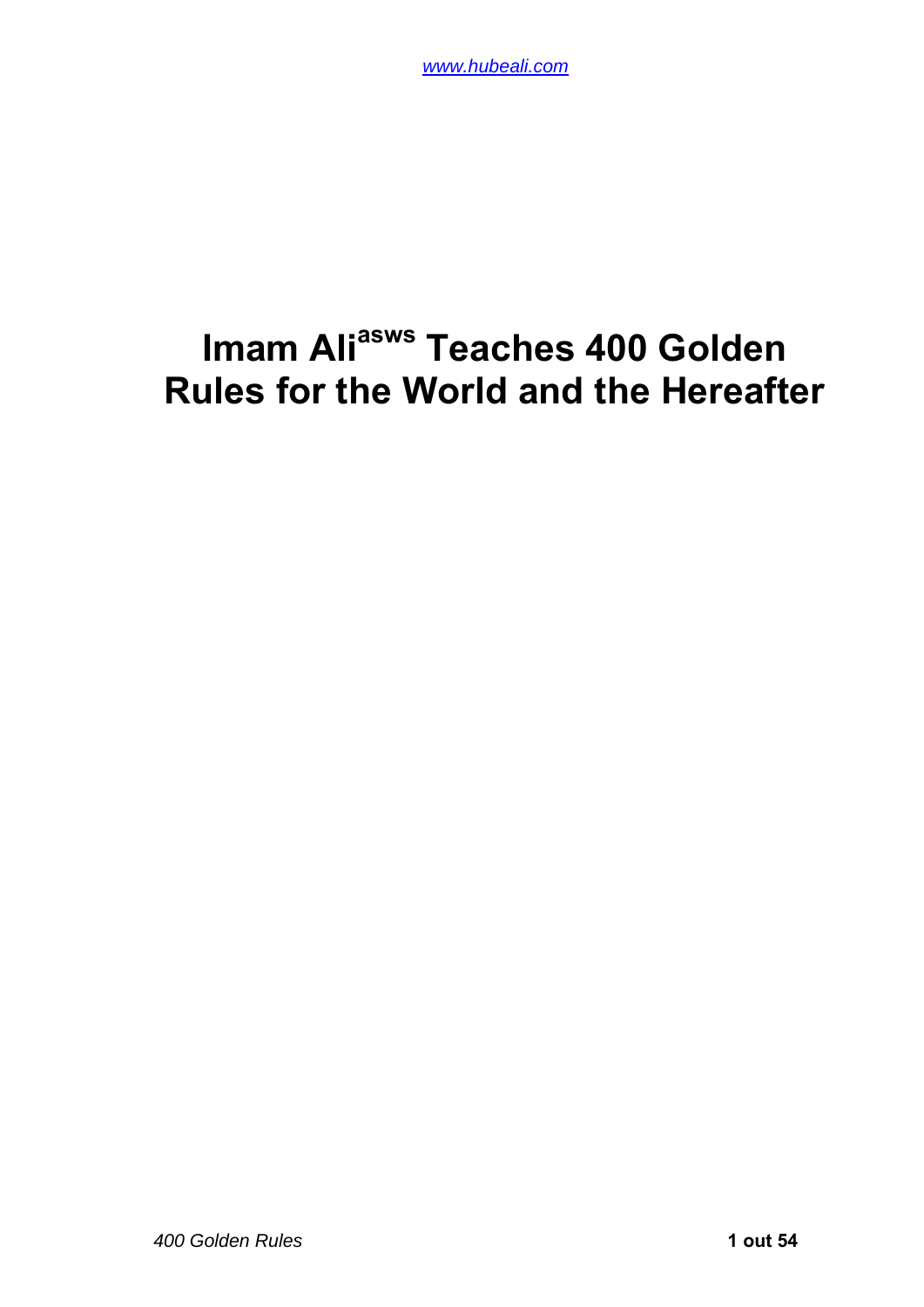#### **TABLE OF CONTENTS**

| Imam Ali <sup>asws</sup> Teaches 400 Golden Rules for the World and the Hereafter  4 |  |
|--------------------------------------------------------------------------------------|--|
|                                                                                      |  |
|                                                                                      |  |
|                                                                                      |  |
|                                                                                      |  |
|                                                                                      |  |
|                                                                                      |  |
|                                                                                      |  |
|                                                                                      |  |
|                                                                                      |  |
|                                                                                      |  |
|                                                                                      |  |
|                                                                                      |  |
|                                                                                      |  |
|                                                                                      |  |
|                                                                                      |  |
|                                                                                      |  |
|                                                                                      |  |
|                                                                                      |  |
|                                                                                      |  |
|                                                                                      |  |
|                                                                                      |  |
|                                                                                      |  |
|                                                                                      |  |
|                                                                                      |  |
|                                                                                      |  |
|                                                                                      |  |
|                                                                                      |  |
|                                                                                      |  |
|                                                                                      |  |
|                                                                                      |  |
|                                                                                      |  |
|                                                                                      |  |
|                                                                                      |  |
|                                                                                      |  |
|                                                                                      |  |
|                                                                                      |  |
|                                                                                      |  |
|                                                                                      |  |
|                                                                                      |  |
|                                                                                      |  |
|                                                                                      |  |
|                                                                                      |  |
|                                                                                      |  |
|                                                                                      |  |
|                                                                                      |  |
|                                                                                      |  |
|                                                                                      |  |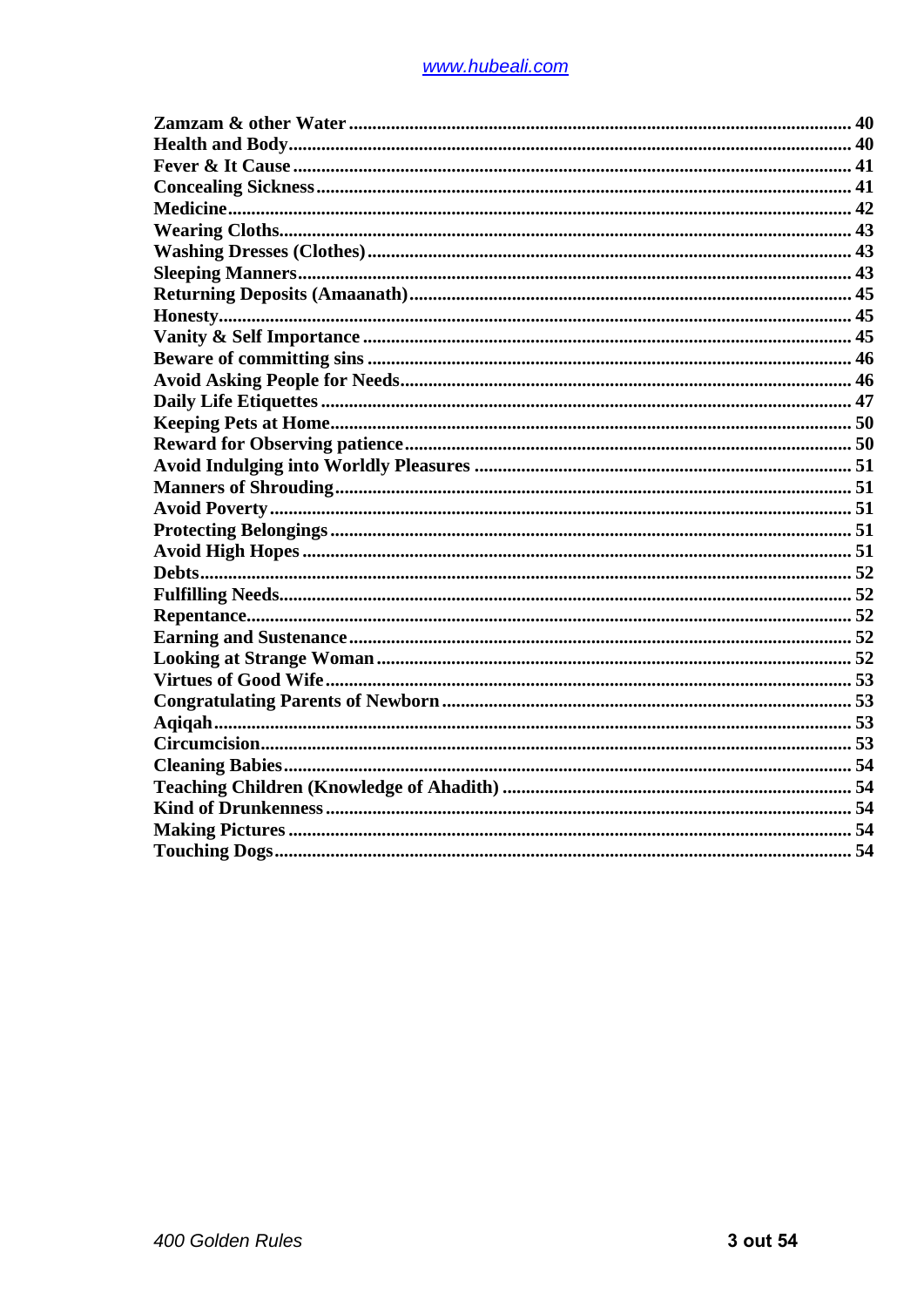*www.hubeali.com*

سأداللغ للصحير

**آدابه ع لأصحابه و هي أربعمائة باب للدين و الدنيا**

#### <span id="page-3-0"></span>**Imam Ali<sup>asws</sup> Teaches 400 Golden Rules for the World and the Hereafter**

#### **Introduction:**

عن القاسم بن يحيى عن جده الحسن بن راشد عن أبي بصير و محمد بن مسلم عن أبي عبد االله ع قال حدثني أبي عن آبائه ع أن أمير المؤمنين ع علم أصحابه في مجلس واحد أربعمائة باب مما يصلح للمسلم في دينه و دنياه [1](#page-3-1) جدي ع Imam Ali<sup>asws</sup> taught the following 400 golden rules to his<sup>asws</sup> companions in one afternoon, which quite comprehensively cover all those issues that we all need to know for leading a successful life in this World as well as in the Hereafter. These Ahadith of Amir ul Momaneen<sup>asws</sup> are referred to in our basic Ahadith books as 'Kutab of Arabamiyaan' (400 books), Masomeen<sup>asws</sup> have also given references to these sayings as 'Kitab-e-Ali', (the Book of Ali<sup>asws</sup>).<sup>[2](#page-3-2)</sup>

### **Cupping**

الحجامة تصح البدن و تشد العقل

Cupping $3$  recovers the body and strengthens the mind.

توقوا الحجامة يوم الأربعاء و يوم الجمعة فإن الأربعاء نحس مستمر و فيه خلقت جهنم و في يوم

Avoid cupping on Wednesdays and Fridays. One of the hours of Wednesdays is continuous ill omen. Besides, Hell was created on a Wednesday. Likewise, he whoever applies cupping in a definite hour on Fridays will surely die.

## **Trimming and applying perfume to moustaches**

أخذ الشارب من النظافة و هو من السنة

To trim moustaches is a part of cleanliness and is in accordance with the 'Sunna'<sup>[4](#page-3-4)</sup> of Prophet<sup>saww</sup>.

1

 $^{1}$  الخصال ج : 2 ص $\cdot$  : 611  $^{1}$ 

<span id="page-3-4"></span><span id="page-3-3"></span><span id="page-3-2"></span><span id="page-3-1"></span><sup>&</sup>lt;sup>2</sup> See for example, Al-Kasail by Sheikh Sadduq,

<sup>3</sup> Removing infected blood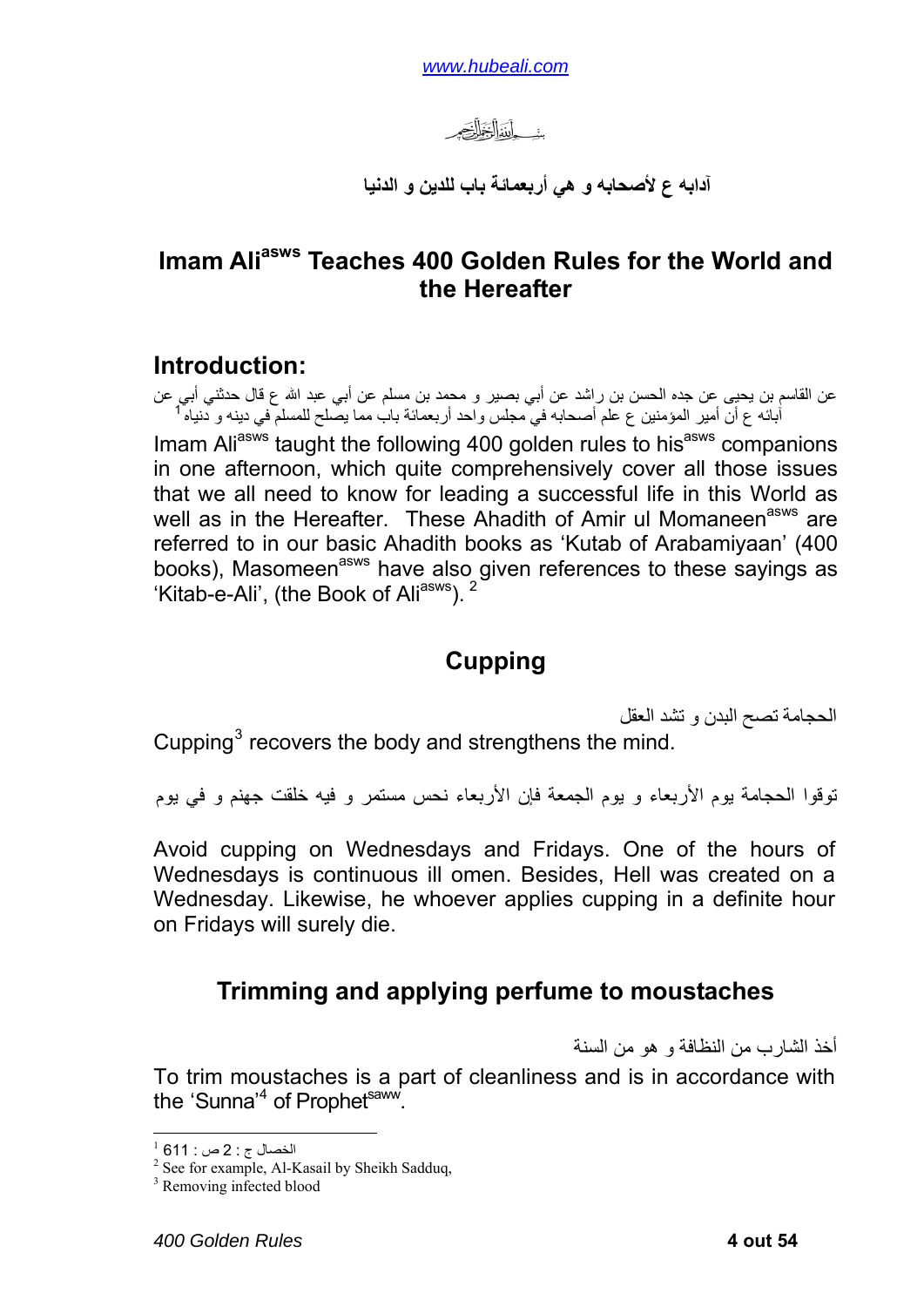<span id="page-4-0"></span>الطيب في الشارب كر امة للكاتبين و هو من السنة To perfume the moustaches is honourable for the 'Recording Angels'<sup>[5](#page-4-1)</sup> and it is also a part of the 'Sunna'.

لا تنتفوا الشيب فإنه نور و من شاب شيبة في الإسلام آانت له نورا يوم القيامة

Do not tear out the gray hair because it is an illumination. Every single hair that grows gray in Islam will be a source of illumination on the Day of Resurrection.

### **Cleaning Teeth**

السواك مرضاة للرب و مطيبة للفم و هو من السنة

Brushing the teeth pleases the Lord<sup>azwj</sup>; freshens the mouth and is a part of the Sunna (tradition of Holy Prophet<sup>saww</sup>).

### **Benefits of Applying Oil to Head & Body**

الدهن يلين البشرة و يزيد في الدماغ و العقل و يسهل موضع الطهور و يذهب بالشعث و يصفي اللون Oiling softens the skin, strengthens the mind and the brain, eases the organs of ablution, removes dryness, and revitalises body complexion.

السعوط مصحة للرأس و شفاء للبدن و سائر أوجاع الرأس

Using the sneezewort oil heals the head and cures the body as well as all types of headache.

## **Washing of Head**

غسل الرأس بالخطمي يذهب بالدرن و ينقي الأقذار

Washing head with the mud of rivers removes the dirt and purifies one from uncleanness.

 $\frac{1}{4}$  $4$  Tradition of Prophet<sup>saww</sup> and Masomeen<sup>asws</sup>.

<span id="page-4-1"></span><sup>&</sup>lt;sup>5</sup> Angels who record deeds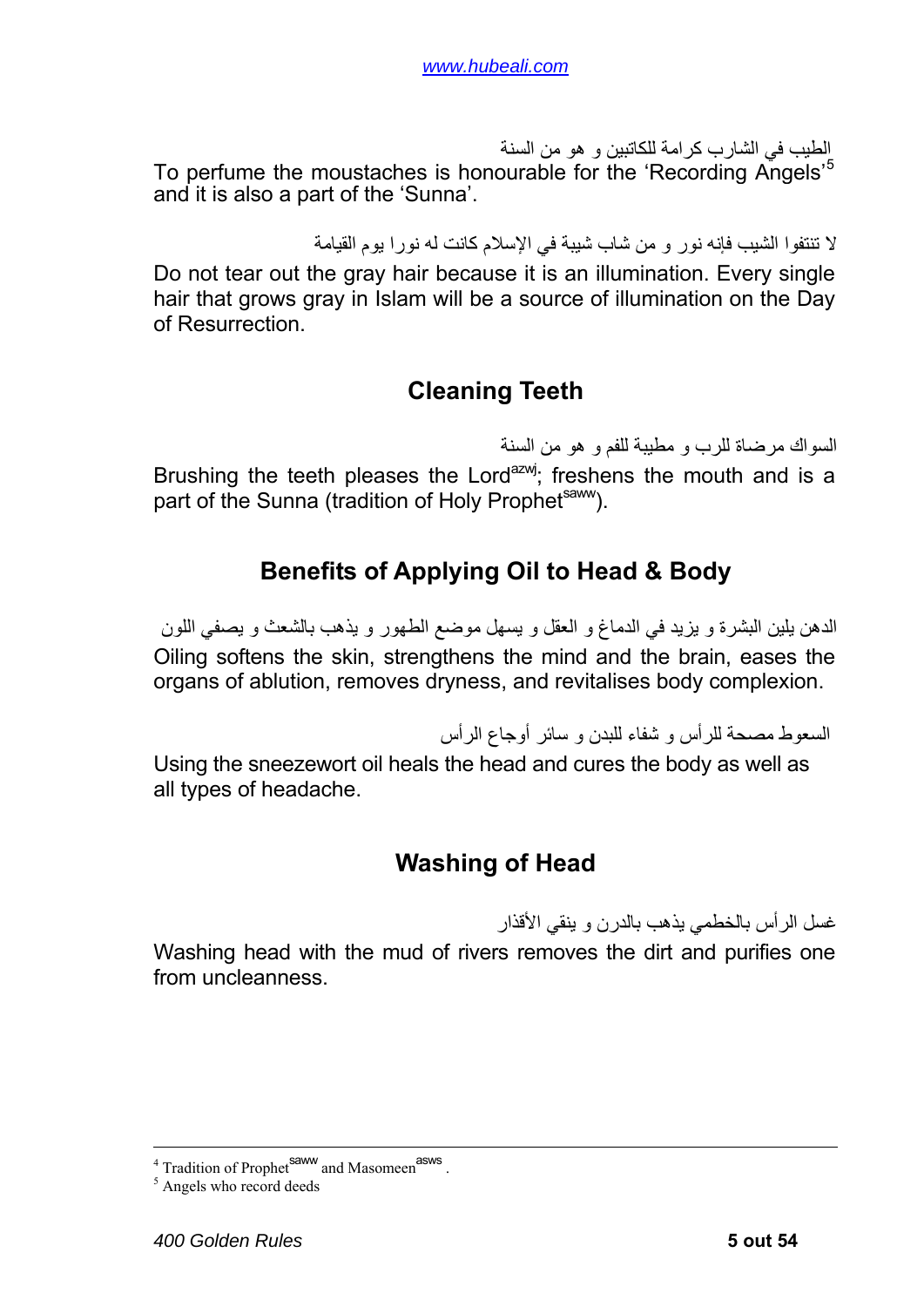### **Removing unwanted Hairs (every 15 days)**

النورة مشدة للبدن و طهور للجسد

<span id="page-5-0"></span>Removing unwanted hair strengthens and purifies the body.

نتف الإبط ينفي الرائحة المنكرة و هو طهور و سنة Removing armpit hair eliminates malodour; it is a purifier and a part of Sunna.

أحب للمؤمن أن يطلبي في كل خمسة عشر يوما مر ة بالنور ة

I like for the believers to remove unwanted hair once every fifteen days.

# **Nail Clipping**

و تقليم الأظفار يمنع الداء الأعظم و يجلب الرزق و يدره Nail-clipping protects from harmful diseases and increases sustenance.

## **Drinking & Eating Manners**

غسل اليدين قبل الطعام و بعده زيادة في الرزق Washing hands before and after eating increases sustenance.

لا ينفخ المرء موضع سجوده و لا في طعامه و لا في شرابه و لا في تعويذه One should not puff in prostration of the ritual prayers, nor in the food, drink or on amulet (Taweez).

ابدءوا بالملح في أول طعامكم و اختموا به فلو يعلم الناس ما في الملح لاختاروه على الدرياق من ابتدأ

Begin and end with salt in every meal. If people realise the benefits of salt, they will prefer it to the antidote. Allah<sup>azwj</sup> will save him who begins and ends with salt in every meal from seventy maladies, which are unknown to others except Allah<sup>azwj</sup>.

و إذا جلس أحدكم على الطعام فلبجلس جلسة العبد و يأكل على الأرض و لا يضيع إحدى When you sit down to have a meal, you should sit like slaves and eat on the floor.

*400 Golden Rules* **6 out 54**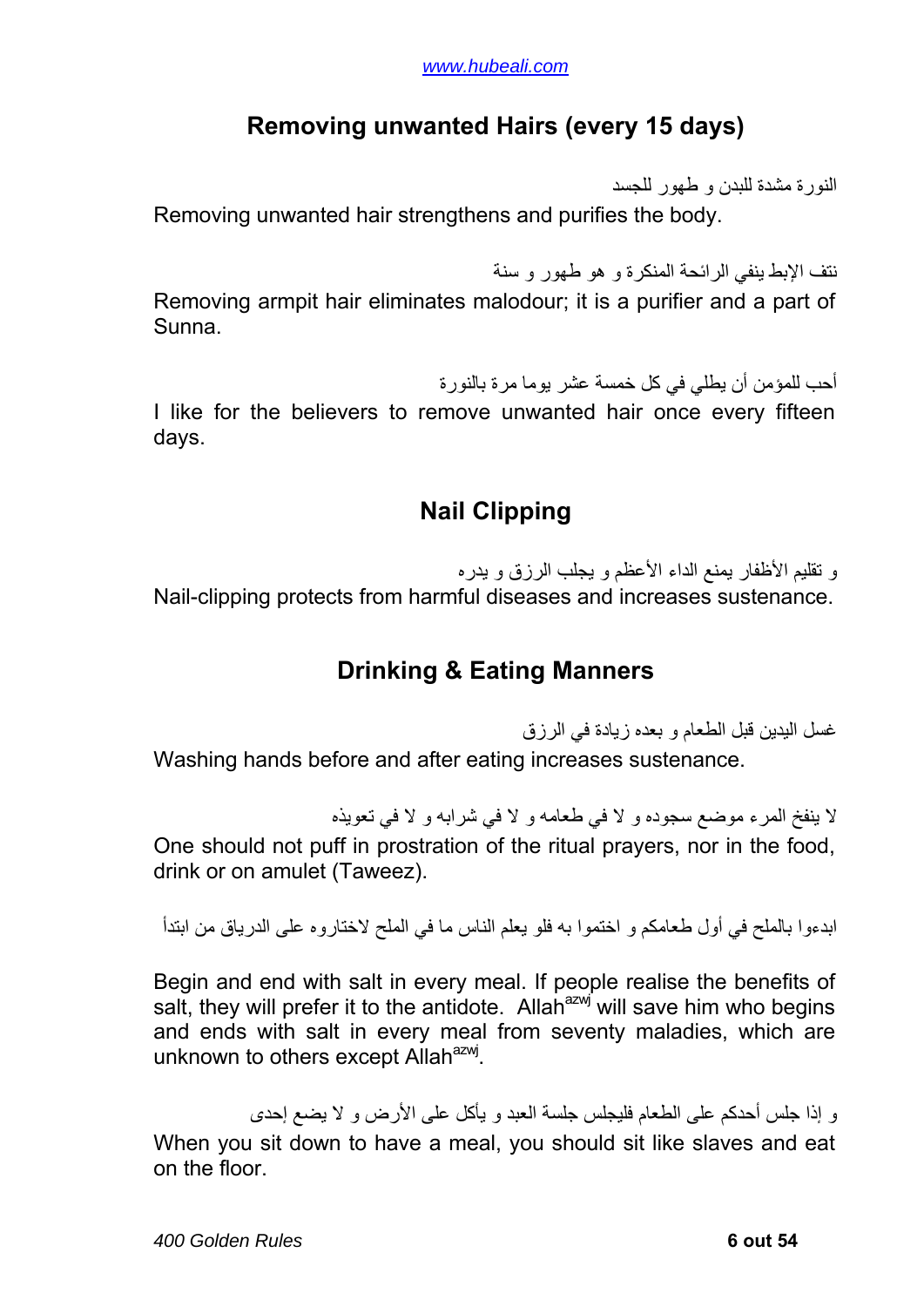عشاء الأنبياء بعد العتمة فلا تدعوا العشاء فإن ترآه يخرب البدن

<span id="page-6-0"></span>The Prophets<sup>as</sup> used to have dinner even late at night. Hence, you should not skip dinner lest your bodies will become unhealthy.

آلوا ما يسقط من الخوان فإنه شفاء من آل داء بإذن االله لمن أراد أن يستشفي به

Eat the food crumbs, which fall on dining table/food mat, as these are remedy of every malady, by Allah<sup>azwj</sup>'s permission, for those who seek cure.

إذا أكل أحدكم الطعام فمص أصابعه التي أكل بها قال الله عز و جل ذكر ه بارك الله فيك Whenever one licks his fingers after finishing food, Allah<sup>azwj</sup> Says: Blessings be on you.

أقروا الحار حتى يبرد و يمكن فإن رسول االله ص قال و قد قرب إليه طعام حار أقروه حتى يبرد و

Do not start eating hot food until it is cooled, as hot food was served to the Prophet<sup>saww</sup> but Prophet<sup>saww</sup> said: "Do not eat it until it is cooled and becomes eatable. Allah<sup>azwj</sup> will not Approve of eating hot food when He<sup>azwj</sup> Placed the blessings and advantages in the cold food."

أكثروا ذكر الله جل و عز على الطعام و لا تلفظوا فيه فإنه نعمة من نعم الله و رزق من رزقه يجب

Mention Allah<sup>azwj</sup> very much during eating food. Do not talk while eating, as it is one of Allah<sup>azwj</sup>'s Graces and Sustenance for which you should thank and praise Him<sup>azwj</sup>.

لا يشر ب أحدكم الماء قائما فإنه يور ث الداء الذي لا دو اء له إلا أن يعافي الله

You should not drink water in standing posture, it may result in incurable malady, unless Allah<sup>azwj</sup> Gives health.

#### **Benefits of Eating Fruits & Vegetables**

أآل التفاح نضوح للمعدة

Eating apples refreshes digestive system.

أكل السفر جل قوة للقلب الضعيف و هو يطيب المعدة و يذكي الفؤاد و يشجع الجبان و يحسن الولد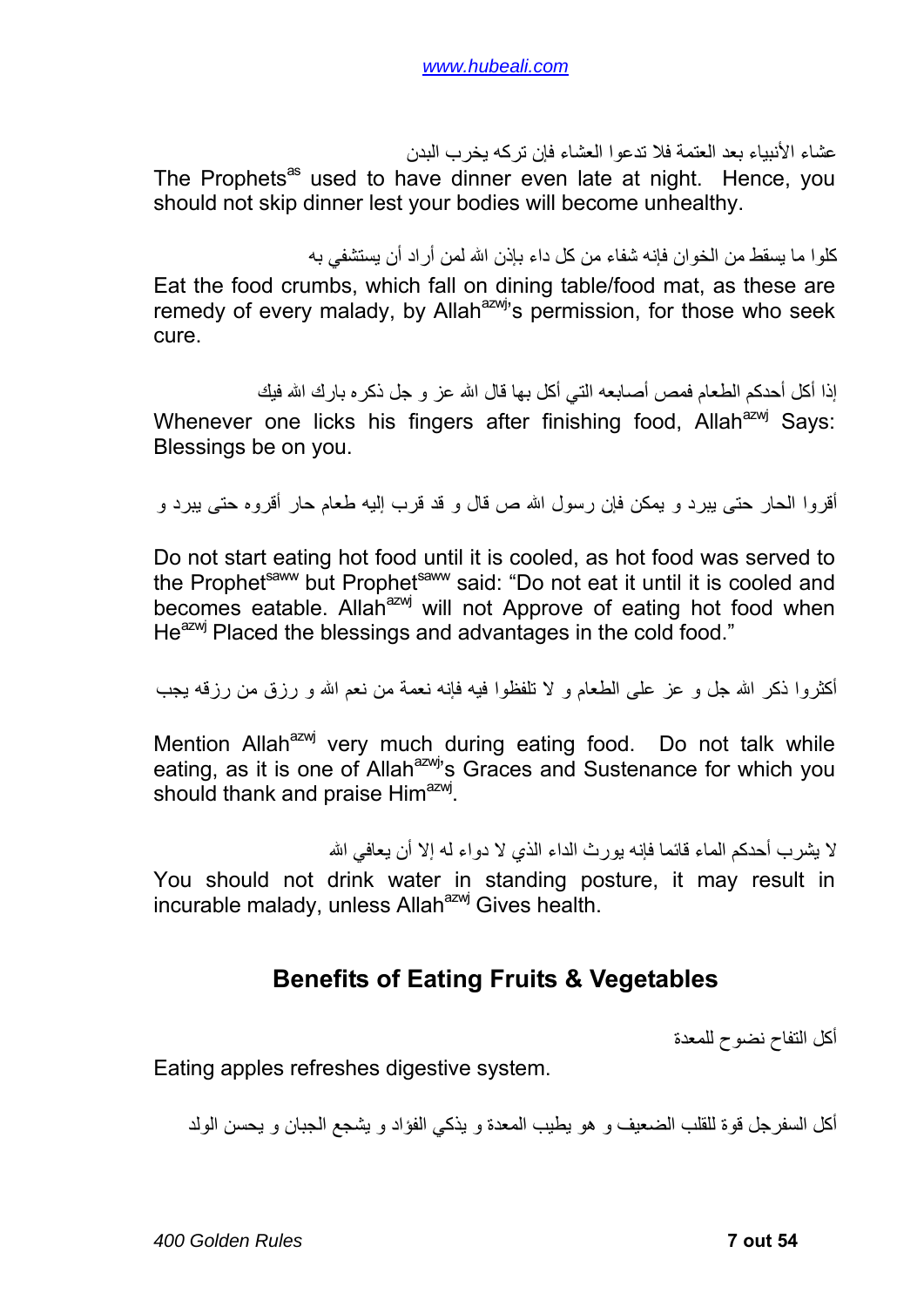Eating quince strengthens the weak hearts, cures the digestive system, kindles the hearts, gives courage to the cowards, and gives parents adorable children.

أكل إحدى و عشرين زبيبة حمراء على الريق في كل يوم تدفع الأمراض إلا مرض الموت Eating 21 red raisings every day on empty stomach keeps diseases away except from the illness causing death.

و آلوا التمر فإن فيه شفاء من الأدواء

Eat dates because it is the remedy of the maladies.

عليه الأدب و هو التعزير كلوا الدباء فإنه يزيد في الدماغ و كان يعجب النبي ص Eat calabash, because it broadens the brain. Besides, the Prophetsaww liked calabash.

آلوا الأترج قبل الطعام و بعده فإن آل محمد ص يأآلونه Eat citron before and after meals. The Prophet's family<sup>asws</sup> used to eat citron.

الكمثرى يجلو القلب و يسكن أوجاعه بإذن االله

#### Pear purifies the heart and alleviates its troubles by Allah<sup>azwj</sup>'s **permission.**

آلوا الهندباء فإنه ما من صباح إلا و عليه قطرة من قطر الجنة

Eat endive. Every morning, a drop of Paradise covers each grain of endive.

الحبة السوداء ما من داء إلا و فيها منه شفاء إلا السام

Black cumin has a share in the remedy of every malady, except death.

ما تأآل الحامل شيئا و لا تبدأ به أفضل من الرطب قال االله وَ هُزِّي إِلَيْكِ بِجِذْعِ النَّخْلَةِ تُساقِطْ عَلَيْكِ

The best food for an expecting (lady) is ripe dates. Allah says: "*If you shake the trunk of the palm tree, it will provide you with fresh ripe dates.*"

حنكوا أولادكم بالتمر فهكذا فعل رسول الله ص بالحسن و الحسين Using dates gives strength to your babies, because the Prophetsaww fed this to Al-Hassan<sup>asws</sup> and Al-Hussain<sup>asws</sup>.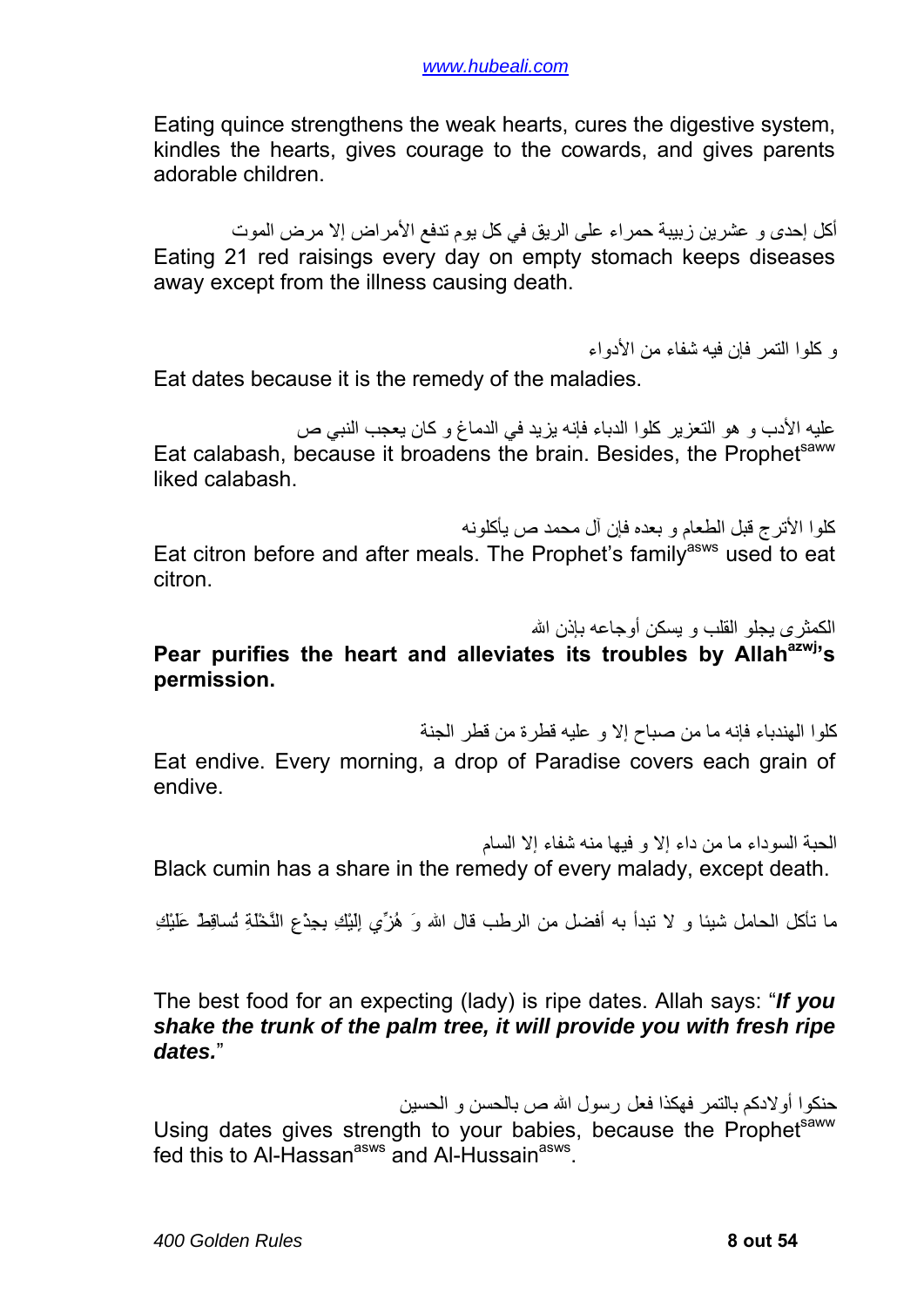<span id="page-8-0"></span>آلوا الرمان بشحمه فإنه دباغ للمعدة و حياة للقلب و يذهب بوسواس الشيطان Eat pomegranate with its inner tissues. This will strengthen the stomach, refresh the heart, and save from the Iblis's devious inspirations.

#### **Etiquettes of Married Life**

إذا أراد أحدكم أن يأتي أهله فلا يعاجلنها و ليمكث يكن منها مثل الذي يكون منه Before you try to copulate with your wife, you should wait until she attains the same desire that you have.

إذا ر أى أحدكم امر أة تعجبه فلبلق أهله فإن عندها مثل الذي ر أى و لا يجعل للشيطان على قلبه سبيلا و

If your eyes fall on a charming woman, you should come to your lady and copulate with her, because all women have the same. You should also avoid allowing the Shaitan to control you in any way. Finally, turn your sight away from charming women. If you are bachelor, you should offer a recommendable two-rak'a prayer and thank Allah<sup>azwj</sup> a lot.

إذا أراد أحدكم غشيان زوجته فليقل الكلام فإن الكلام عند ذلك يورث الخرس In copulation with your lady, you should speak as little as possible, because speaking during copulation may cause deafness (to child).

لا ينظر ن أحدكم إلى باطن فرج المر أة فإنه يور ث البر ص

Do not look inside your lady's private part, as it may cause leprosy.

و إذا أتى أحدكم زوجته فليقل اللهم إني استحللت فرجها بأمرك و قبلتها بأمانك فإن قضيت منها ولدا

Before you touch your lady, you should say: "O Allah<sup>azwi</sup>! She has been made legal to me due to Your commandment and I have accepted her by Your security. If You<sup>azwj</sup> decide to give us a son, make him a sound male baby and do not let the Eblis have a share in its composition."

إذا أر اد أحدكم إتيان أهله فليتوق الأهلة و أنصاف الشهور فإن الشيطان يطلب الولد في هذين الوقتين In the first and middle nights of the 'Hijri- months', do not copulate with your ladies, because the Iblis searches for sons in such times.

يستحب للمسلم أن يأتي أهله في أول ليلة من شهر رمضان لقول االله أُحِلَّ لَكُمْ لَيْلَةَ الصِّيامِ الرَّفَثُ إِلى

It is recommended for Muslims to copulate with their wives on the first night of Ramadan, as Allah<sup>azwj</sup> Says: *It is made lawful for you, during*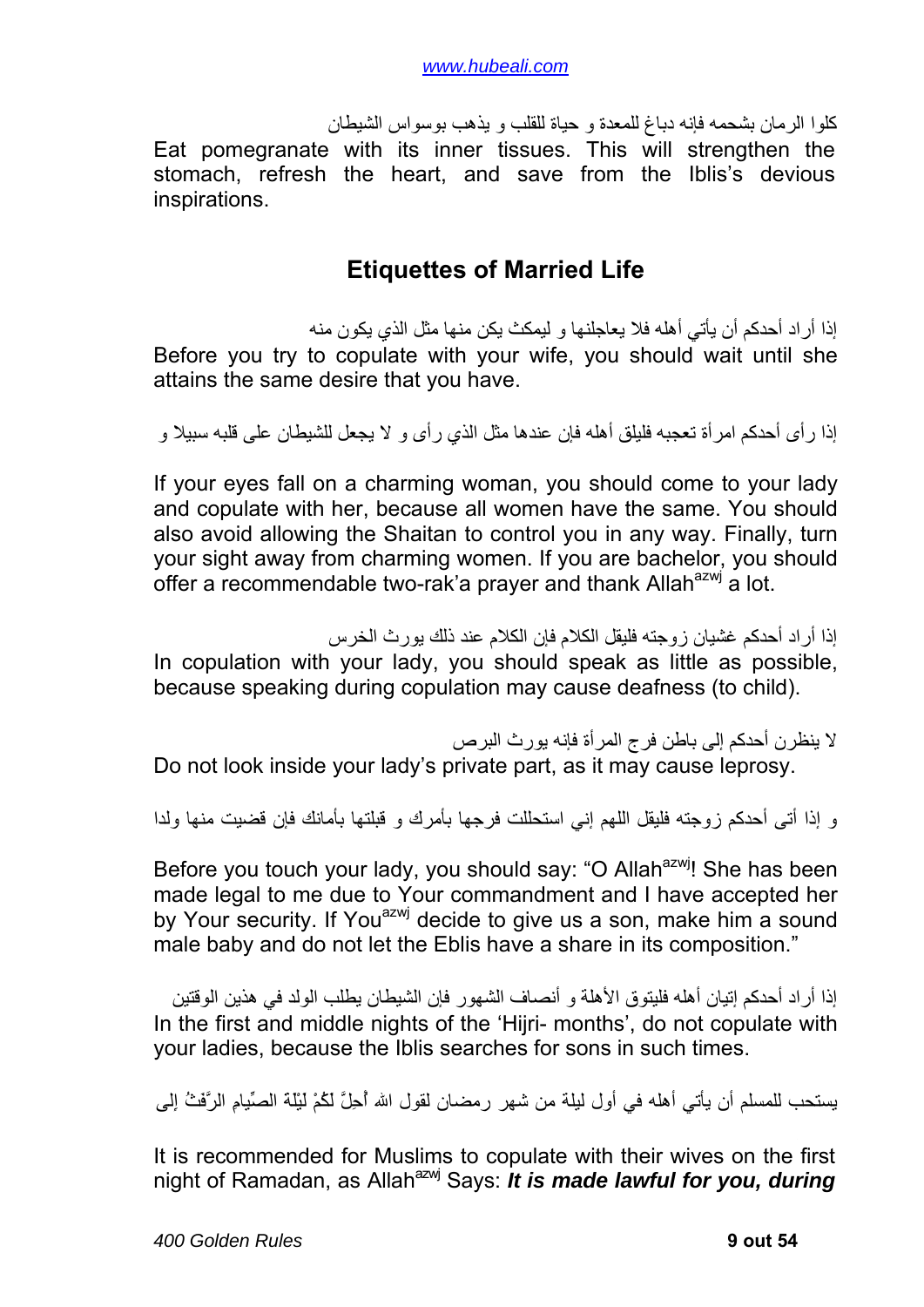<span id="page-9-0"></span>*the nights of fasting, to have carnal relations with your wives.* (2:187).

### **Etiquettes of looking into Mirror**

لا تختموا بغير الفضة فإن رسول الله ص قال مـا طهر الله يدا فيهـا خاتم حديد من نقش علي خاتمـه

Whenever you look into mirror, you should say: "All praise be to Allah Who Created me perfectly, Formed me perfectly, Gave me perfect limbs as some others have had imperfect, and Has Honoured me with Islam".

بر أبها كفوا ألسنتكم و سلموا تسليما تغنموا أدوا

Protect your tongues, and say 'Salam' as it should be offered so that you benefit from it.

#### **Etiquettes of Meeting with Believers**

تزاوروا و تعاطفوا و تباذلوا و لا تكونوا بمنزلة المنافق الذي يصف ما لا يفعل Exchange visits, treat each other mercifully, give each other, and do not behave like a hypocrite who does not do what he says.

ليتز ين أحدكم لأخيه المسلم إذا أتاه كما يتز ين للغر يب الذي يحب أن ير اه في أحسن هيئة

You should be in your best outfits when you meet your friends, in a similar way when you meet the strangers you would like to be in the best style in front of them.

صلوا أرحامكم و لو بالسلام لقول االله وَ اتَّقُوا اللَّهَ الَّذِي تَسائَلُونَ بِهِ وَ الْأَرْحامَ

One should give due regard to his relatives, even by saying 'Salam'. Allah<sup>azwj</sup> Says: *Have fear of Allah by whose Name you swear to settle your differences and have respect for your relatives-* (4:1).

إذا عتق إذا تعرى الرجل نظر إليه الشيطان فطمع When someone is not covered up. Iblis<sup>la</sup> looks at him with lust, it is better for you to keep yourself covered.

فيه فاستتروا ليس للرجل أن يكشف ثيابه عن فخذه و يجلس بين قوم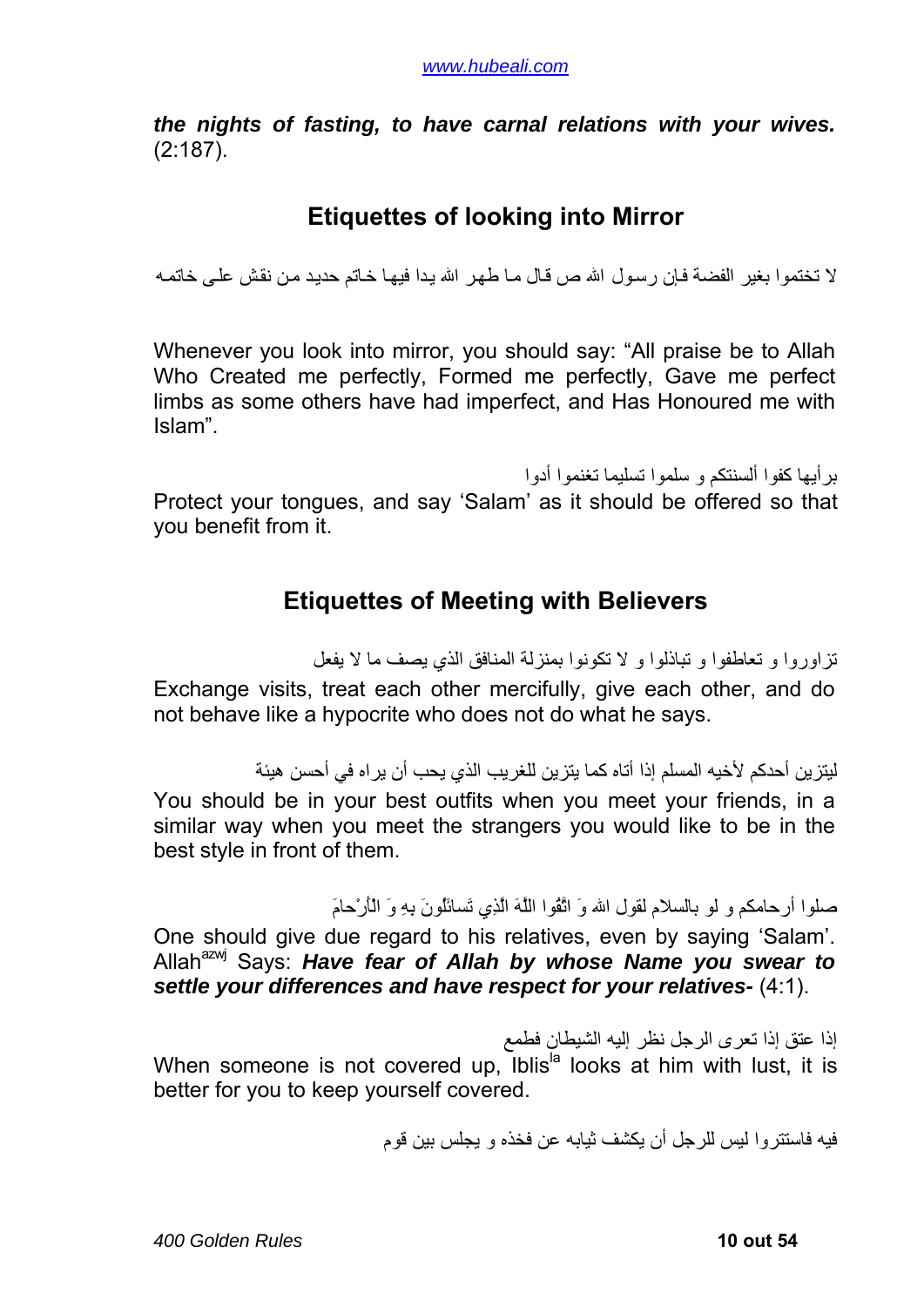<span id="page-10-0"></span>A man should not sit among other people with his dress raised to his thigh level.

#### **Fasting**

صوموا ثلاثة أبام من كل شهر ًفهي تعدل صوم الدهر و نحن نصوم خميسين و أر بعاء بينهما لأن الله

Fast for three-days every month, it is like fasting every day in your life. We fast two Thursdays the first and the last Thursday of the month and one Wednesday between them (Thursdays), because Allah<sup>azwj</sup> created Hell on Wednesday. Seek Allah<sup>azwj</sup>'s protection against Hell.

#### **Respect of Kabah**

لا يتفل المسلم في القبلة فإن فعل ناسيا فليستغفر االله A Muslim should not spit in the direction of Kabah, if he does that inattentively, he should ask for Allah $a$ <sup>azwj</sup>'s forgiveness.

#### **Ablution**

للوضوء بعد الطهر عشر حسنات فتطهروا

There are ten advantages in performing ablution after cleaning the body; (including) it purifies your body.

لا يتوضأ الرجل حتى يسمي قبل أن يمس الماء يقول بسم االله اللهم اجعلني من التوابين و اجعلني من المتطهرين فإذا فرغ من طهوره قال أشهد أن لا إله إلا االله وحده لا شريك له و أن محمدا عبده و رسوله ص فعندها يستحق المغفرة

For the ritual of ablution, you should say before you touch the water: "In the Name of Allah<sup>azwj.</sup> O Allah<sup>azwj</sup>, adhere me with the repentant and the pure ones." When you finish the ablution, you should say: "I declare there is no god but Allah<sup>azwj</sup> exclusively and without any associate and declare that Mohammed<sup>saww</sup> is His<sup>azwj</sup> servant and apostle." Only then you will deserve Allah's forgiveness. (As per a tradition of Imam Jafar-e-Sadiq asws, one should immediately recite 'Ali Amir ul Momaneen whenever reciting the first two testimonies).<sup>[6](#page-10-1)</sup>

<u>.</u>

<span id="page-10-1"></span>الاحتجاج ج ١٠ ص : ١٥٨٪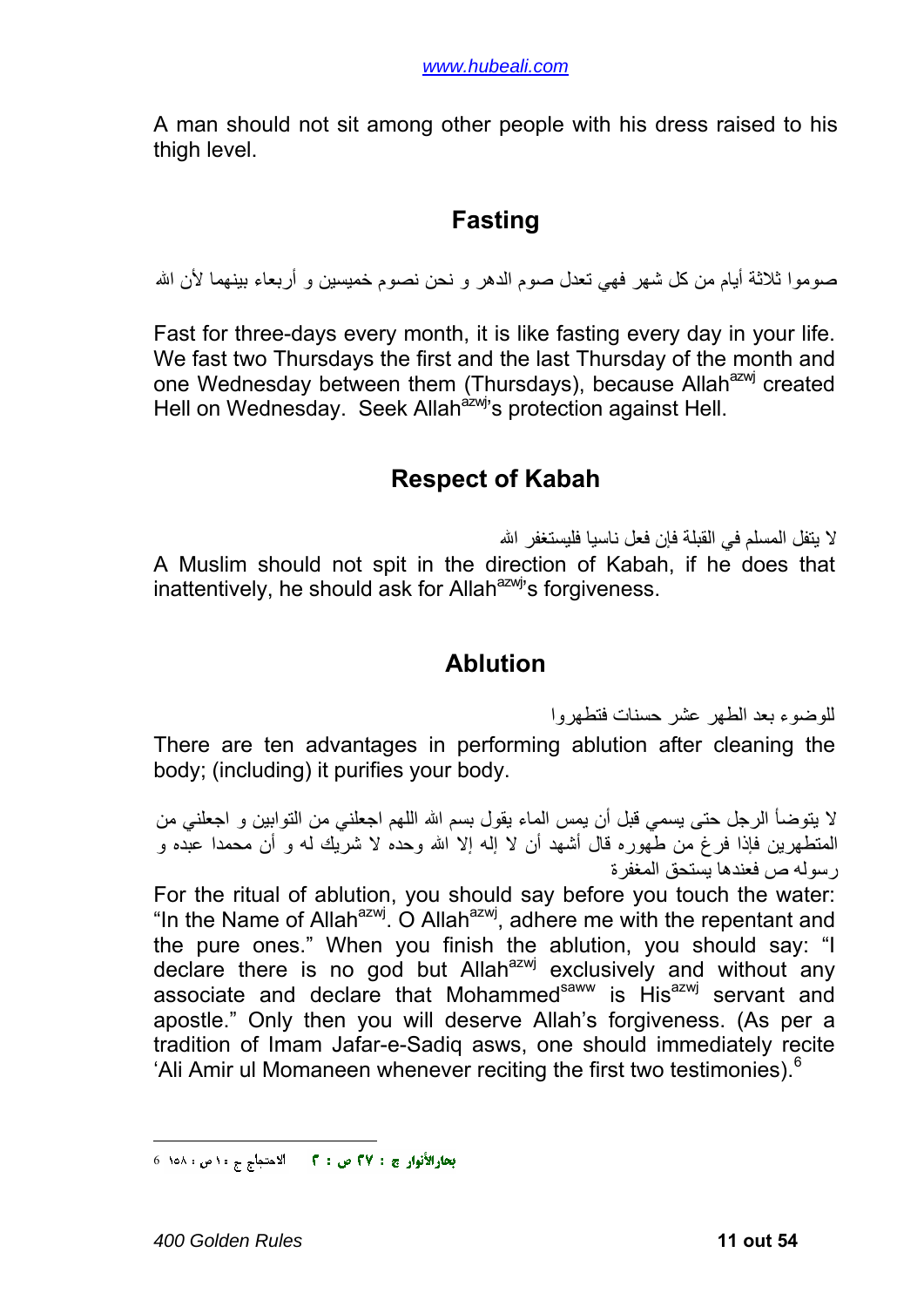إذا خالط النوم القلب فقد وجب الوضوء

<span id="page-11-0"></span>If sleep overcomes the heart, then (to renew) ablution will become obligatory.

المضمضة و الاستنشاق بالماء عند الطهور طهور للفم و الأنف

Rinsing the mouth and the nose with water during the ablutions purifies the mouth and the nose.

# **Etiquette of Bathing**

إذا أر اد أحدكم الغسل فليبدأ بذر اعيه فليغسلهما If you want to wash yourselves, begin with the arms.

تنظفوا بالماء من الريح المنتنة و تعهدوا أنفسكم فإن االله يبغض من عباده القاذورة الذي يتأفف به من

Remove malodours with water and keep your bodies clean. Allah<sup>azwj</sup> dislikes dirty servants and those who have malodours that disturb their associates.

إذا خرج أحدكم من الحمام فقال له أخوه طاب حميمك فليقل أنعم الله بالك و إذا قال له حياك الله بالسلام فليقل و أنت فحياك االله بالسلام و أحلك دار المقام

When you come out of bath and someone says to you, "Nice bathing,", then answer him with: "Allah<sup>azwj</sup> may comfort your mind." But if your brother says to you, "Allah<sup>azwj</sup> Greets you with peace," you should answer him: "May Allah<sup>azwj</sup> Give you long life'. You may then say: May Allah<sup>azwj</sup> Give you long life and lodge you in the Paradise."

## **Obligatory Bath**

من مس جسد ميت بعد ما يبرد لزمه الغسل

It is obligatory upon those who touch a cold dead body to perform the obligatory 'Ghusal' (bathing).

من غسل مؤمنا فليغتسل بعد ما يلبسه أكفانه و لا يمسه بعد ذلك فيجب عليه الغسل

For those who wash corpses ceremoniously, they should perform the ritual bath after enshrouding the corpse. They should not touch the corpse lest; it will be obligatory upon them to perform the ritual bathing.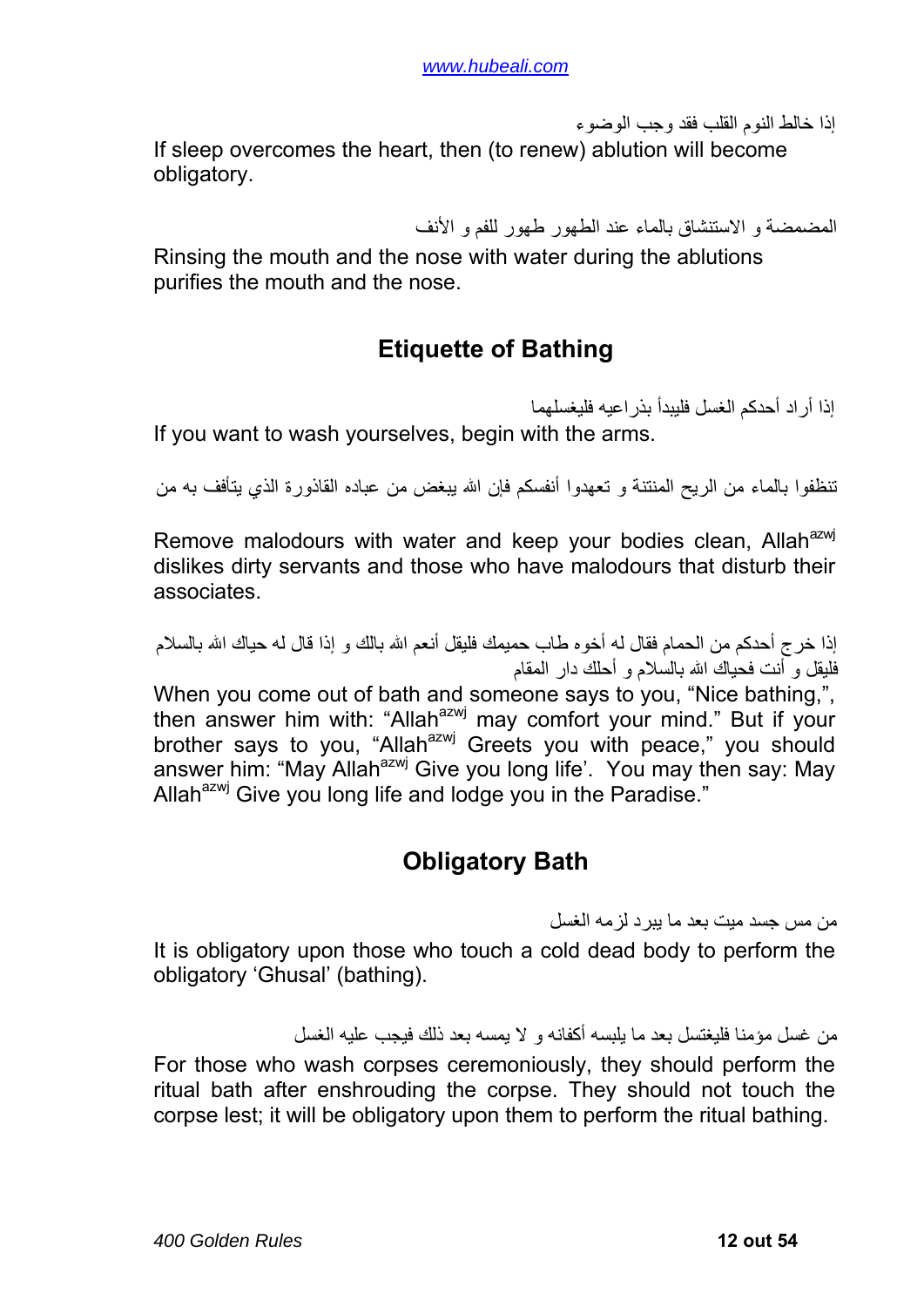### **Non-Obligatory Bath (sunnah)**

<span id="page-12-0"></span>غسل الأعياد طهور لمن أراد طلب الحوائج بين يدي االله عز و جل و اتباع السنة Washing body 'Ghusal' on Eid purifies one for supplications to Allah<sup>azwj</sup> and is in accordance with the Sunnah.

#### **Toilet Manners**

لا يتغوطن أحدكم على المحجة و لا يبل على سطح في الهواء و لا في ماء جار فمن فعل ذلك فأصابه شيء فلا يلومن إلا نفسه فإن للماء أهلا و للهواء أهلا

One should not excrete on the public ways or urinate on a roof or in flowing water. If one does that, he then should not blame anyone else but himself if something bad happens to him. Water and air has living species in them.

و إذا بال أحدآم فلا يطمحن ببوله و لا يستقبل به الريح

One should not swing with his urination or urinate against the wind.

إذا أراد أحدكم الخلاء فليقل بسم الله اللهم أمط عني الأذى و أعذني من الشيطان الرجيم و ليقل إذا جلس اللهم كما أطعمتنيه طيبا و سوغتنيه فاكفنيه فإذا نظر إلى حدثه بعد فراغه فليقل اللهم ارزقني الحلال و جنبني الحرام فإن رسول الله ص قال ما من عبد إلا و قد وكل الله به ملكا بلوي عنقه إذاً أحدث حتى ينظر إليه فعند ذلك ينبغي له أن يسأل االله الحلال فإن الملك يقول يا ابن آدم هذا ما حرصت عليه انظر من أين أخذته و إلى ما ذا صار

When you go to toilet, you should first say: 'In the Name of Allah<sup>azwj</sup>. O Allah $^{azw}$ , take harm away from me and protect me from the cursed Eblis<sup>la</sup>.' When you sit in the toilet, you should say: 'O Allah<sup>azwj</sup>, as you fed me and caused me to digest, save me from its harm.' When you finish and look at your excretion, you should say: 'O Allah $a$ <sup>azwj</sup>, provide me with the legally gotten and save me from the ill-gotten.' The Prophet<sup>saww</sup> said: For every servant there is an angel whose duty is to turn the servant's neck down until his eyes fall on his excretion. The angel then says to him, 'O son of Adam, this is what you have exerted your efforts for. See how you have got it and what it has become.' Therefore, you should ask Allah<sup>azwj</sup> for the legally gotten provisions.'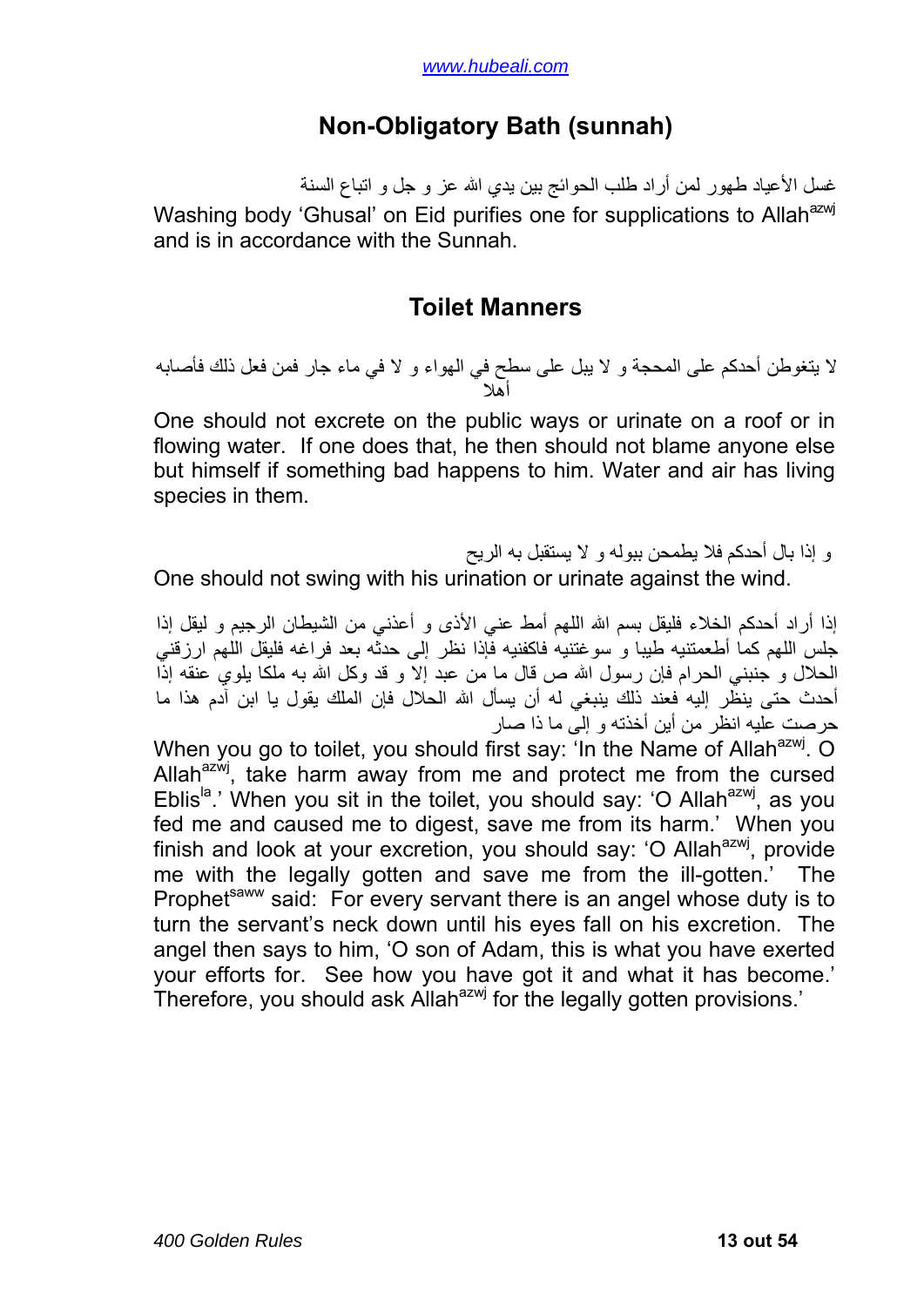### **Salat (Namaz)**

<span id="page-13-0"></span>لو يعلم المصلي ما يغشاه من رحمة االله ما انفتل و لا سره أن يرفع رأسه من السجدة If the performers of Salat were aware of Allah<sup>azwj</sup>'s Mercy that covers them, they would never come to the end of the prayers and would never raise their heads after going into prostration.

لا ينفخ المرء موضع سجوده و لا في طعامه و لا في شرابه و لا في تعويذه One should not puff in prostration of the ritual prayers, nor in the food, drink or on amulet (Taweez).

لا يقومن الرجل في الصلاة متكاسلا و لا متقاعسا One should not offer Salat in a state of laziness and tiredness.

لا يلتفتن أحدكم في صلاته فإن العبد إذا التفت فيها قال الله له إلي عبدي خير لك ممن تلتفت إليه Do not turn away your attention in Salat. Allah<sup>azwj</sup> will Say to the servant who turns his attention away in Salat: 'Be with Me, My servant, I am certainly better for you than that which your are turning to'.

صلوا على النبي و أله صلى الله عليه و عليهم فإن الله يتقبل دعاءكم عند ذكره و رعايتكم له Blessed is the Prophet<sup>saww</sup> and his pure progeny<sup>asws</sup>, Allah<sup>azwj</sup> will accept your prayers when you mention Prophet<sup>saww</sup> and his family<sup>asws</sup> with due respect.

توكلوا على الله عند ركعتي الفجر بعد فراغكم منها ففيها تعطى الر غائب Depend upon Allah<sup>azwj</sup> after performing the two rak'as of the Fajr salat. The demands are settled during that Salat.

لا تخرجوا بالسيوف إلى الحرم و لا يصل أحدآم و بين يديه سيف فإن القبلة أمن Do not go to the Holy 'Al-Harm' with your swords. Do not offer Salat while a sword/weapon is put before you, for the Kiblah is sanctuary/security.

أطيلوا السجود فمن أطاله أطاع و نجا Prostrate for extended duration in Allah $a^{2x}$ , obedience in order to achieve salvation.

ليس من عمل أحب إلى الله من الصلاة لا تشغلنكم عن أو قاتها أمور الدنيا فإن الله ذم أقواما استهانوا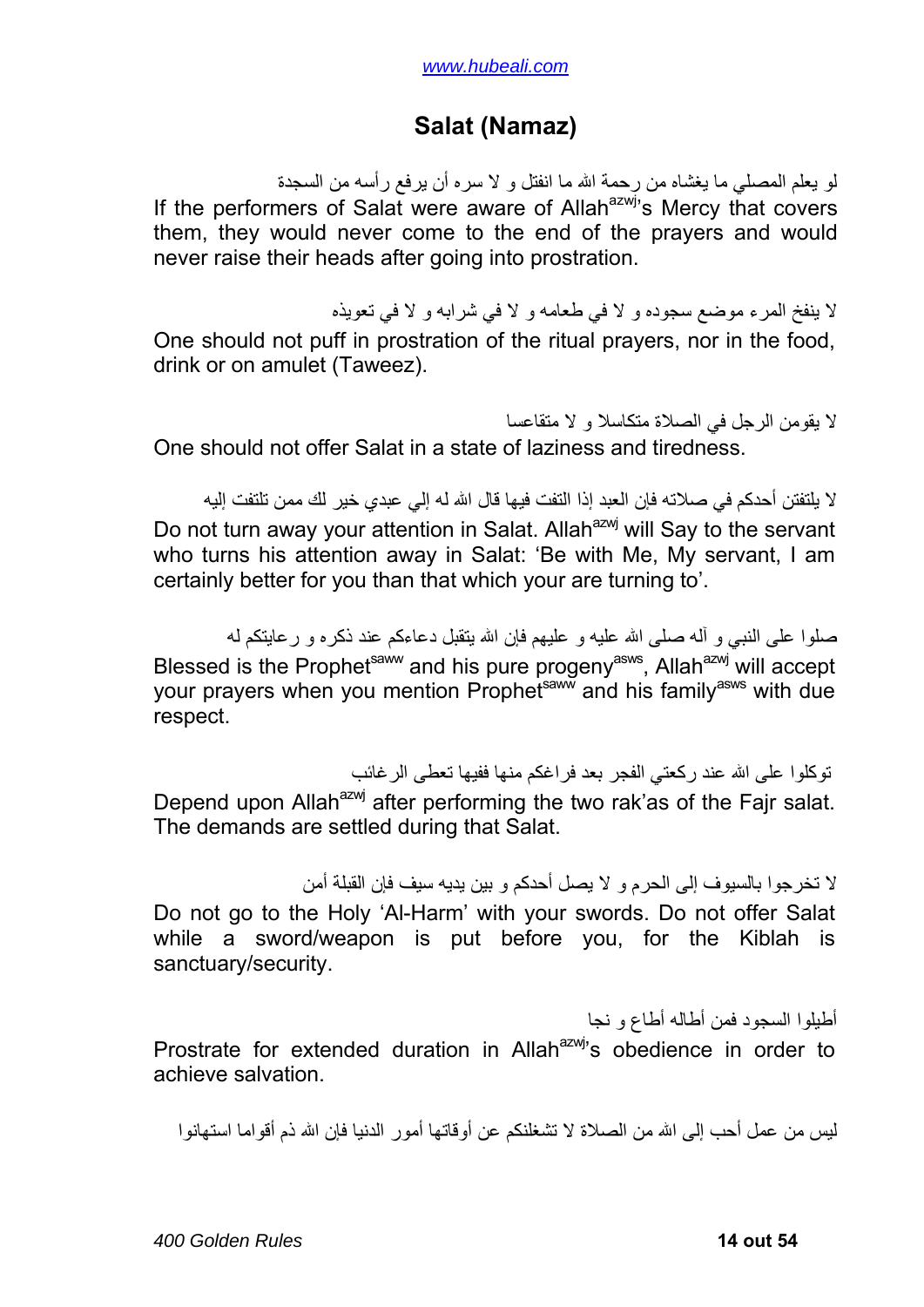Salat is the most favourable deed to Allah<sup>azwj</sup>. The worldly pleasures should never distract you from offering the Salat on their proper times. Allah<sup>azwj</sup> has rebuked those who disregarded the times of their prayers. Allah<sup>azwj</sup> Says: Woe to the prayers ones, who are ignorant of their *prayers* (107:4-5).

لا يجمع المؤمن يديه في الصلاة و هو قائم يتشبه بأهل الكفر The believers should not put one hand on the other while standing straight in prayers like the disbelievers (do).

إذا أصاب أحدكم في الصلاة الدابة فلبدفنها أو بنقل عليها أو يضمها في ثوبه حتى ينصر ف If you notice a stinging worm after establishing Salat, you should bury, spit, or hold it in the dress until you finish the Salat.

و الالتفات الفاحش يقطع الصلاة و من فعل فعليه الابتداء بالأذان و الإقامة و التكبير

Notable turning invalidates the Salat. If you turn your face notably in prayers, you should restart with the Azan, Iqama and Takbir.

تشمير الثياب طهور للصلاة قال االله تعالى وَ ثِيابَكَ فَطَهِّرْ أي فشمر

To tuck up the clothes is purity for offering the prayers. Allah<sup>azwj</sup> Says: *Cleanse your clothes* (74:4). This means tuck up your clothes.

لا يقومن أحدآم بين يدي ربه جل و عز و عليه ثوب يصفه

You should not stand before your Lord the Majestic in Salat while you are wearing see-through clothes.

علموا صبيانكم الصلاة و خذوهم بها إذا بلغوا ثماني سنين Teach your children how to pray. When they are eight years old, you should discipline them if they are negligent of their Salat.

لا يجوز السهو في خمس الوتر و الركعتين الأوليين من كل صلاة مفروضة التي تكون فيهما القراءة و الصبح و المغرب و كل ثنائية مفروضية و إن كانت سفر ا 'Saho' doubts is forbidden at five places, in the Witr of Salat, the first two Rakas of every obligatory Salat, in Fajr and Maghrib Salats, and every obligatory two-raka prayer as offered in travel.

تجزي للرجل الصلاة في ثوب واحد يعقد طرفيه على عنقه و في القميص الصفين يزره عليه It is acceptable for men to offer the Salat wearing one dress by knotting the two martins on the neck. It is also acceptable to offer the Salat wearing a thick shirt by buttoning it up.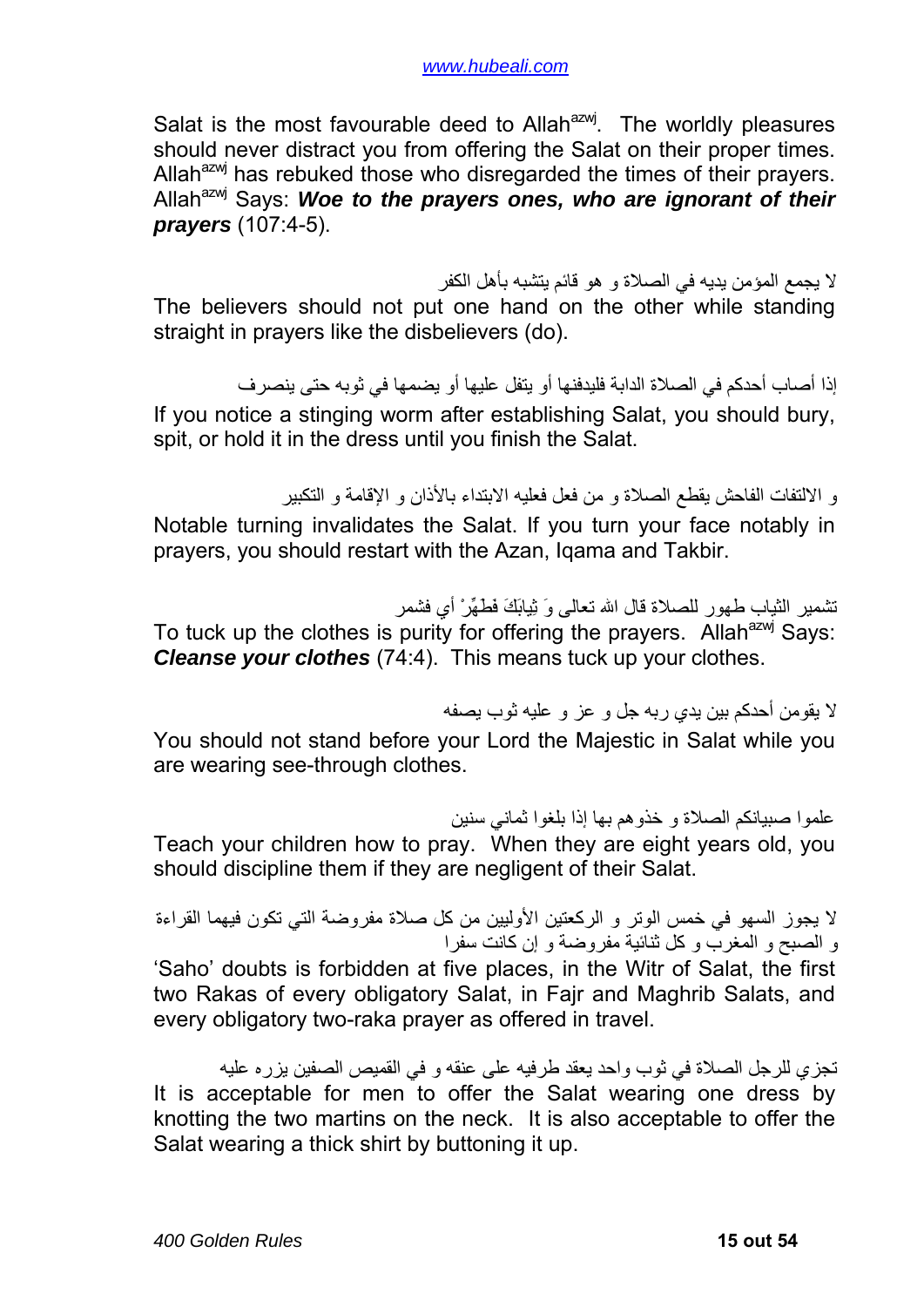لا يسجد الرجل على صورة و لا على بساط هي فيه و يجوز أن تكون الصورة تحت قدميه أو يطرح عليها ما يواريها

It is unacceptable for men to prostrate themselves on pictures or pictured rug. It is, however, allowed when the picture is under his feet and covered up by something.

و لا يعقد الرجل الدرهم الذي فيه الصورة في ثوبه و هو يصلي و يجوز أن يكون الدرهم في هميان أو

It is not permitted for men to put pictured 'Dirhams' (coins) in their pocket while offering Salat. It is, however, allowed to put the dirham in a bag or a thick cloth, i.e., money belt.

لا يسجد الرجل على كدس حنطة و لا على شعير و لا على شيء مما يؤكل و لا على الخبز It is unacceptable for men to prostrate themselves on a bag of wheat or barley, an eatable thing, or bread.

من أتى الصلاة عارفا بحقها غفر االله له Allah<sup>azwj</sup> will Forgive those who offer the Salat with full recognition of its worth.

و لا يصل الرجل نافلة في وقت فريضة و لا يتركها إلا من عذر و ليقض بعد ذلك إذا أمكنه القضاء فإن الله عز و جل يقول الَّذِينَ هُمْ عَلَى صَلاتِهِمْ دائِمُونَ هم الذين يقضون ما فاتهم من الليل بالنهار و من النهار بالليل

Avoid offering a recommendable Salat in the time of an obligatory one. You should not leave offering the 'Nafilas' unless there is an accepted excuse. You may settle the missed 'nafilas' afterwards. Allah<sup>azwj</sup> Says: *The persistent in their Salat are those who settle their Salat that they missed at night in day and settle the Salat that they missed in the day at night.* (70:23)

ثم قوموا فإن ذلك من فعلنا إذا قام أحدكم بين يدي الله جل جلاله فليرفع يده حذاء صدره و إذا كان أحدكم بين يدي الله جل جلاله فليتحرى بصدره و ليقم صلبه و لا ينحني إذا فرغ أحدكم من الصلاة فليرفع يديه إلى السماء و لينصب في الدعاء فقال عبد الله بن سبأ يا أمير المؤمنين أ ليس الله في كل مكان قال بلى قال فلم يرفع العبد يديه إلى السماء قال أ ما تقرأ وَ فِي السَّماءِ رِزْقُكُمْ وَ ما تُوعَدُونَ فمن أين يطلب الرزق إلا من موضعه و موضع الرزق و ما وعد االله عز و جل السماء

<span id="page-15-0"></span>When someone among you finishes his Salat then he should raise his hands toward skies and ask for prayers, at this point abd Allah bin Sabah asked: Ya Amir-ul-Momaneen<sup>asws</sup>: Is it true that Allah<sup>azwj</sup> is everywhere? Then why one is required to raise his hands toward skies? Amir-ul-Momaneen<sup>asws</sup> replied: Did you read in the Holy Quran  $(51:22)^7$  $(51:22)^7$  when Allah<sup>azwj</sup> has promised to give sustenance from its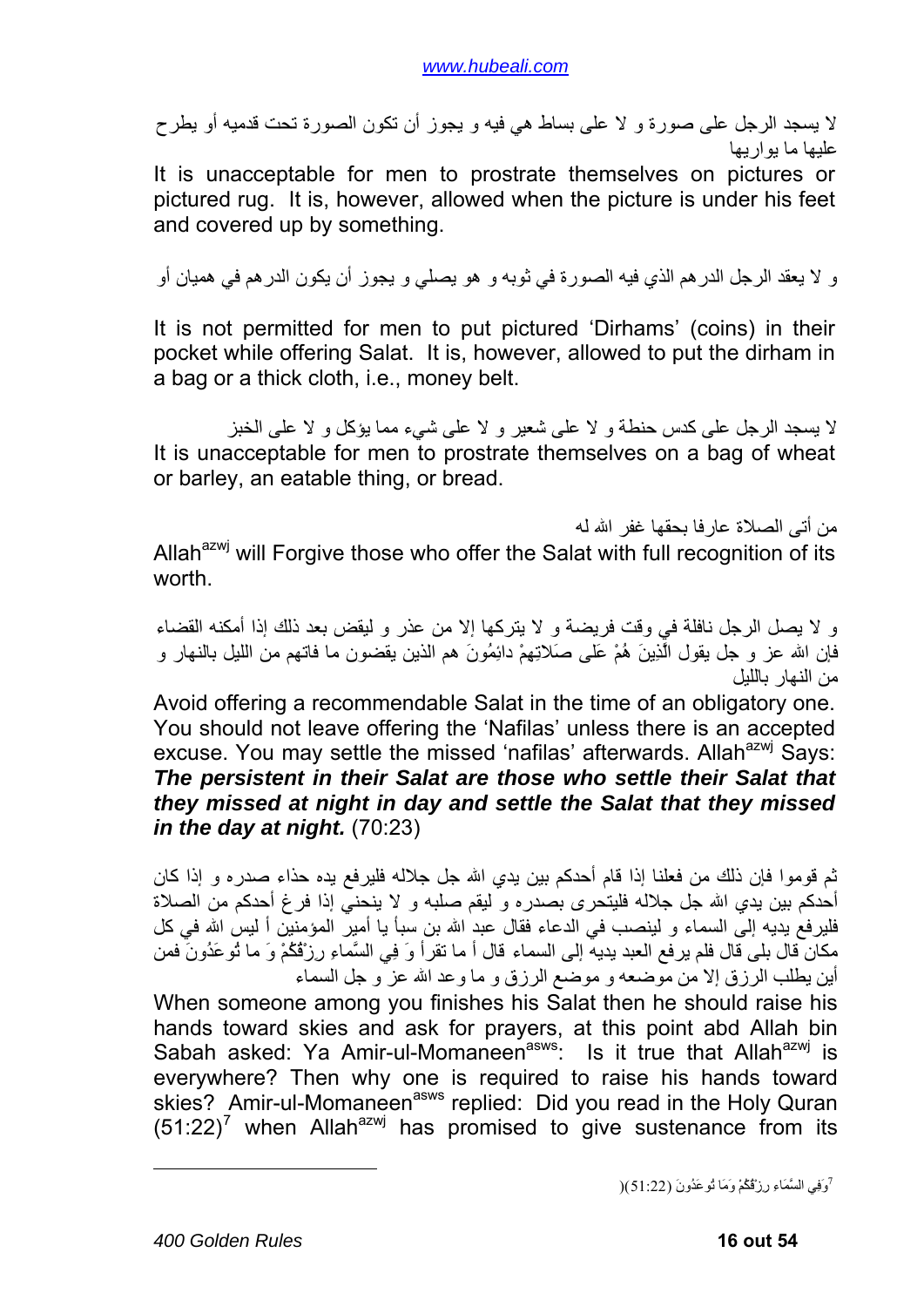prescribed place and Allah<sup>azwj</sup> has Promised sustenance to descend from the skies.

لا تقضوا النافلة في وقت الفريضة و لكن ابدءوا بالفريضة ثم صلوا ما بدا لكم Do not settle the 'nafilas' in the time of the obligatory prayers. You should offer the obligatory prayers first and then offer any other prayer.

الصلاة في الحرمين تعدل ألف صلاة

A single prayer in the two places 'Al-Harameen' is equal to one thousand prayers in other places.

ليخشع الرجل في صلاته فإنه من خشع لله في الركعة فلا يعبث بشيء في صلاة You should show reverence/respect during offering the Salat. To show reverence in one rak'a means to have the whole prayer flawless.

القنوت في كل صلاة ثنائية قبل الركوع في الركعة الثانية إلا الجمعة فإن فيها قنوتين أحدهما قبل

Qunut should be practiced before the kneeling of the second rak'a of every two-rak'a prayer except the Friday Prayer, which has two qunuts-one in the first rak'a and the other in the second. In the first rak'a of the Friday Prayer, you should recite Verses of Fatihah and Jumu'a. In the second, you should recite Verses of Fatihah and Munafiqun.

اجلسوا بعد السجدتين حتى تسكن جوارحكم ثم قوموا فإن ذلك من فعلن After the two sajdas of the Salat, you should sit until your organs repose, then you may stand up. This is our<sup>asws</sup> practice.

إذا افتتح أحدكم الصلاة فلير فع يديه بحذاء صدر ه With the commencement of the prayers, raise your hands to the chest (level for falyada fah yadeen).

إذا قام أحدكم بين يدي الله فليتجوز و ليقم صلبه و لا ينحني When you want to stand before your Lord<sup>azwj</sup> in the Salat, you should face the kiblah and stand straight without bending.

إذا فرغ أحدكم من الصلاة فليرفع يديه إلى السماء في الدعاء و لينتصب When you finish your prayers, you should raise your hands upward for supplication and sit straight.

And in heaven is your Sustenance, as (also) that which ye are promised.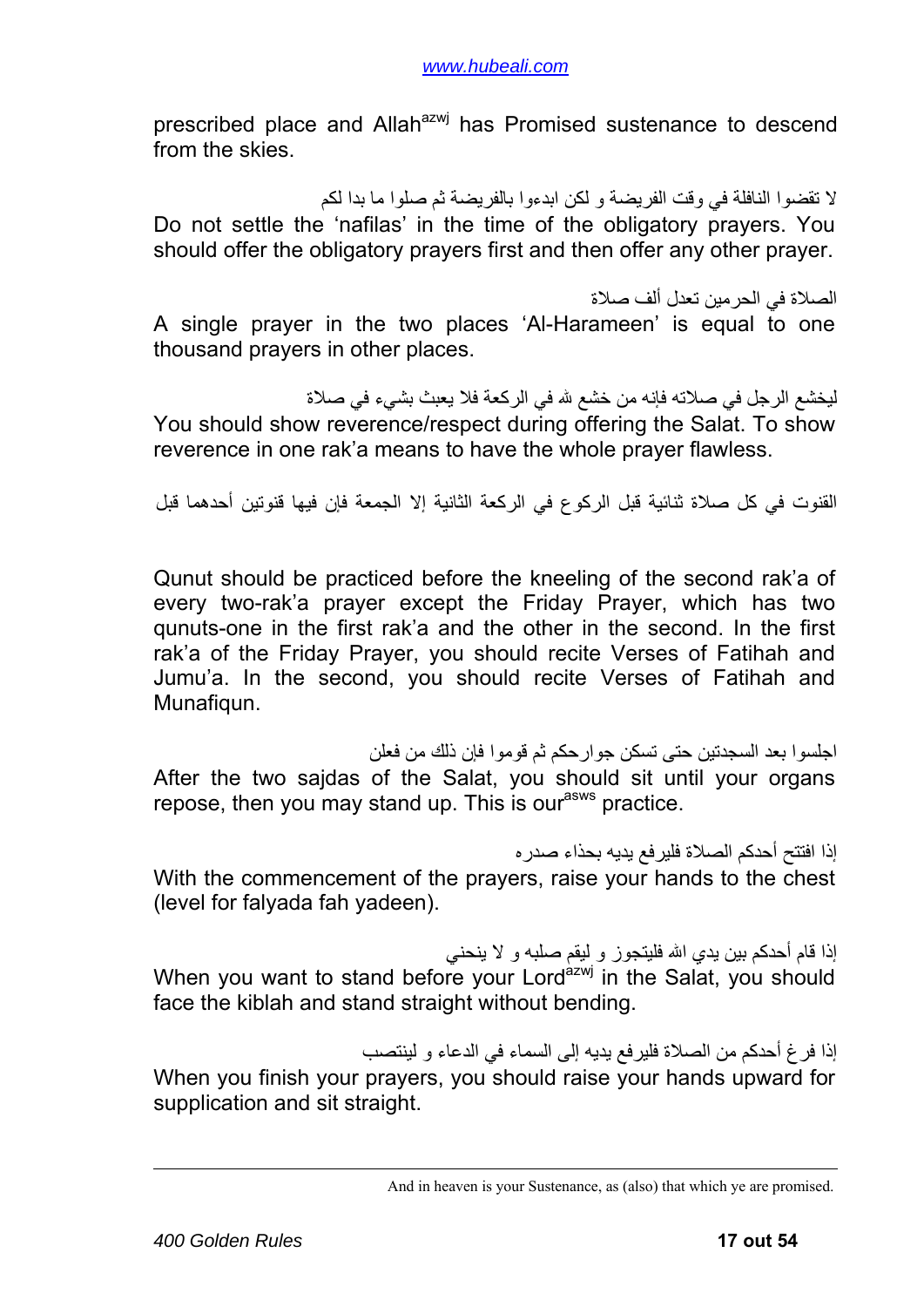فقال ابن سبإ يا أمير المؤمنين أ ليس االله بكل مكان قال بلى قال فلم نرفع أيدينا إلى السماء فقال ويحك أ ما تقرأ وَ فِي السَّماءِ رِزْقُكُمْ وَ ما تُوعَدُونَ فمن أين نطلب الرزق إلا من موضعه و هو ما وعد االله في السماء

Ibn Saba asked, "O Amir-ul-Momaneen<sup>asws</sup>, it is true that Allah<sup>azwj</sup> is everywhere, is it not?" "Yes, it is true," answered Imam Ali<sup>asws</sup>. "Why do we then raise our hands to the heavens?" Wondered Ibn Saba. The Imam<sup>asws</sup> answered him by reciting Allah<sup>azwj</sup>'s saying: In the heavens there is your sustenance and (it is) that which you were promised. We should seek the sustenance from its source. It is that of which Allah<sup>azwj</sup> promises in the heavens.

لا تقبل من عبد صلاة حتى يسأل االله الجنة و يستجير به من النار و يسأله أن يزوجه من الحور العين A person should not stand after finishing Salat until asking from Allah<sup>azwj</sup> to place him in Paradise, protect him against Hell, and give him the women of Paradise in marriage.

إذا قام أحدكم إلى الصلاة فليصل صلاة مودع You should regard every Salat as the last one.

لا يقطع الصلاة التبسم و تقطعها القهقهة Smiling does not invalidate the Salat, while guffaw/laughter would terminate it.

إذا غلبتك عينك و أنت في الصلاة فاقطعها و نم فإنك لا تدري لعلك أن تدعو على نفسك

If sleep overcomes you during the Salat, you should terminate it and go to sleep, because you may, inattentively, supplicate to Allah<sup>azwj</sup> against yourself.

إذا قرأتم قُولُوا آمَنَّا بِاللَّهِ فقولوا آمنا باالله حتى تبلغوا إلى قوله وَ نَحْنُ لَهُ مُسْلِمُونَ

When you recited Allah's Saying: *"(Muslims), say: We believe in*  Allah ...then say "We believe in Allah<sup>azwj</sup> as when you come to the 'Muslamoon'.

إذا قال العبد في التشهد الأخير من الصلاة المكتوبة أشهد أن لا إله إلا االله وحده لا شريك له و أن محمدا عبده و رسوله و أن الساعة آتية لا ريب فيها و أن االله يبعث من في القبور ثم أحدث حدثا فقد تمت صلاته

And Said, in the last tashahhud of the obligatory prayer, one can still continue his Salat even if one's ablutions terminates, if he had already recited the followings. "I declare there is no god but Allah $a$ zwi exclusively without any associate, Mohammed<sup>saww</sup> is His<sup>azwj</sup> servant and apostle, the Hour of the Resurrection is undoubtedly to come, and Allah $a^{2xy}$  will resurrect them who are in the graves."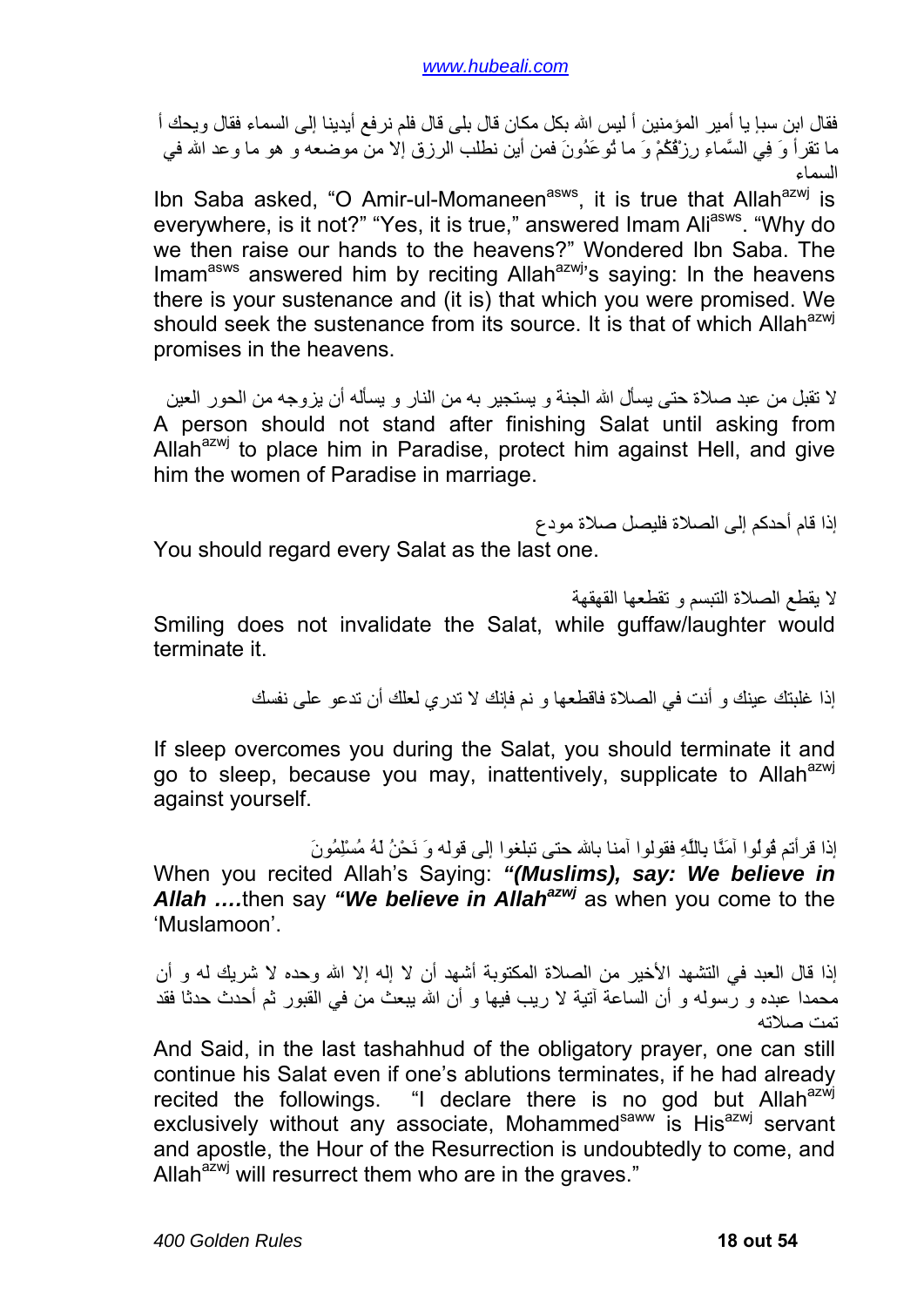ما عبد االله جل و عز بشيء هو أشد من المشي إلى الصلاة Walking to the Salat is the best form of the worship of Allah<sup>azwj</sup>.

ليرفع الساجد مؤخره في الصلاة In prostration of the prayers, keep your backs raised.

إذا صليت وحدك فأسمع نفسك القراءة و التكبير و التسبيح If you offer a prayer alone, you should raise your voices with the Qira'a, Takbir, and Tasbih, so that you can hear it (what you recite).

إذا انفتلت من صلاتك فعن يمينك

Look (by only turning eyes) the right side when you finish from offering the Salat.

أعط السمع أربعة في الدعاء الصلاة على النبي و آله و الطلب من ربك الجنة و التعوذ من النار و سؤالك إياه الحور العين

In supplication, raise the voice in four matters; blessing the Prophetsaww and his family<sup>asws</sup>, asking Allah<sup>azwj</sup> for Paradise, seeking His<sup>azwj</sup> protection against Hell, and asking for marrying you with 'Al-hoor' (the women of Paradise).

و ليسأل االله الجنة و يستجير به من النار و يسأله أن يزوجه الحور العين فإنه من لم يصل على النبي ر جعت دعوته و من سأل الله الجنة سمعت الجنة فقالت يا رب أعط عبدك ما سأل و من استجار به من النار قالت النار يا رب أجر عبدك مما استجار منه و من سأل الحور العين سمعت الحور العين فقالت أعط عبدك ما سأل

Paradise will hear the servant who asks it from Allah<sup>azwj</sup>, and will plead Allah $a^{2}$  to respond to him. Hell will also hear the servant who supplicates to Allah<sup>azwj</sup> to save him from it, and will plead Allah<sup>azwj</sup> to protect that servant from it. Likewise, women of Paradise will hear the servant who asks Allah $a$ <sub>2 $M$ j</sub> to give them to him in marriage, and will plead Allah $^{axmj}$  to give him what he asks.

من شرب مسكرا لم تقبل صلاته أربعين ليلة

The prayers of those who consume intoxicants will not be accepted for forty nights.

إذا قام الرجل في الصلاة أقبل إبليس ينظر إليه حسدا لما يرى من رحمة االله التي تغشاه When you prepare yourselves to offer a prayer, the Eblis comes to look at you enviously for he notices how Allah<sup>azwj</sup>'s mercy is covering you.

المنتظر وقت الصلاة بعد العصر زائر الله و حق على االله جل و عز أن يكرم زائره و يعطيه ما سأل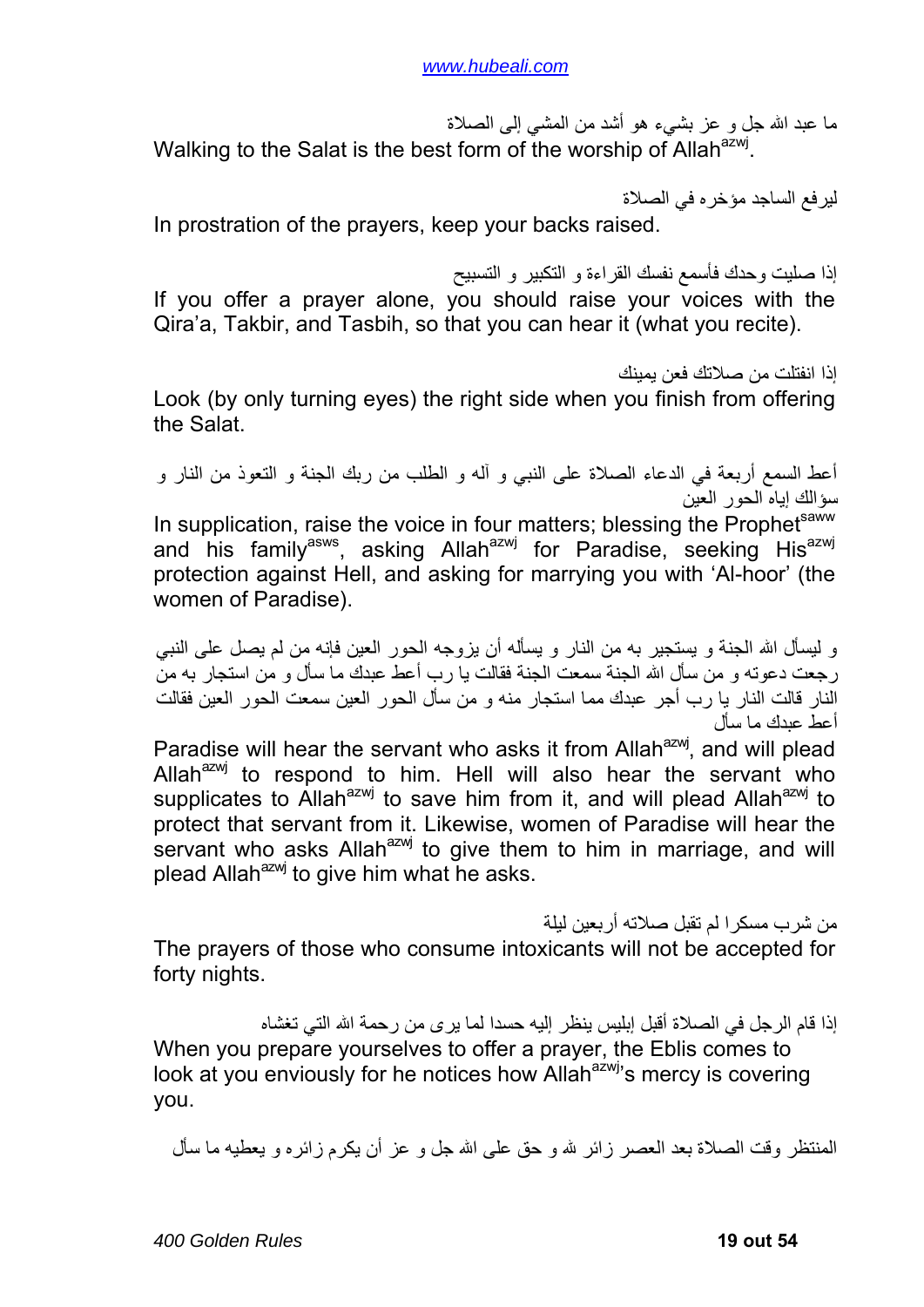<span id="page-19-0"></span>Anyone who waits for the prayer time after the Asr Prayer, it is like visiting Allah<sup>azwj</sup>. It is appropriate for Allah<sup>azwj</sup> to honour His visitors and respond to their needs.

#### ليقل العبد الفكر إذا قام بين يدي االله فإنما له من صلاته ما أقبل عليه

One should not engage his mind elsewhere while standing in front of his Lord<sup>azwj</sup> (in salat), since the accepted parts of one's Salat are only those which are offered attentively.

س في المسجد بعد طلوع الفجر إلى طلوع الشمس أسرع في طلب الرزق من الضرب في الأرض Sitting in mosques from start of Fajr until sunrise is better for the acquisition of sustenance rather than running around in the world (to earn wages).

لا يعبث أحدآم بلحيته في الصلاة و لا بما يشغله عنها

One should not play with his beard or anything else during Salat so that his attention is not preoccupied (offer undivided attention).

أعطوا كل سورة حقها من الركوع و السجود In Salat, justify the sanctity of every Sura as well as kneeling and prostration.

إذا كنتم في الصلاة لا يصلي الرجل في قميص متوشحا به فإنه من فعال أهل لوط Men should not offer the Salat wearing a sash (brief), because this was one of the people of Sodom's habits.

تجزي للرجل الصلاة في ثوب واحد يعقد طرفيه على عنقه و في القميص الصفين يزره عليه It is acceptable for men to offer the Salat wearing one dress by knotting the two martins on the neck. It is also acceptable to offer the Salat wearing a thick shirt by buttoning it up.

## **Benefits of Night Prayers (Namaz-E-Shab)**

قيام الليل مصحة للبدن و رضا للرب و تعرض للرحمة و تمسك بأخلاق النبيين Standing at night (for Prayer) is healthy for the body and pleases the Lord<sup>azw</sup> and brings about the Mercy and is adherence to the ethics of the Prophets<sup>saww</sup>.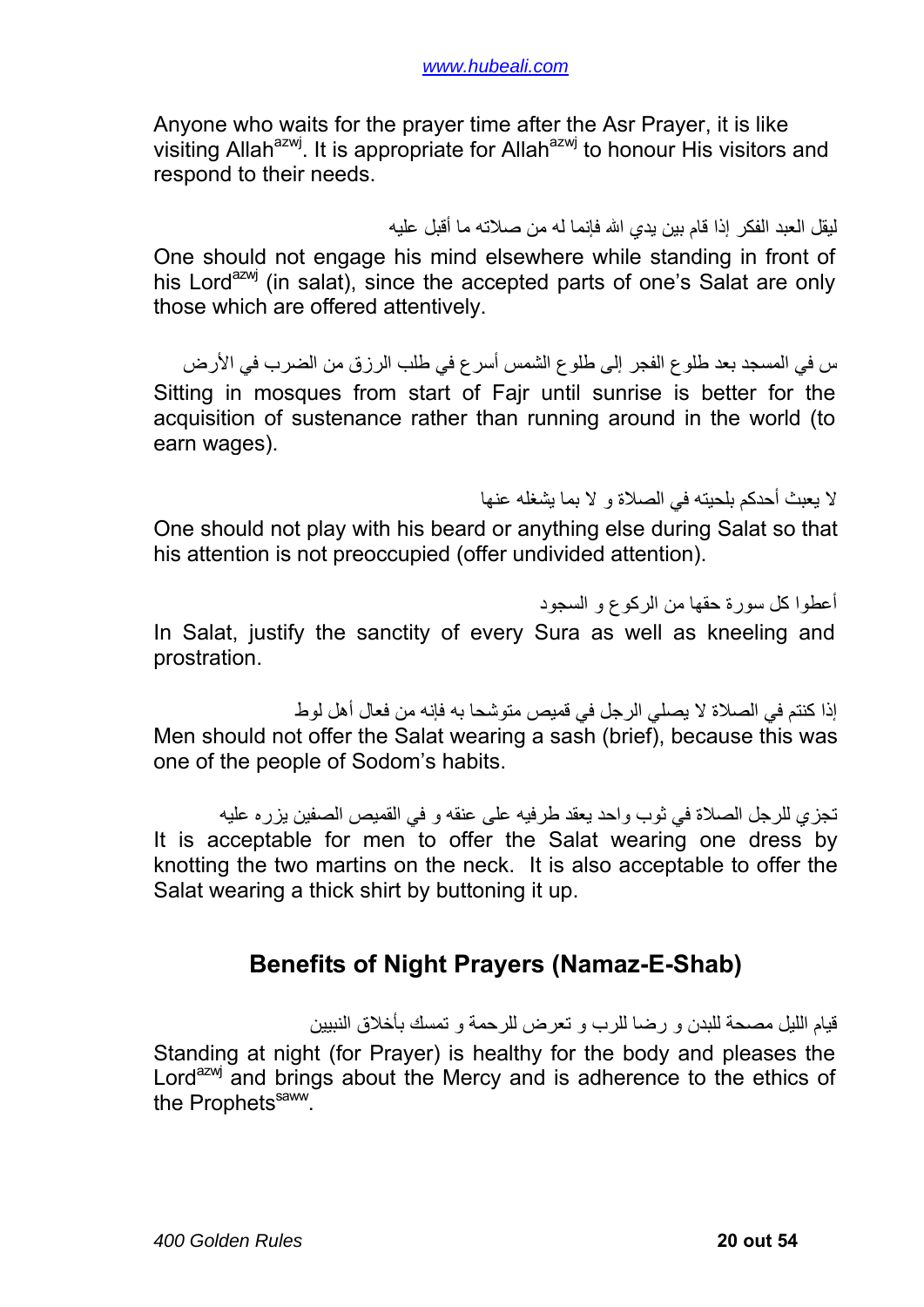<span id="page-20-0"></span>من كانت له إلى الله حاجة فليطلبها في ثلاث ساعات ساعة من يوم الجمعة ساعة الزوال حين تهب

Anyone who has a need to ask from Allah<sup>azwj</sup>, should choose one of three hours; an hour on Fridays, an instance on midday when the wind blows, the portals of the heavens are open, the Mercy is descended, and the birds are singing, and an instance in the later part of night when Fajr time emerges. At this time, two angels are calling (on Allah $^{a}$ zwj's Command): Is there a repentant to be accepted? Are there needy to be awarded? Is there a seeker of forgiveness to be pardoned? Is there a deprived making a wish?

#### **Charity and its Manners**

البر لا يبلى و الذنب لا ينسى إِنَّ اللَّهَ مَعَ الَّذِينَ اتَّقَوْا وَ الَّذِينَ هُمْ مُحْسِنُونَ Act of charity will never corrode and the guilt of will never be forgotten. '*Allah is certainly with the pious and the righteous ones'* (16:128).

استنزلوا الرزق بالصدقة

Seek sustenance through alms-giving.

تصدقوا بالليل فإن صدقة الليل تطفئ غضب الرب Give alms at night, the night alms extinguish the Lord<sup>azwj</sup>'s Wrath.

قدموا ما استطعتم من عمل الخير تجدوه غدا Do charitable acts as much as possible and you will find their rewards in the days to come.

اصطنعوا المعروف بما قدرتم عليه فإنه تقي مصارع السوء

Extend favours as much as possible; it saves one from violent death.

داووا مرضاكم بالصدقة و حصنوا أموالكم بالزكاة الصلاة

Treat your illness by giving-away alms and protect your wealth by paying-off Zakat.

من أيقن بالخلف جاد بالعطية

He who is certain of the reward will give away generously.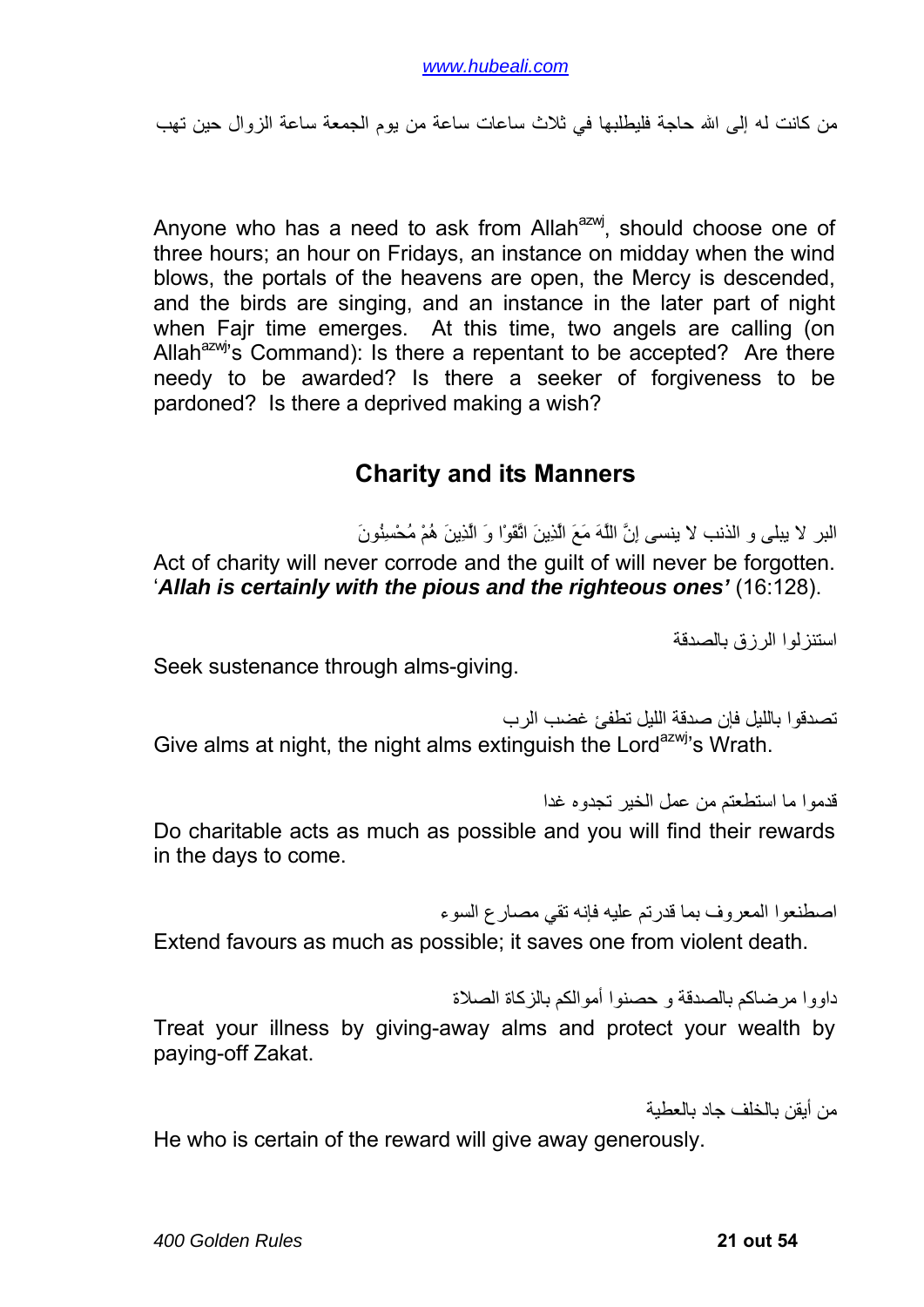أآثروا الاستغفار فإنه يجلب الرزق

<span id="page-21-0"></span>Seeking frequently Allah<sup>azwj</sup>'s Forgiveness increases sustenance.

إذا ناولتم سائلا شيئا فاسألوه أن يدعو لكم فإنه يستجاب فيكم و لا يجاب في نفسه لأنهم يكذبون When you hand over alms to a beggar, you should ask him to supplicate to Allah<sup>azwj</sup> on your behalf. His supplication for himself may not be accepted as they often lie but will surely be accepted for you.

و ير د الذي يناوله يده إلى فيه فليقبلها فإن الله يأخذها قبل أن تقع في يد السائل قال الله تبار ك و تعالى وَ

When you want to give alms, you should first kiss the alms, it reaches Allah<sup>azwj</sup>'s hand before it is handed over to the beggar's. Allah<sup>azwj</sup> the Exalted Says: *It is Allah who Receives the welfare funds (9:104).*

درهم ينفقه الرجل في الحج يعدل ألف درهم To spend one dirham as alms in (the season of) hajj is equal to one thousand dirhams (that are given as alms in other situations).

أنفقوا مما رز قكم الله فإن المنفق في بمنزلة المجاهد في سبيل الله فمن أيقن بالخلف أنفق و سخت نفسه

Spend for the cause of Allah<sup>azwj</sup> out of what He<sup>azwj</sup> has provided you. The spender enjoys the same rank to that of a Mujahid supporting the cause of Allah<sup>azwj</sup>. He who is certain of the reward will surely spend generously.

```
الصدقة جنة عظيمة و حجاب للمؤمن من النار و وقاية للكافر من تلف المال و يعجل له الخلف و يدفع
                                      السقم عن بدنه و ما له في الآخرة من نصيب
```
Almsgiving is a great shelter. It sets a screen between the believers and the Hell. For the disbelievers, almsgiving saves their fortune from loss, advances the remuneration, and saves the body from diseases, however, the disbelievers will have nothing on the Day of Resurrection (their rewards will be given to them in the world).

### **Travelling in the Month of Ramadan**

ليس للعبد أن يسافر إذا حضر شهر رمضان لقول االله فَمَنْ شَهِدَ مِنْكُمُ الشَّهْرَ فَلْيَصُمْهُ A servant (of Allah<sup>azwj</sup>) should not travel when the month of Ramadan is approaching. This is for Allah<sup>azwj</sup>'s saying: **Anyone of you who knows** *that the month of Ramadan has begun, he must start to fast.*  (2:185)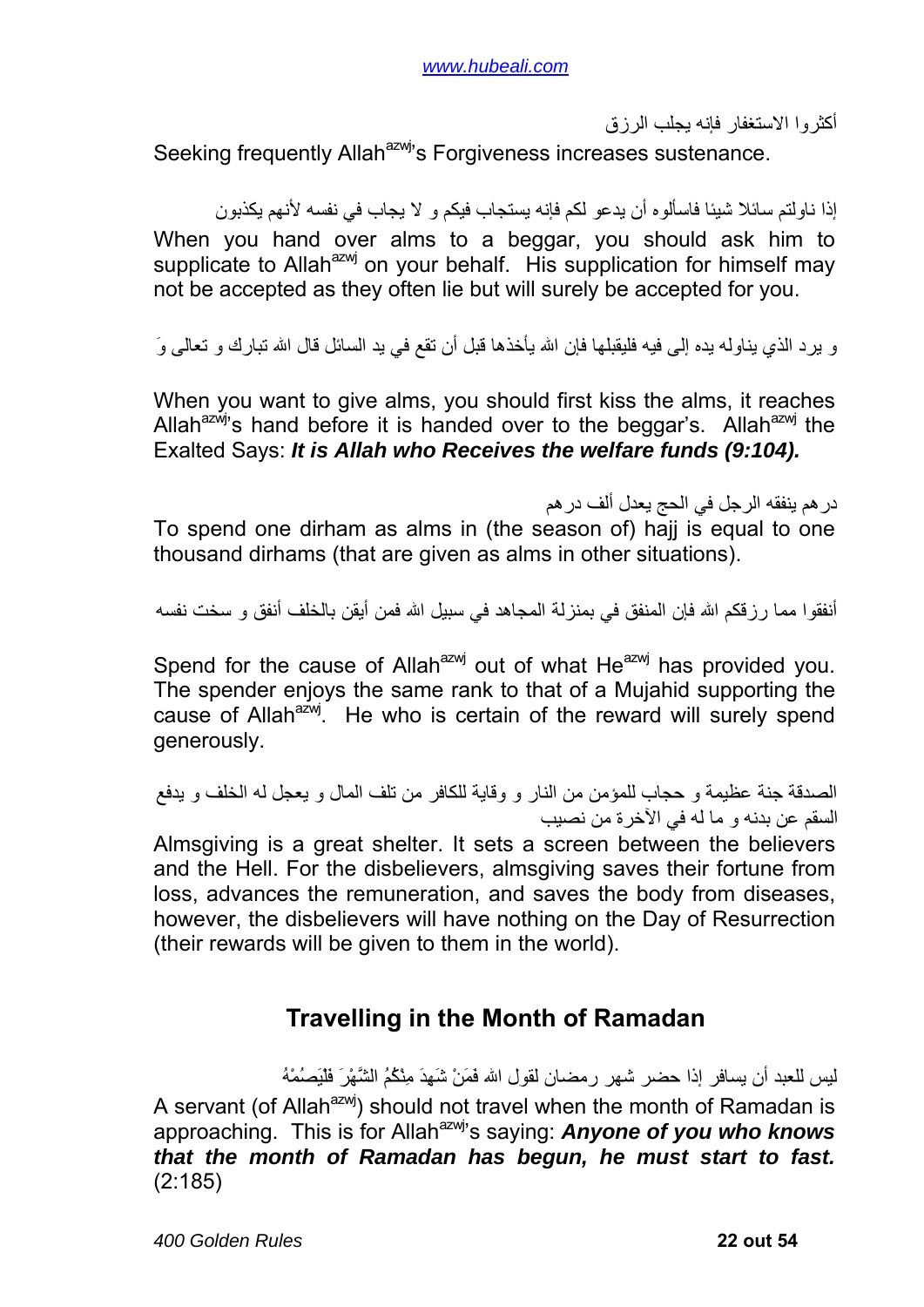### **Hajj.**

<span id="page-22-0"></span>أَلِمُّوا بِرَسُولِ اللَّهِ ص إِذَا خَرَجْتُمْ إِلَى بَيْتِ اللَّهِ الْحَرَامِ فَإِنَّ تَرْآَهُ جَفَاءٌ وَ بِذَلِكَ أُمِرْتُمْ وَ أَلِمُّوا بِالْقُبُورِ

When you go for Hajj then finish it by performing Ziyarah of Prophetsaww because abandoning his<sup>saww</sup> Zivara would offend him<sup>saww</sup> and you are expected to finish Hajj (rituals) by visiting the graves those who have (Divine) right on you and visiting those grave has been made mandatory by Allah<sup>azwj</sup>. Go and ask for your Rizk (sustenance) near those graves.

إذا أردتم الحج فتقدموا في شراء بعض حوائجكم بأنفسكم فإن االله تبارك و تعالى قال وَ لَوْ أَرادُوا

One should acquire the means to perform Hajj by himself. Allah<sup>azwj</sup> the most Blessed Says: *Had they wanted to join you, they would have prepared themselves* (9:46).

إذا حججتم فأكثروا النظر إلى بيت الله فإن لله مائة و عشرين رحمة عند بيته الحرام منها ستون

During the Hajj, gaze at the Holy Kaaba of Allah<sup>azwj</sup> very frequently, since Allah<sup>azwj</sup> has Dedicated one hundred and twenty states of Mercy to the Holy Kaaba, sixty of which are for the circumambulators (who circle around the Kaaba), forty for those who offer Salat there, and twenty for the gazers.

أقروا عند بيت الله الحرام بما حفظتموه من ذنوبكم و ما لم تحفظوه فقولوا ما حفظته يا رب علينا و

Confess your sins that you can remember at the Holy Kaaba of Allah $^{azw}$ . Regarding those sins that you do not recall, you should say: O Lord! Forgive us for the sins that you have recorded but we have forgotten. It will be incumbent upon Allah $^{axmj}$  to Forgive those who confess their sins, mention them in detail and seek His<sup>azwj</sup> forgiveness at that place.

ألموا برسول الله ص إذا حججتم فإن تركه جفاء و بذلك أمرتم

Complete your Hajj after visiting the Prophet<sup>saww</sup> (grave) as without paying homage to Prophet<sup>saww</sup> is being disrespectful to him.

قربان كل تقى و الحج جهاد كل ضعيف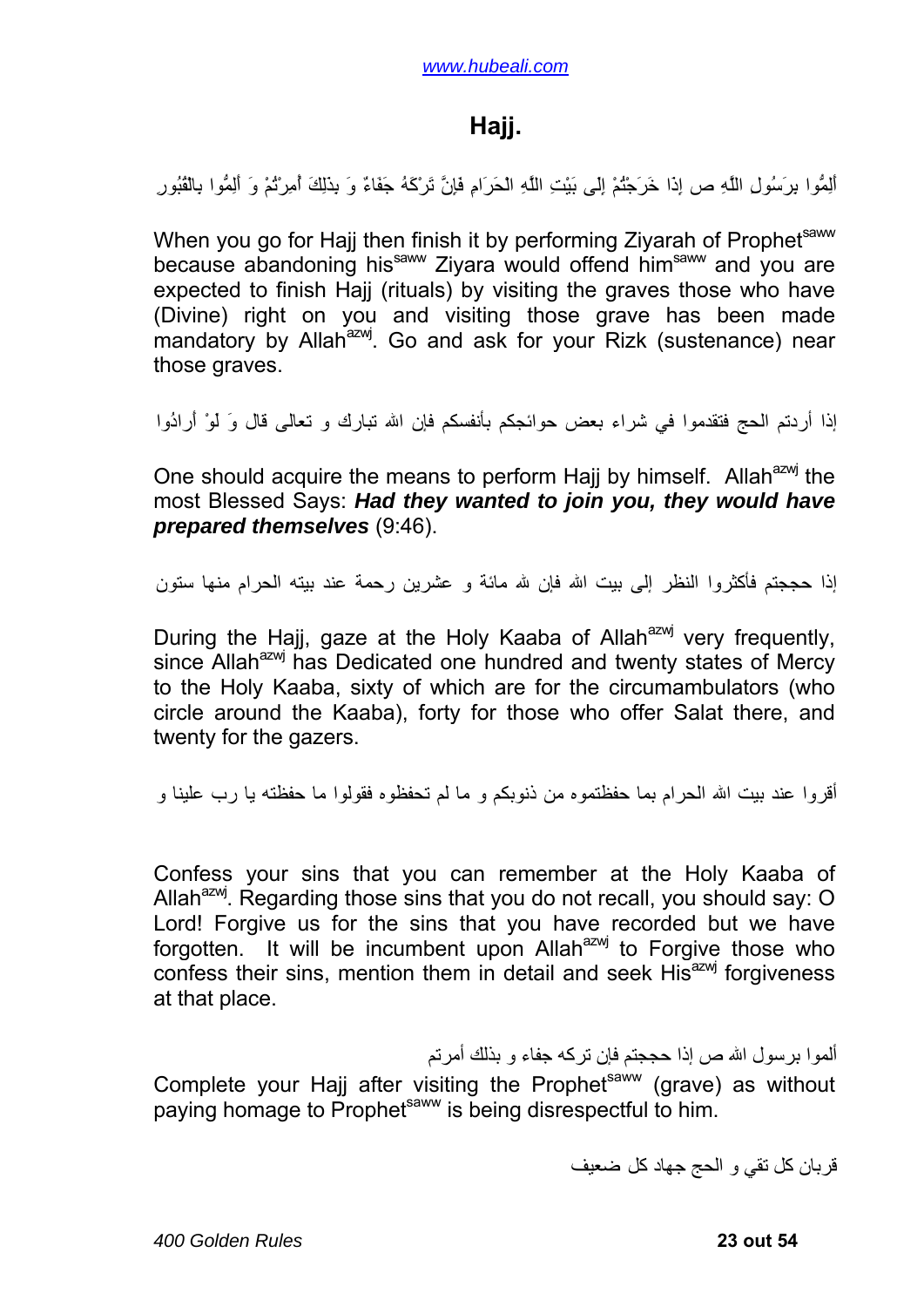<span id="page-23-0"></span>The offering sacrifice is for the pious and the Hajj is the Jihad of the weak.

# **Greeting a Hajji**

الحاج و المعتمر وفد االله و حق على االله أن يكرم وفده و يحبوه بالمغفرة

Hajjis and performers of Umrah are the delegations to Allah<sup>azwj</sup>. It is appropriate for Allah<sup>azwj</sup> to honour His<sup>azwj</sup> delegation and favour them with forgiveness.

و إذا هنأتموه فقولوا قبل االله نسكك و شكر سعيك و أخلف عليك نفقتك و لا جعله آخر عهدك ببيته الحرام

To congratulate the fresh hajji, you should say: "Allah<sup>azwj</sup> may accept your rites, appreciate your efforts, recompense your expenditures, and give you another opportunity to visit the Holy House of Allah<sup>azwj</sup>."

إذا قدم أحدكم من مكة فقبل عينيه و فمه الذي قبل الحجر الأسود الذي قبله رسول الله ص و قبل موضع سجوده و جبهته

When you welcome somebody who has just arrived from Mecca, a hajji, you should kiss his eyes and face with which he kissed the Black Stone, which the Prophet<sup>saww</sup> had kissed. You should also kiss his limbs of prostration and his forehead.

# **Rights of Prophetsaww's Familyasws**

مثل أهل البيت سفينة نوح من تخلف عنها هلك

The prophet<sup>saww</sup>'s family<sup>asws</sup> is like ark of Noah, those who fail to embark in it will certainly be lost.

ذآرنا أهل البيت شفاء من الوغل و الأسقام و وسواس الريب The remembrance of the holy family of Prophet<sup>saww</sup>, is the cure of hesitations/doubts/hallucinations,diseases,and inspirations of suspect.

و حبنا رضا الرب و الآخذ بأمرنا و طريقتنا و مذهبنا معنا غدا في حظيرة الفردوس He who loves us<sup>asws</sup> has indeed won Allah<sup>azwj</sup>'s assent. The one who follows our commands, follows our traditions, and adopts our religion will be with us<sup>asws</sup> in the garden of Paradise.

من شهدنا في حربنا و سمع واعيتنا فلم ينصر نا أكبه الله على منخريه في النار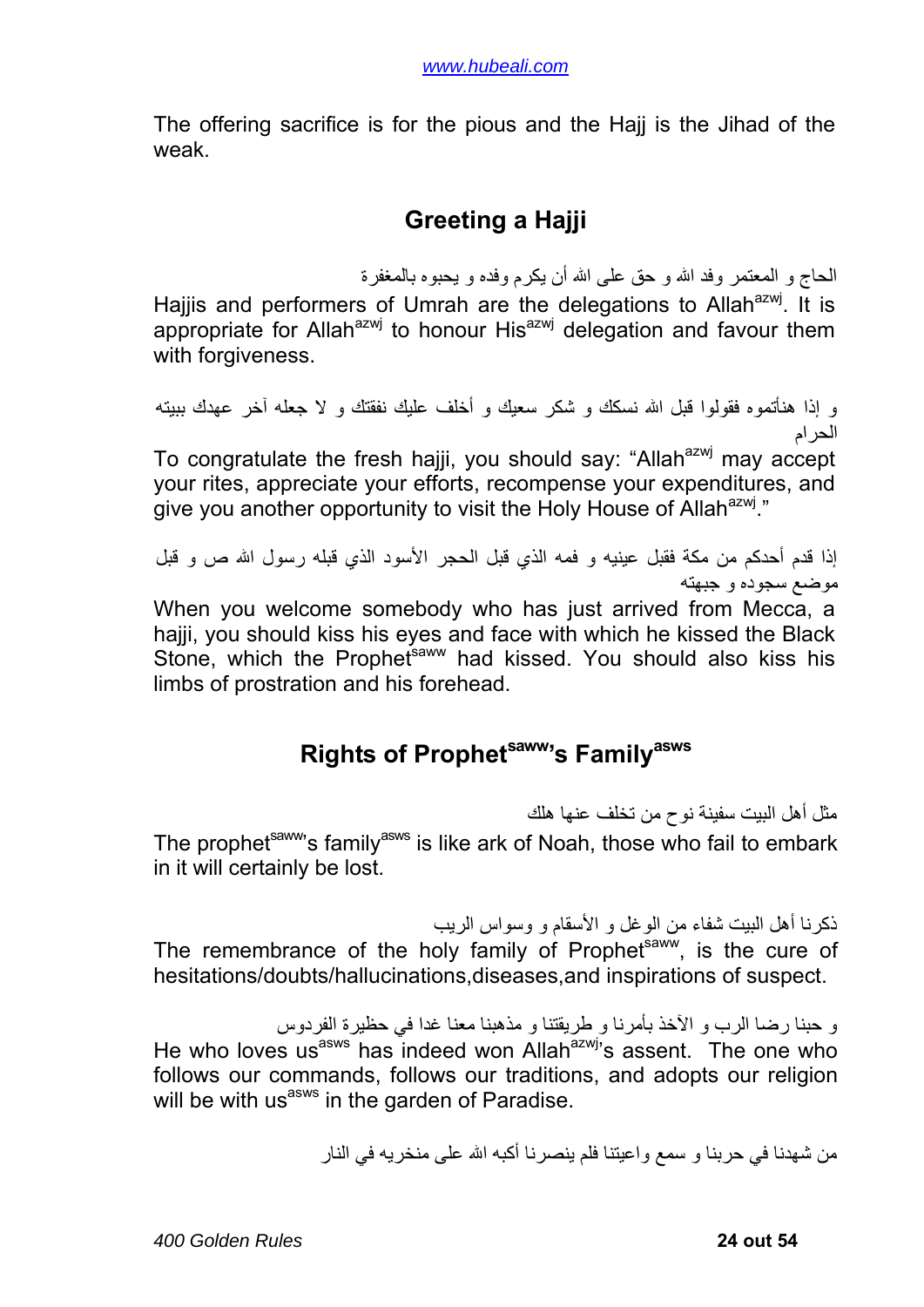The ones who stayed away from supporting us<sup>asws</sup> after they had heard our<sup>asws</sup> call for help in war; Allah<sup>azwj</sup> will turn them on the nasals in Hell.

نحن باب الجنة إذا بعثوا و ضاقت المذاهب و نحن باب حطة و هو السلم من دخله نجا و من تخلف عنه هوى بنا فتح الله جل و عز و بنا يختم الله و بنا يمحو الله ما يشاء و بنا يدفع الله الزمان الكلب و بنا ينزل الغيث و لا يغرنكم باالله الغرور

We<sup>asws</sup> are the door of Paradise. When you will be resurrected and the situation will be too hard to find an exit, we<sup>asws</sup> will be the door of forgiveness and peace. He who enters from that door will be saved, and he who avoids it will be perished. Allah<sup>azwj</sup> began the creation with us<sup>asws</sup>, and will seal it with us<sup>asws</sup> too. For us<sup>asws</sup>, He<sup>azwj</sup> cancels whatever He<sup>azwj</sup> Wills and by us, He<sup>azwj</sup> saves against crisis. Rain falls down because of us<sup>asws</sup>. Do not let the Eblis urge you against Allah<sup>azwj</sup>.

لا تزولوا عن الحق و أهله فإن من استبدل بنا هلك و فاتته الدنيا و خرج منها آثما

Never leave the truth and the people associated with it. He, whoever prefers anything over us<sup>asws</sup> will surely suffer perdition, will miss the worldly pleasures, and will leave this world overburdened with sins.

إذا سمعتم من حديثنا ما لا تعرفونه فردوه إلينا و قفوا عنده و سلموا إذا تبين لكم الحق و لا تكونوا مذائيع عجلى فإلينا يرجع الغالي و بنا يلحق المقصر

You should stop discussing our sayings which you do not understand. When the truth is proved, you should submit to it. Do not rush in broadcasting the news (regarding our secrets). The exaggerator will have to return to us as well as the reducer will be sent to us.

من تمسك بنا لحق و من تخلف عنا محق He whoever adheres to us<sup>asws</sup> will find Justice (and truth), and whoever lags behind will be ruined.

من اتبع أمرنا لحق من سلك غير طريقتنا سحق He whoever follows our<sup>asws</sup> course will find the Justice (and truth), and whoever takes any other course will be killed.

لمحبينا أفواج من رحمة االله و لمبغضينا أفواج من سخط االله For our followers, there will be waves of Allah $a^{2}$ <sub>s</sub> mercy, while for our enemies there will be the waves of Allah<sup>azwj</sup>'s wrath.

طريقنا القصد و أمرنا الرشد

Our<sup>asws</sup> course is with firm belief, and true guidance is our<sup>asws</sup> affair.

من أحبنا بقلبه و أعاننا بلسانه و قاتل معنا بيده فهو معنا في الجنة في درجتنا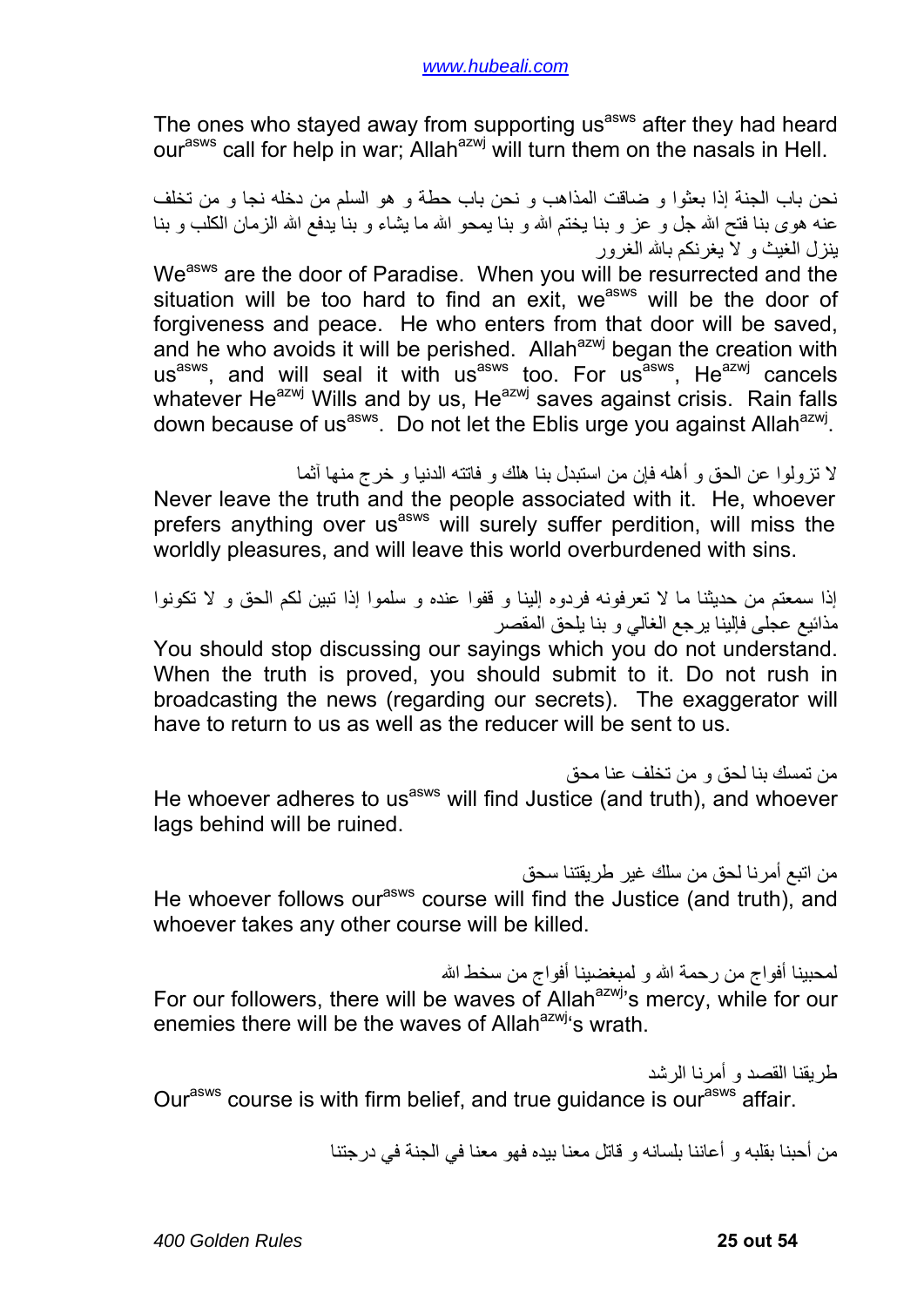For those who loved us<sup>asws</sup> and supported us<sup>asws</sup> by words, and fought alongside us<sup>asws</sup> with their hands, they will be with us<sup>asws</sup> in the Paradise and will be honoured by joining us<sup>asws</sup>.

و من أحبنا بقلبه و لم يعنا بلسانه و لم يقاتل معنا فهو أسفل من ذلك بدرجة For those who loved us<sup>asws</sup> but neither supported us by words nor supported us in wars, they will be one rank lower than the previous ones (who will be with  $\text{us}^{\text{asw}}$ ).

و من أحبنا بقلبه و لم يعنا بلسانه و لا بيده فهو معنا في الجنة For those who loved us<sup>asws</sup> but neither supported us<sup>asws</sup> by words nor by deeds, they will be two stages below those (who will be with us) in Paradise.

و من أبغضنا بقلبه و أعان علينا بلسانه و يده فهو في أسفل درك من النار For those who hated us<sup>asws</sup> but did not hurt us<sup>asws</sup> either by words or by their deeds, they will be in Hell.

و من أبغضنا بقلبه و أعان علينا بلسانه و لم يعن علينا بيده فهو فوق ذلك بدرجة For those who hated us<sup>asws</sup> and disappointed us<sup>asws</sup> by words, but not by deeds, they will be one level of Hell below than the previous.

و من أبغضنا بقلبه و لم يعن علينا بلسانه و لا يده فهو في النار For those who hated us<sup>asws</sup> but did not disappoint us by words or deeds, the will be in Hell.

إن أهل الجنة لينظرون إلى منازل شيعتنا كما ينظر الإنسان إلى الكواكب التي في السماء The people of Paradise will look at the positions of our adherents – Shia, in the same way you look to the stars in the sky.

نحن الخزان لدين الله و نحن مصابيح العلم إذا مضى منا علم بدا علم لا يضل من اتبعنا و لا يهتدي من أنكرنا و لا ينجو من أعان علينا عدونا و لا يعان من أسلمنا و لا يخلو عنا بطمع في حطام الدنيا الزائلة عنه فإنه من آثر الدنيا علينا عظمت حسرته غدا و ذلك قول االله أَنْ تَقُولَ نَفْسٌ يا حَسْرَتى عَلى ما فَرَّطْتُ فِي جَنْبِ اللَّهِ وَ إِنْ آُنْتُ لَمِنَ السَّاخِرِينَ

We, the Prophet<sup>asws</sup>'s family- are the keepers of Allah<sup>azwj</sup>'s religion and the lanterns of knowledge. Whenever a great figure of usasws passes away, another rises up (on the horizon). He whoever follows usasws will never deviate, and whoever denies usasws will never be guided, and whoever supports our enemies against us<sup>asws</sup> will never be saved, and whoever disappoints us<sup>asws</sup> will never be aided, and whoever prefers the pleasures of this deserted world to us<sup>asws</sup> will not find tranquillity. As for them who prefer the worldly pleasures to us<sup>asws</sup>, their regret will be very great on the Day of Resurrection. This is proved through Allah<sup>azwj</sup>'s saving: *'Turn to Allah in repentance before a soul savs.*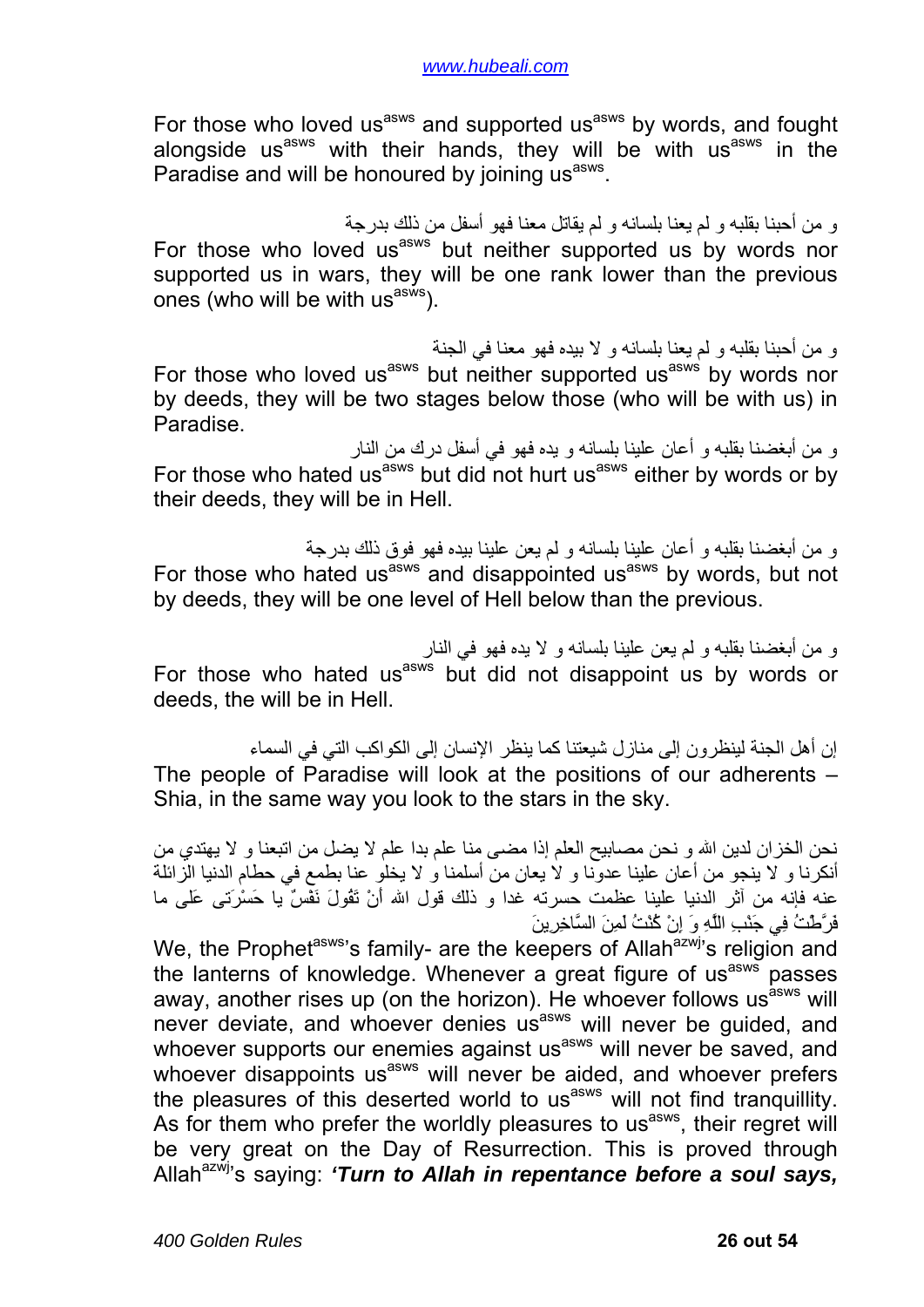#### *"Woe to me because of my failure to fulfil my duties to Allah. Woe to me for mocking Allah's guidance!"*

إن االله اطلع فاختارنا و اختار لنا شيعتنا ينصروننا و يفرحون بفرحنا و يحزنون بحزننا و يبذلون أموالهم و أنفسهم فينا أولئك منا و إلينا As Allah<sup>azwj</sup> examined the creatures, He<sup>azwj</sup> selected us<sup>asws</sup> and selected our adherent 'Shia' who support us, become happy when we are happy, show remorse when we are unhappy, and offer their fortunes and souls for our<sup>asws</sup> cause. They are from us<sup>asws</sup> and are attached to us<sup>asws</sup>.

الميت من شيعتنا صديق شهيد صدق بأمر نا و أحب فينا و أبغض فينا ير يد بذلك و جه الله مؤمنا بالله و رسوله

The dead Shiite is veracious and martyr, because he believed in our<sup>asws</sup> affairs, loved, and hated for our sake, seeking Allah<sup>azwj</sup>'s favours only and believing in Allah<sup>azwj</sup> and His Apostle<sup>saww</sup>.

لا تجالسوا لنا عائبا و لا تمتدحوا بنا عند عدونا معلنين بإظهار حبنا فتذلوا أنفسكم عند سلطانكم Do not stay in those gatherings where we are disrespected and similarly, do not praise us<sup>asws</sup> in front of our enemies by showing your love for us so that you are not humiliated in front of those who rule over you.

و نحن باب الغوث إذا اتقوا و ضاقت عليهم المذاهب و نحن باب حطة و هو باب السلام من دخله نجا و من تخلف عنه هوى بنا يفتح الله و بنا يختم الله و بنا يمحو ما يشاء و بنا يثبت و بنا يدفع الله الزمان الكلب و بنا بنزل الغيث فلا يغرنكم بالله الغرور ما أنزلت السماء من قطرة من ماء منذ حسبه الله عز و جل

When people are under distress and are subjected to hardship then we<sup>asws</sup> are the gates of relieve for them and we<sup>asws</sup> are the gates of 'Hitta' (Quran), those who enter into it will find salvation, but those who avoid it will, surely, go astray. Allah<sup>azwj</sup> Starts from us<sup>asws</sup> and Destroys through us<sup>asws</sup> which He<sup>azwj</sup> likes to annihilate, He<sup>azwj</sup> Makes something stable through us, Allah<sup>azwj</sup> Removes hardships through our<sup>asws</sup> intersession, and Sends down rain because of us<sup>asws</sup>. Be careful, do not be deceived by the deceivers in the matters of Divinity.

إذا سمعتم من حديثنا ما لا تعرفون فردوه إلينا و قفوا عنده و سلموا حتى يتبين لكم الحق When you listen to one of our traditions, which you cannot understand, then return it back to us<sup>asws</sup>, and refrain from taking any actions while remaining submissive to us<sup>asws</sup> until (the ambiguous) matters are made clear for you.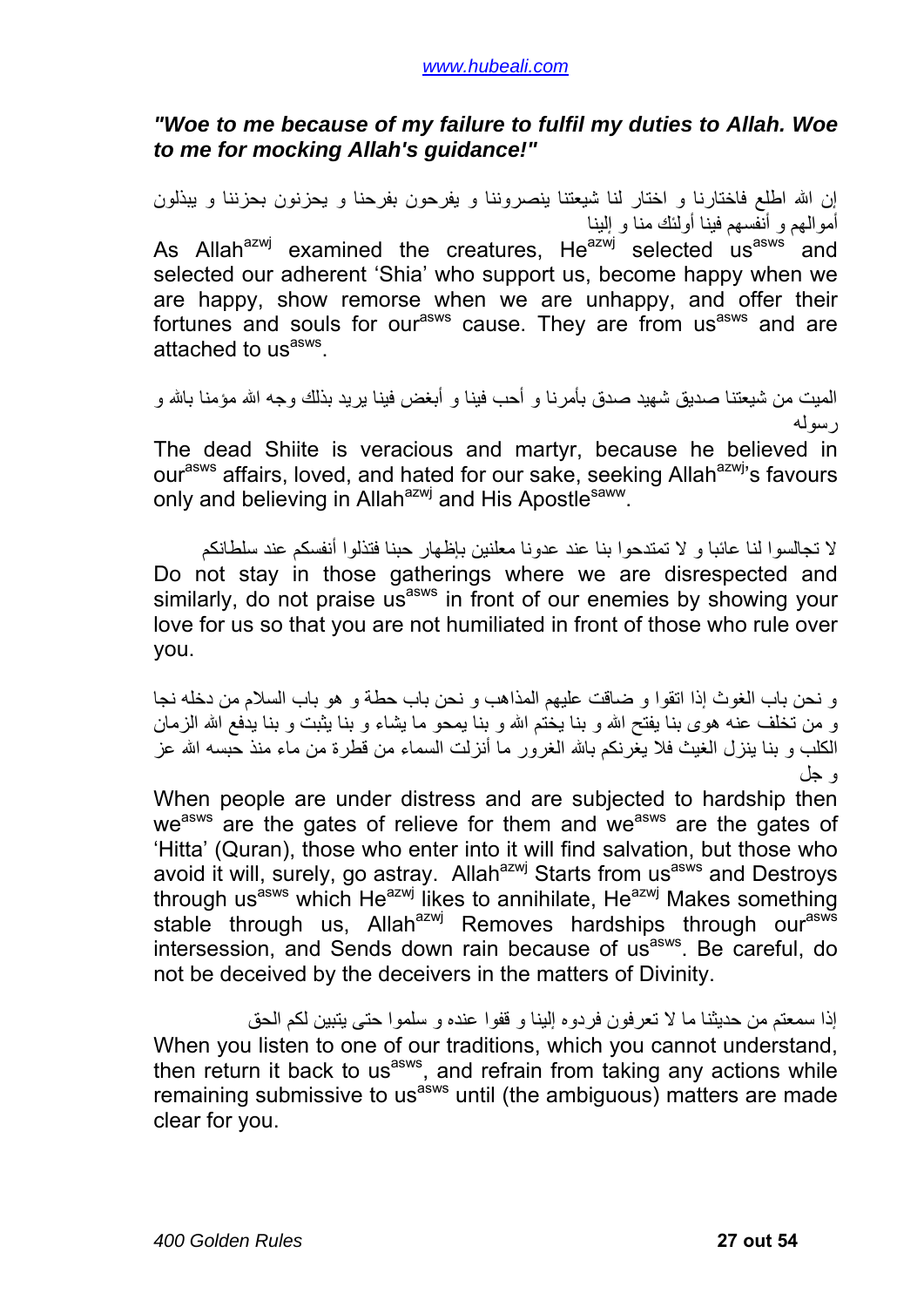<span id="page-27-0"></span>و نحن الخزان لدين الله و نحن مصابيح العلم إذا مضى منا علم بدا علم لا يضل من اتبعنا و لا يهتدي من أنكرنا و لا ينجو من أعان علينا عدونا و لا يعان من أسلمنا فلا تتخلفوا عنا لطمع دنيا و حطام زائل عنكم و أنتم تزولون عنه فإن من آثر الدنيا على الآخرة و اختارها علينا عظمت حسرته غدا و ذلك قول

االله عز و جل أَنْ تَقُولَ نَفْسٌ يا حَسْرَتى عَلى ما فَرَّطْتُ فِي جَنْبِ اللَّهِ وَ إِنْ آُنْتُ لَمِنَ السَّاخِرِينَ We are the keys to the treasures of Allah $\overline{a}$ zwj, when one of us $\overline{a}$ sws leaves then his successor rises and fills his place. The one who follows us<sup>asws</sup> never gets lost and the one who deserts us<sup>asws</sup> never finds salvation. Similarly, that who supports our<sup>asws</sup> enemies against us<sup>asws</sup> will never find refuge nor that who leaves us is going to be helped. Therefore do not desert us<sup>asws</sup> for the sake of greed of the world, as these will be taken away from you and you will be removed from it (by meeting your death). Thus the one who prefers this world over Hereafter and takes it instead of us will experience terrible humiliation, as Allah<sup>azwj</sup> Says: (39:56): *Lest the soul should (then) say: 'Ah! Woe is me!- In that I neglected (my duty) towards Allah, and was but among those who mocked!'*-

### **Reappearance Of Imam-E-Zamanajfj**

لو قد قام قائمنا لأنزلت السماء قطرها و لأخرجت الأرض نباتها و ذهبت الشحناء من قلوب العباد و اصطلحت السباع و البهائم حتى تمشي المرأة بين العراق و الشام لا تضع قدميها إلا على نبات و على رأسها زنبيلها لا يهيجها سبع و لا تخافه When the advent of our Qaim<sup>ajfj</sup> 'the Deliverer' will occur, the Heavens

will cause its drops to descend, the lands will grow its plants, the malice will disappear from the hearts of the servants, and animals and beasts will be harmless in such a way that a woman will be able to walk from Iraq to Syria, putting the basket on her head and treading only on green lands, without fearing or being troubled by a beast.

# **Waiting For 'Al-Faraj'**

أفضل عمل المؤمن انتظار الفرج The best deed of a believer is expecting the 'al-Faraj' (zahoor of Imam $e$ -Zaman<sup>ajfj</sup>).

و المنتظر لأمرنا كالمتشحط بدمه في سبيل الله He who waits for our<sup>asws</sup> deliverer 'Al-Qaim<sup>ajfj</sup>' is equivalent to the one

who scarifies himself for the sake of Allah<sup>azwj</sup>.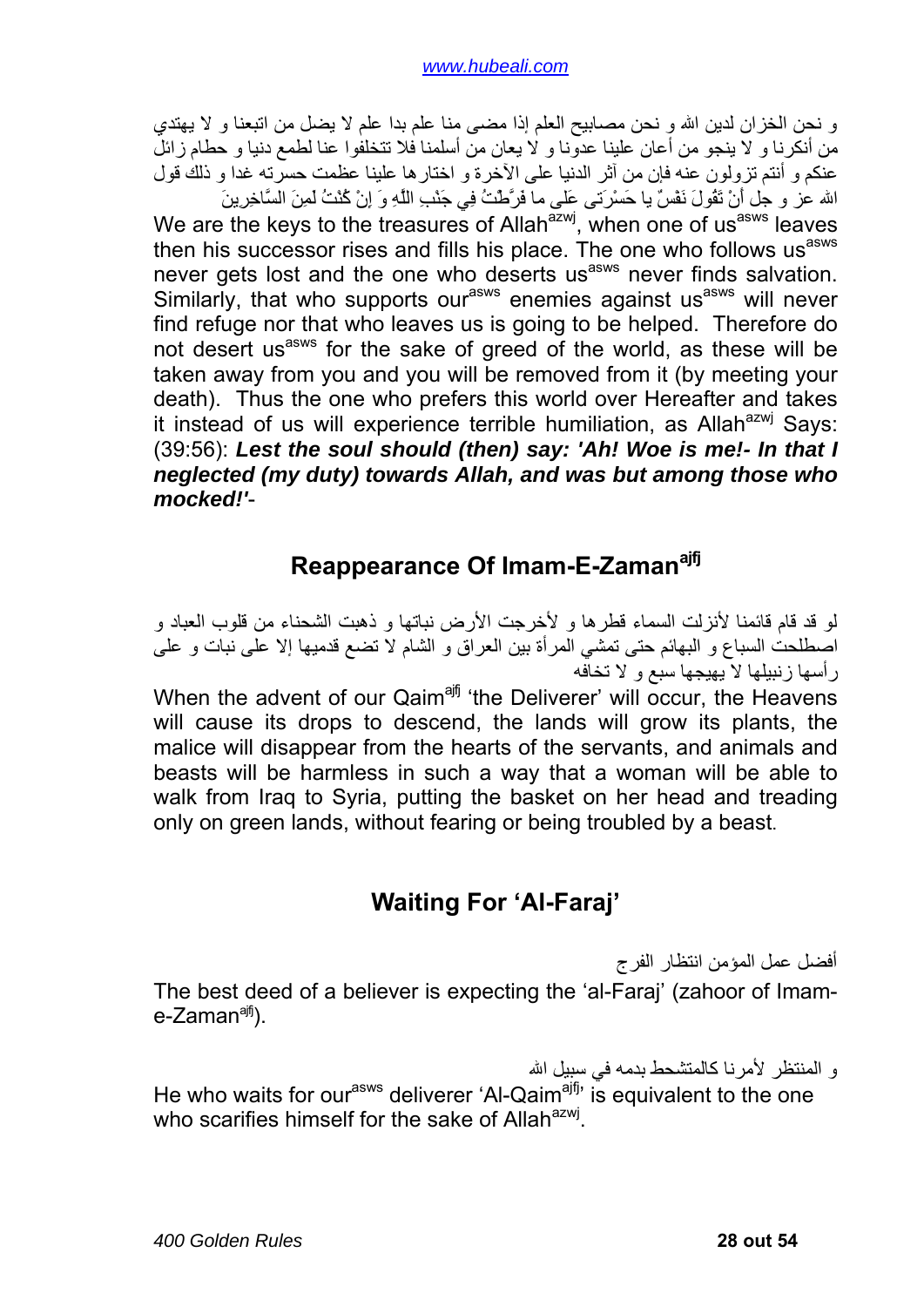### <span id="page-28-0"></span>**Emulate (Taqleed) Mohammedsaww Wa Al-e-Mohammedasws**

من أحبنا فليعمل بعملنا و يستعن بالورع فإنه أفضل ما يستعان به في الدنيا و الآخرة He who loves us<sup>asws</sup> should imitate our acts and seek the help of piety. Surely, this is the best way to be successful, in this world as well as in the Hereafter.

#### **Innovation**

شر الأمور محدثاتها

Evil stems from innovations.

### **Extremism (Ghuloo) about Mohammed<sup>saww</sup> Wa Al-e-Mohammed**<sup>asws</sup>

إياكم و الغلو فينا قولوا إنا عباد مربوبون و قولوا في فضلنا ما شئتم

Beware of ascribing extremism to us<sup>asws</sup>, first confess that we are the Divine Imams<sup>asws</sup> and are servants of Allah<sup>azwj</sup> and then pronounce our merits.

#### **Conceal the Secrets of Mohammedsaww Wa Al-e-Mohammedasws**

من أذاع سرنا أذاقه االله بأس الحديد

For those, who publicise our secrets, Allah<sup>azwj</sup> will expose them to the sharpness of swords.

### **Taqqiya' (pious dissimulation) & Its Rewards**

ليس في شرب المسكر و المسح على الخفين تقية There is no 'Taqqiya' (pious dissimulation) in taking intoxicants and performing 'Massah' over socks (as Sunni Muslims wipe palms on shoes/socks in ritual of ablution).

لا تجالسوا لنا عائبا و لا تمدحونا معلنين عند عدونا فتظهروا حبنا و تذلوا أنفسكم عند سلطانكم Do not sit with anyone who reviles at us<sup>asws</sup>, and do not praise us<sup>asws</sup> in public otherwise rulers will humiliate you because you adore us<sup>asws</sup>.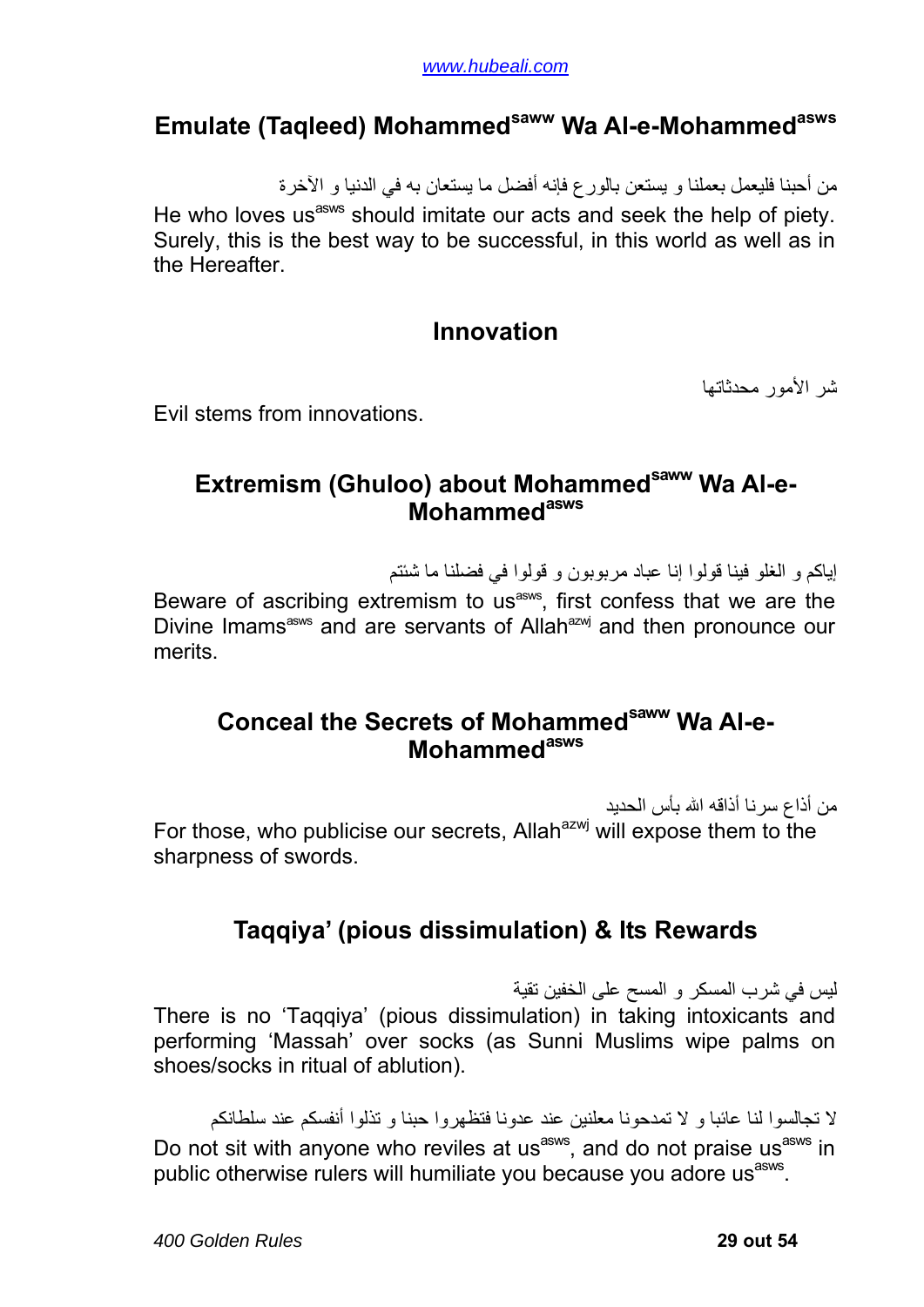<span id="page-29-0"></span>لو تعلمون ما في مقامكم بين عدوآم و صبرآم على ما تسمعون من الأذى لقرت أعينكم You would be very delighted if you knew your rewards for your residence among your enemies and steadfastness against the harm that you encounter.

و عليكم بالصبر و الصلاة و التقية و اعلموا أن االله عز و جل يبغض من عباده التلون Adhere to patience, Salat, and Taqqiya. You should realise that Allah<sup>azwj</sup> hates those acts of His servants which are conducted in doubts/Qias/Ijtihad.

لو قد فقدتموني لرأيتم بعدي أشياء يتمنى أحدكم الموت مما يرى من الجور و العدوان و الأثرة و الاستخفاف بحقّ الله و الخوف على نفسه فإذا كان ذلك فاعتصموا بحبل الله جميعا و لا تفرقوا

After l<sup>asws</sup> am gone (shaheed), you will suffer harsh injustice, oppression, discrimination, decline in Allah<sup>azwj</sup>'s rights, and insecurity to the degree that you will hope you were dead. When that will fall, you should cling to the bond of Allah<sup>azwj</sup> and avoid discrepancy.

### **Conditions of Jihad**

لا يخرج المسلم في الجهاد مع من لا يؤمن على الحكم و لا ينفذ في الفيء أمر االله جل و عز و إن

Muslims should not participate in battles under the leadership of the one that does not have full acquaintance of the Islamic laws and does not follow Allah<sup>azwj</sup>'s Commandments regarding the spoils of war. Muslims who are killed in such battles are regarded as supporters of our enemies in the question of refraining from giving us<sup>asws</sup> our rights (of leadership) and shedding our blood. In addition, they will be considered among those who died before Islam.

### **Manners Of Reading Quran**

و لا يقرأ العاقل القرآن إذا كان على غير طهر حتى يتطهر له A person with 'Maurifat' (recognition of religion) should not recite the Quran prior to cleaning himself, ceremonially from impurity.

### **Supplication and Its Importance**

الدعاء يرد القضاء المبرم فأعدوه و استعملوه

Supplication obstructs calamities; hence use supplications as a shield.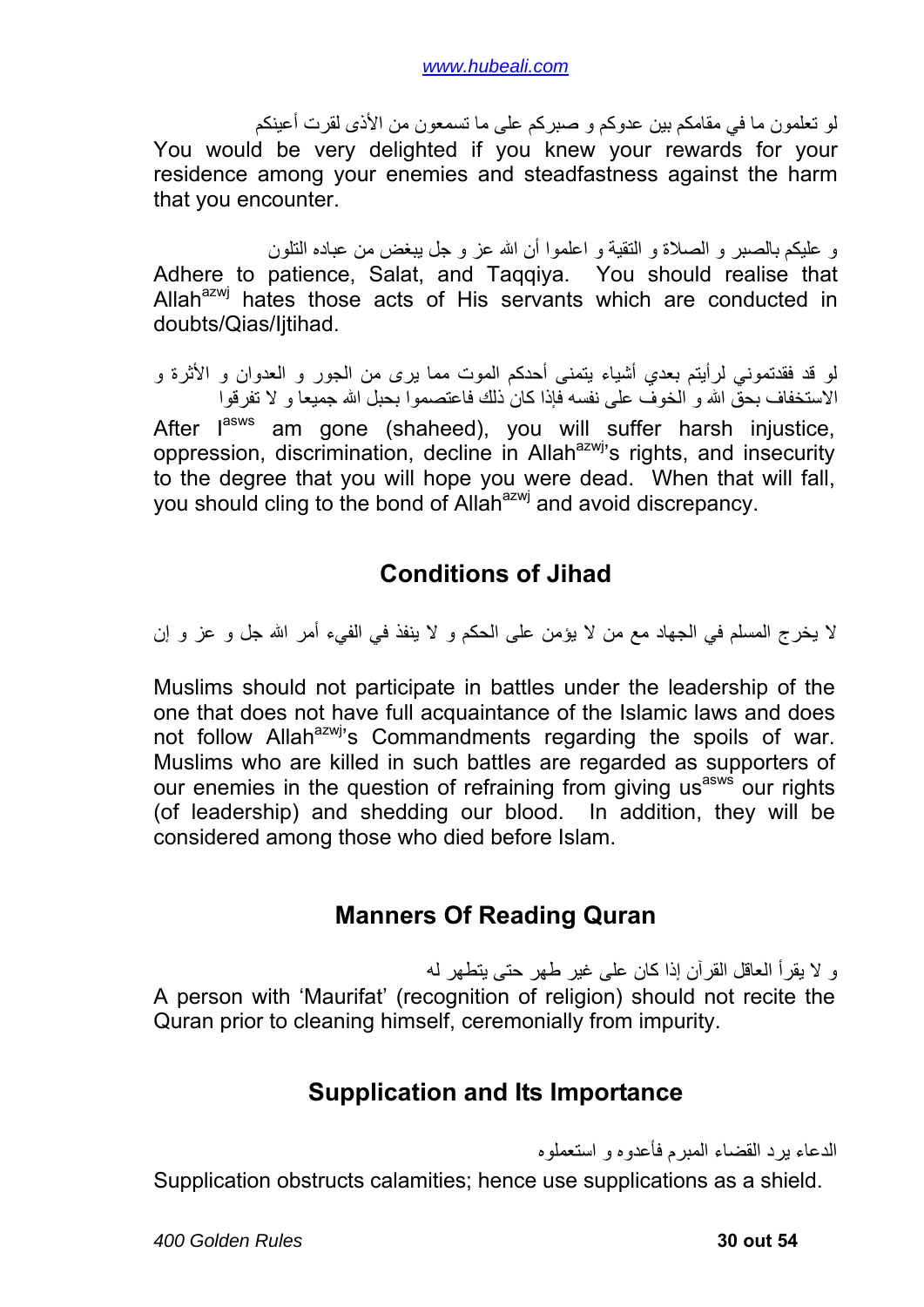إذا فرغ الرجل من صلاته فليصل على النبي ص

The supplications of those who ignore the blessing the Prophetsaww will be rejected.

عند قراءة القرآن و مع زوال الشمس و عند طلوع الفجر

Read the Holy Quran at the time of the sunset as well as at the time of al-Fajr.

من ضل منكم في سفر أو خاف على نفسه فليناد يا صالح أغثني فإن في إخوانكم الجن من إذا سمع

If you lose the way or fear something in journeys, you should recite: "O virtuous, aid me". Some of your Jinni brothers, if they hear you, will respond, lead the astray, and keep your riding animals for you".

من أراد منكم أن يعلم كيف منزلته عند الله فلينظر كيف منزلة الله منه عند الذنوب If you want to know your standings with Allah<sup>azwj</sup>, you should first assess Allah $a^{2}$  s virtues with you by looking at the sins you commit.

و من خاف منكم الأسد على نفسه و دابته و غنمه فليخط عليها خطة و ليقل اللهم رب دانيال و الجب و آل أسد مستأسد احفظني و غنمي

If you anticipate that beasts will attack you, your riding animals, or your sheep, you should draw a line around your animals and say: "O Allah<sup>azwj</sup>, You are the Lord of Daniel, the Well, and every beast: Guard my sheep and me."

و من خاف منكم الغرق فليقل بِسْمِ اللَّهِ مَجْراها وَ مُرْساها إِنَّ رَبِّي لَغَفُورٌ رَحِيمٌ وَ ما قَدَرُوا اللَّهَ حَقَّ

If you anticipate drowning, you should recite Allah<sup>azwj</sup>' s Verses: *In Allahazwj's Name, it will sail and in His Name it will cast anchor*  $(11:41)$  and they have paid due respect to Allah<sup>azwj</sup>. The whole earth will be gripped in His hands on the Day of Judgment and the heavens will be just like a scroll in His right hand. *Allah<sup>azwj</sup> is too Glorious and High to be considered equal to their Idols* (39:67).

و من خاف العقرب فليقرأ سَلامٌ عَلى نُوحٍ فِي الْعالَمِينَ إِنَّا آَذلِكَ نَجْزِي الْمُحْسِنِينَ إِنَّهُ مِنْ عِبادِنَا

If you fear sting of a scorpion, you should recite Allah<sup>azwj</sup>'s Verse: *Peace be with Noah among all men in the worlds. Thus do We reward the righteous ones. He was one of Our believing servants* (37:79-81).

*400 Golden Rules* **31 out 54**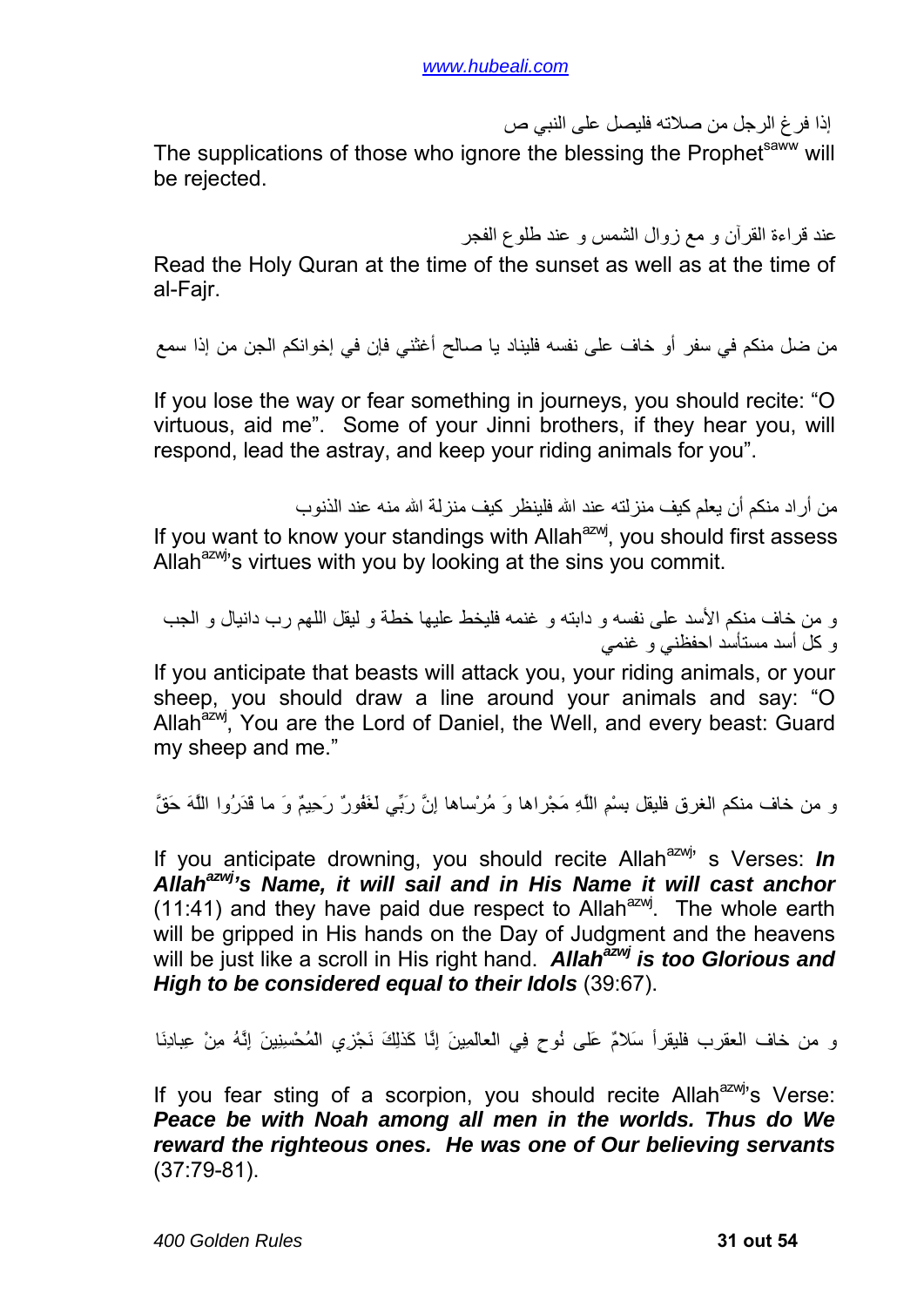ادفعوا أنواع البلاء بالدعاء عليكم به قبل نزول البلاء فو الذي فلق الحبة و برأ النسمة للبلاء أسرع إلى

Stop various sorts of misfortunes by supplicating to Allah<sup>azwj</sup>. Persist on supplicating to Allah<sup>azwj</sup> before the falling of misfortunes. I swear by Him<sup>azwj</sup> Who split the seed and created the soul, misfortunes are quicker to the believers than the falling of floods downward a hill and speedier than work horses.

سلوا العافية من جهد البلاء فإن جهد البلاء ذهاب الدين

Supplicate to Allah $a^{2}$  to Protect you from hardships. It surely causes the religion to vanish.

ألموا بالقبور التي يلزمكم حق سكانها و زوروها و اطلبوا الرزق عندها فإنهم يفرحون بزيارتكم ليطلب

Encircle those graves, the rights of whose inhabitants are obligatory upon you, and visit them and seek sustenance there, as the dead will be delighted if you visit them. You should ask your needs near the graves of your parents after supplicating to Allah<sup>azwj</sup> for them.

إذا وضع الرجل في الركاب يقال سُبْحانَ الَّذِي سَخَّرَ لَنا هذا وَ ما كُنَّا لَهُ مُقْرِنِينَ وَ إِنَّا إِلَى رَبِّنا لَمُنْقَلِبُونَ When you put your feet in a vehicle, you should recite -Allah $a$ <sup>2WJ</sup>'s Saying-:

Glory belongs to Him<sup>azwj</sup> who has Made it subservient to us when we would not have been able to do so ourselves. To our Lord<sup>azwj</sup> we shall all return.

و إذا خرج أحدكم في سفر فليقل اللهم أنت الصاحب في السفر و الحامل على الظهر و الخليفة في الأهل و المال و الولد

Before you begin a journey, you should recite: "O Allah<sup>azwj</sup>, You are the companion in journeys, the helper in transport, and the guard of the wife, property, and sons."

و إذا نزلتم فقولوا اللهم أنزلنا منزلا مباركا و أنت خير المنزلين

When you reside in a place, you should recite: "O Allah<sup>azwj</sup>, grant me a blessed landing. You<sup>azwj</sup> are the One who provides the safest landing."

إذا دخلتم الأسواق لحاجة فقولوا أشهد أن لا إله إلا االله وحده لا شريك له و أن محمدا عبده و رسوله

When you are in marts for shopping, you should say: "I declare there is no god but Allah<sup>azwj</sup> uniquely without any associate, and declare that Mohammed<sup>saww</sup> is His servant and His messenger. O Allah<sup>azwj</sup>, I seek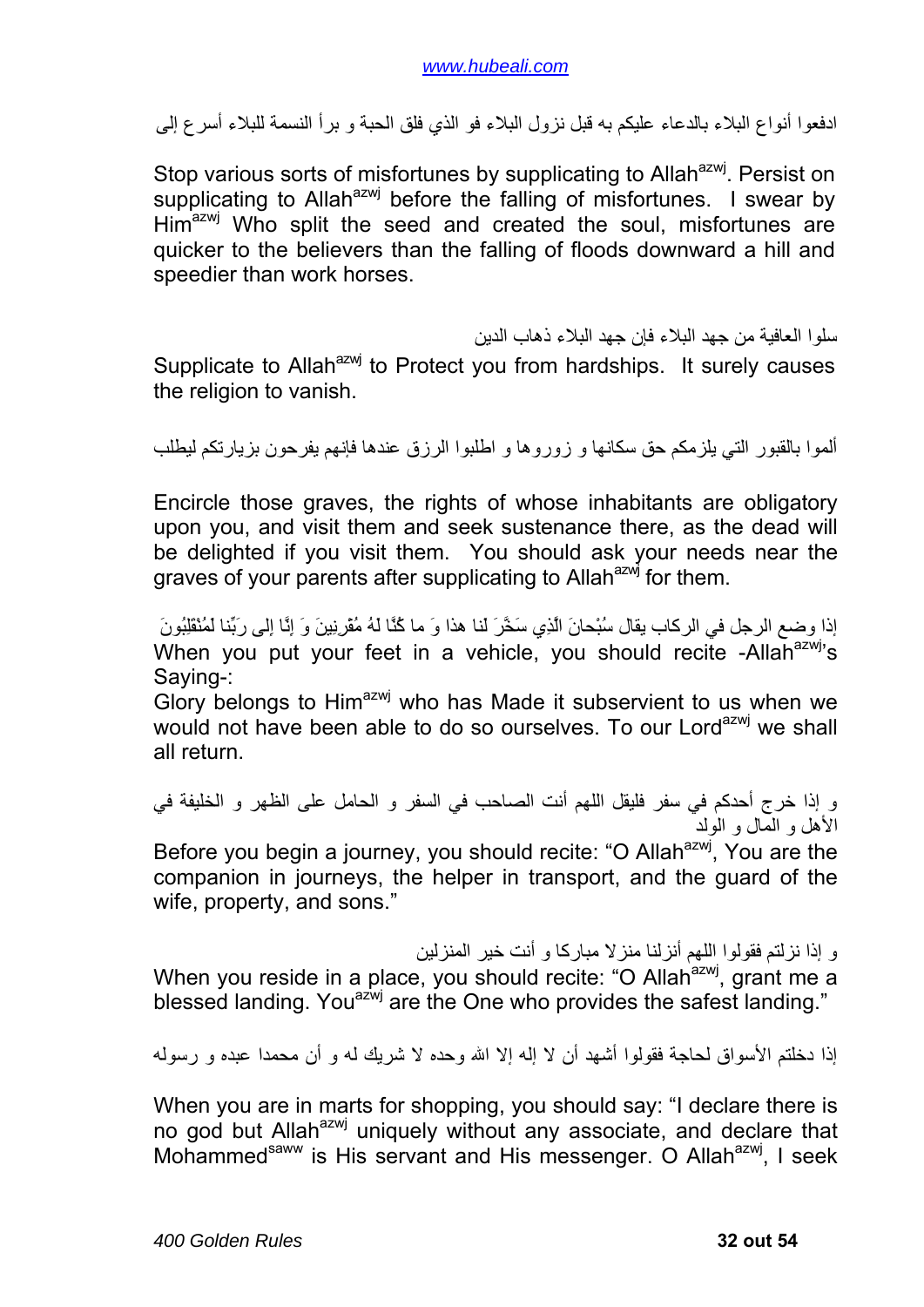Your safety from losing deals and perjury, and seek Your safety from stagnancy."

السؤال بعد المدح فامدحوا االله ثم سلوه الحوائج و أثنوا عليه قبل طلبه Asking should follow praising; therefore, praise and extol Allah<sup>azwj</sup> the Exalted before you ask Him for meeting your needs.

يا صاحب الدعاء لا تسأل ما لا يكون و لا يحل O suppliant, do not supplicate to Allah $a^{2}$  for matters that are impossible.

ن قرأ قل هو االله أحد إلى أن تطلع الشمس عشر مرات و مثلها إنا أنزلناه في ليلة القدر و مثلها آية

He who recites Surahs of Tawhid and Qadr and the Verse of Kursi ten times before sunrise will guard his wealth against any threatening matter.

و من قرأ قل هو االله أحد و إنا أنزلناه في ليلة القدر قبل طلوع الشمس لم يصب ذنبا و إن اجتهد فيه

He who recites Surahs of Tawhid and Qadr before sunrise will not commit any sin even if Eblis exerts all efforts for driving him to commit sins.

و ليقرأ إذا خرج من بيته إِنَّ فِي خَلْقِ السَّماواتِ وَ الْأَرْضِ وَ اخْتِلافِ اللَّيْلِ وَ النَّهارِ إلى قوله إِنَّكَ لا

As soon as you leave houses, recite 3:193-194 and Verse of Kursi, Surahs of Qadr and Fatihah, because the settlement of needs of this world and the world to come lies in reciting them.

إذا ضاق المسلم فلا يشكون ربه و لكن يشكو إليه فإن بيده مقاليد الأمور و تدبيرها في السماوات و

In troubles, Muslims should not complain about their (affairs) to Lord<sup>azwj</sup>. They should address their needs to Him<sup>azwj</sup>, because He<sup>azwj</sup> Possesses the keys and arrangement of matters in the heavens, the earth and whatever is between them. He<sup>azwj</sup> is surely the Lord of the Grand Throne. All praise is due to Allah<sup>azwj</sup> the Lord of the worlds.

و إذا جلس العبد من نومه فليقل قبل أن يقوم حسبي الرب من العباد حسبي هو حسبي و نعم الوآيل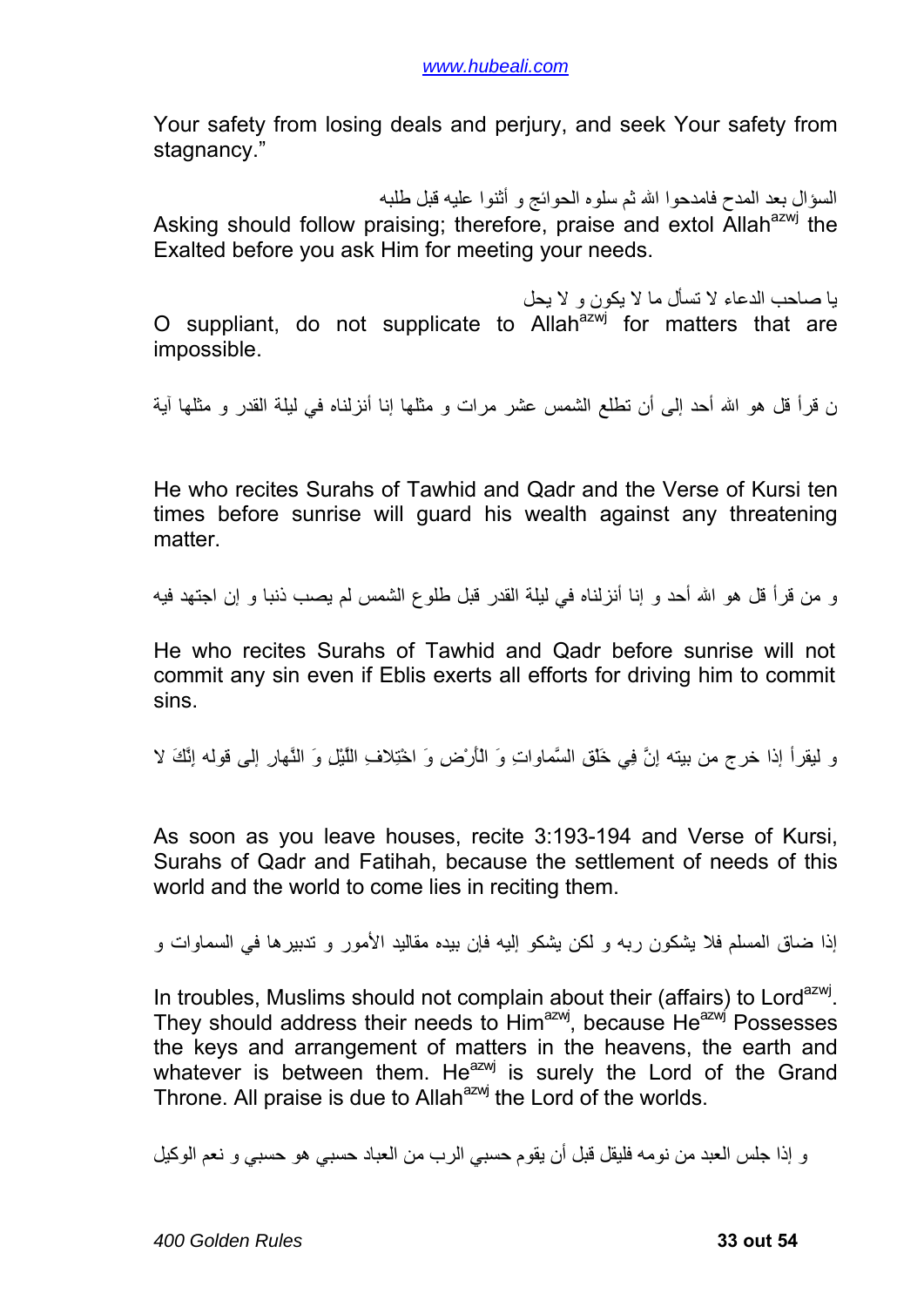As soon as you wake up, you should say, before you leave the bed, 'Sufficient unto me is the Lord against his servants. Sufficient unto me is He $^{a}$ zwj. Allah $^{a}$ zwj is the Sufficient as the best Guardian.'

و إذا قام أحدكم من الليل فلينظر إلى أكناف السماء و ليقرأ إِنَّ فِي خَلْقِ السَّماواتِ وَ الْأَرْضِ وَ اخْتِلافِ

If you wake up at night, you should gaze at the terminal points of the sky and recite (190:4-5):

إذا دخل أحدكم منز له فليسلم على أهله فإن لم يكن له أهل فليقل السلام علينا من ر بنا و يقر أ قل هو الله أحد حين يدخل منزله فإنه ينفي الفقر

Whenever you enter your houses, you should greet your people. If there is nobody there, you should say: 'peace of our Lord<sup>azwj</sup> be upon us' you should also recite sura Tawhid. This will save you from poverty.

إذا قرأتم من المسبحات شيئا فقولوا سبحان ربي الأعلى

If you recite any part of the suras that begin with tasbih, you should say: "Praise is due to my Lord the Highest."

و إذا قر أتم إِنَّ اللَّهَ وَ مَلائِكَتَهُ يُصَلُّونَ عَلَى النَّبِيِّ فصلوا عليه في الصلاة كثيرا و في غير ها If you recite Allah<sup>azwj</sup>'s saying: "Allah showers His blessings upon the Prophet and the angels seek forgiveness for him. Believers, pray for the Prophet and greet him with, 'Peace be with you,'" you should say, "Peace be upon him and his family," very frequently in prayers and other situations.

ليس في البدن أقل شكر ا من العين فلا تعطوها سؤلها فتشغلكم عن ذكر الله عز و جل The less thankful organ of the body is the eye; therefore, do not respond to it so that you will not be diverted from mentioning Allah<sup>azwj</sup> the Majestic.

إذا قرأتم و التين فقولوا في آخرها و نحن على ذلك من الشاهدين When you finish reciting sura of al-Teen, then say: "We also testify so."

إذا أخذت من أحدكم قذاة فليقل أماط الله عنك ما تكر ه

You should thank those who solve your problems (by saying): "Allah<sup>azwj</sup> may move away from you whatever you detest."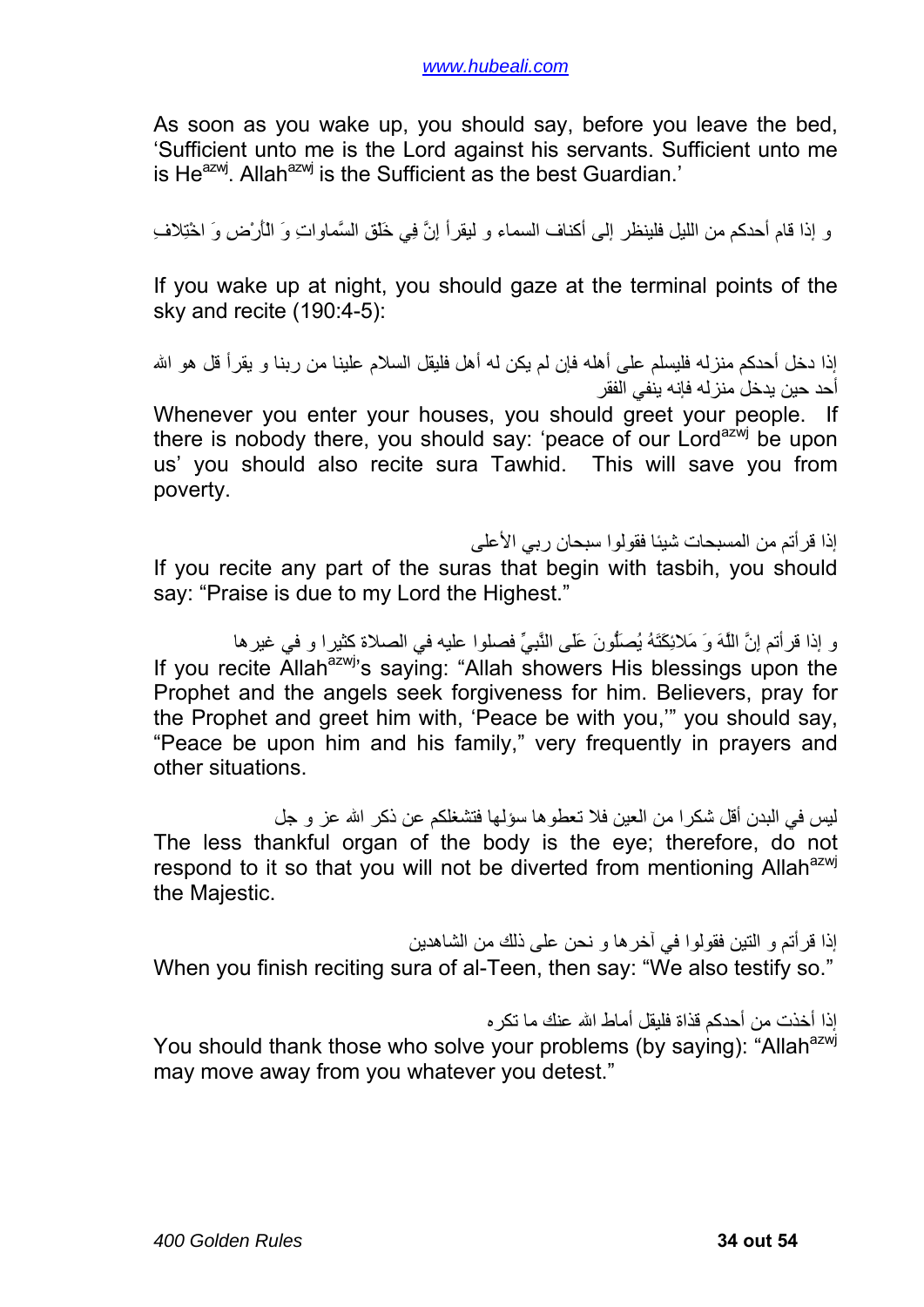#### <span id="page-34-0"></span>**Remembrance of Allahazwj(Al-Zikr) In Every Respect**

لا تدعوا ذآر االله في آل مكان و لا على آل حال Never stop 'Allah<sup>azwj</sup>'s Zikr' regardless of a place and situation.

و اذآروا االله عز و جل بكل مكان Keep remembering Allah<sup>azwj</sup> 'Zikr Allah<sup>[8](#page-34-1)</sup>' everywhere.

بادروا بعمل الخير قبل أن تشغلوا عنه بغيره Engage into 'Al-Khair'<sup>[9](#page-34-2)</sup> (Mola Ali<sup>asws</sup>' Name) prior to getting involved in any other matters.

أكثر وا ذكر الله إذا دخلتم الأسواق و عند اشتغال الناس بالتجارات فإنه كفارة للذنوب و زيادة في

Mention Allah<sup>azwj</sup> frequently (especially) when you are in markets and when people are engaged in their trades. Remembering Allah<sup>azwj</sup> repeals sins and increases good rewards. Do not be among the heedless ones.

إذا لقيتم عدوكم في الحرب فأقلوا الكلام و أكثروا ذكر الله جل و عز و لا تولوا الأدبار فتسخطوا الله و

When you meet your enemies, you should speak little, mention Allah<sup>azwj</sup> very much, and avoid fleeing lest, you will enrage Allah $a$ <sup>azwj</sup> and expose yourself to His<sup>azwj</sup> Chastisement.

ليكن جل كلامكم ذكر الله Your wordings should mainly be in the 'Zikr'<sup>[10](#page-34-3)</sup> (remembrance of Allah $a^{2}$ yj).

لا صمت إلى الليل إلا في ذكر الله

To keep silent for a whole day up to night is void, except for the mention of Allah.

باللسان يكب أهل النار في النار و باللسان يستوجب أهل القبور النور فاحفظوا ألسنتكم و أشغلوها بذآر االله

1

 $\frac{8}{9}$  Imam Ali asws says in several sermons, we are the 'Zikr Allah', see for example Nahjul Israr, vol. 1.

<span id="page-34-3"></span><span id="page-34-2"></span><span id="page-34-1"></span><sup>&</sup>lt;sup>9</sup> Good work

 $10$  Mola Ali<sup>asws</sup> says, we are the Zikar of Allah<sup>azwj</sup>.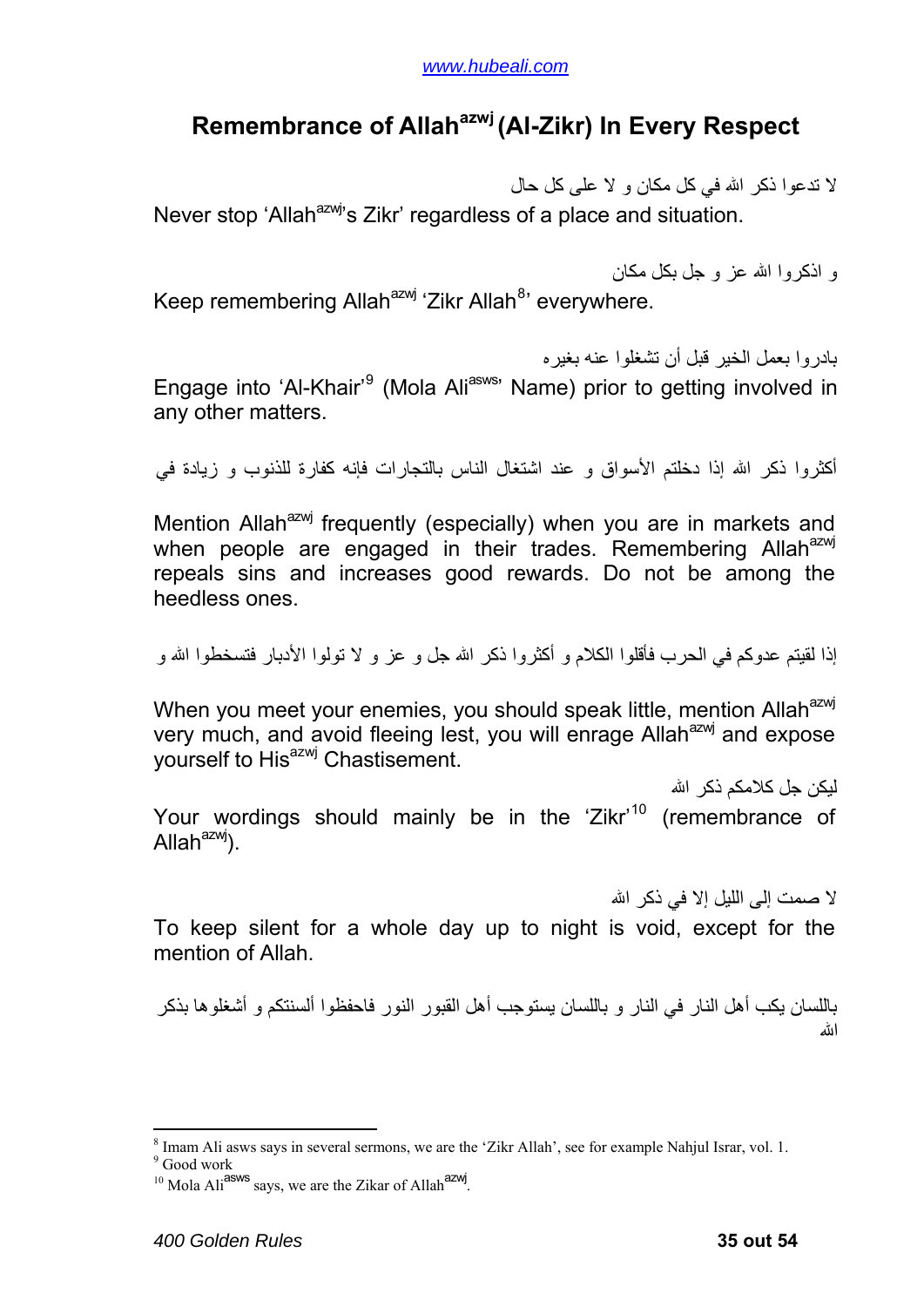<span id="page-35-0"></span>Because of their tongues, people of Hell will be in Hell and people of the graves will have the 'Noor' (comfort). Keep your tongues and engage them in remembrance to Allah<sup>azwj</sup>.

## **Being Thankful to Allah<sup>azwj</sup> (shukar)**

أحسنوا صحبة النعم قبل فواتها فإنها تزول و تشهد على صاحبها بما عمل فيها Thankfully acknowledge bounties (of Allah<sup>azwj</sup>) before they vanish and testify against you (for your lack of consideration in the Hereafter).

من رضي من الله باليسير من الرزق رضي الله منه باليسير من العمل

Those who are content with the little sustenance given to them by Allah $^{azw}$ , Allah $^{azw}$  will surely accept their few deeds.

### **Remembering Death**

أكثر وا ذكر الموت و يوم خروجكم من القبور و يوم قيامكم بين يدي الله تهن عليكم المصائب Mention death often, the day on which you will be taken out of your graves, and the day on which you will be made to stand before Allah $^{a}$ zwj, so that your misfortunes will be alleviated.

## **Fear of Allah<sup>azwj</sup>**

تزودوا من الدنيا التقوى فإنها خير ما تزودتموه منها Equip yourselves with Allah-fearing piety, because it is the best possession for this world.

### **Virtues of a Momin**

المؤمن نفسه منه في تعب و الناس منه في راحة A Momin (staunch believer) should burden himself in order to provide comfort to public.

المؤمن لا يعير أخاه و لا يخونه و لا يتهمه و لا يخذله و لا يتبرأ منه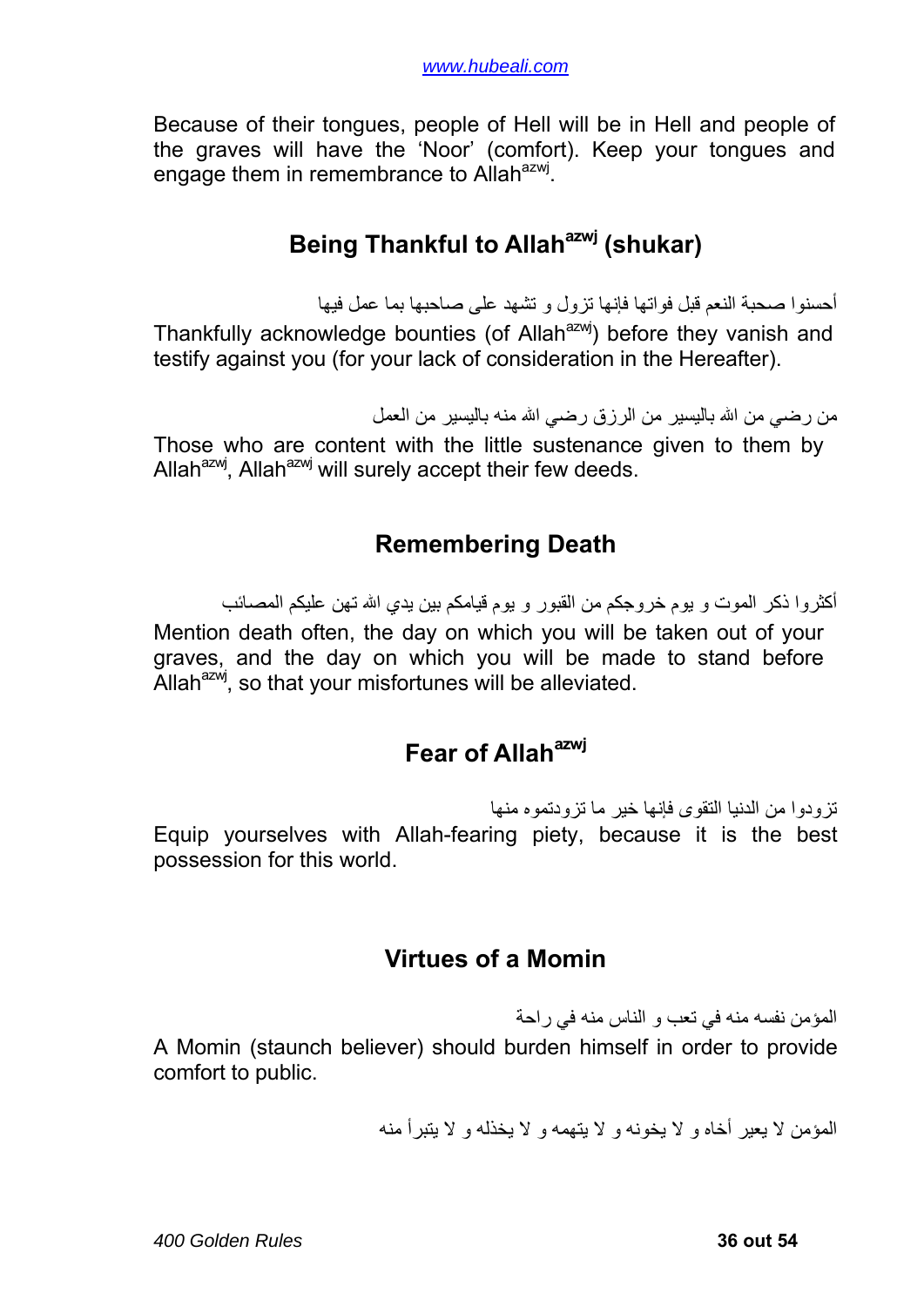The believers should not dishonour, betray, accuse, disappoint, or disavow each other.

اقبل عذر أخيك فإن لم يكن له عذر فالتمس له عذرا

Accept your friend's excuse. You should justify him even if he has no excuse.

ارحموا ضعفاءآم و اطلبوا الرحمة من االله عز و جل

Treat the weak mercifully and seek mercy from Allah<sup>azwj</sup>.

إياكم و الغيبة فإن المسلم لا يغتاب أخاه و قد نهى الله عن ذلك فقال أَ يُحِبُّ أَحَدُكُمْ أَنْ يَأْكُلَ لَحْمَ أَخِيهِ

Beware of backbiting. True Muslims should never backbite each other, because Allah<sup>azwj</sup> forbids this in His<sup>azwj</sup> saying: '*Would any of you like to eat the disgusting dead flesh of your brother?*' (49:12).

إذا قال المؤمن لأخيه أف انقطع ما بينهما و إذا قال له أنت كافر كفر أحدهما و لا ينبغي له أن يتهمه

If a believer grumbles in the face of his brother, their ties will be cut. If a believer ascribes atheism to his brother, one of them will surely be atheist. The believers should avoid accusing each other lest; their faith will dissolve like salt dissolves in water.

من قال لمسلم قولا يريد به انتقاص مروته حبسه االله في طينة خبال حتى يأتي مما قال بمخرج Allah $a^{2\overline{w}j}$  will detain that person in the mixture of clay and blood who intends to despise a Muslim's personality by a saying, unless he submits an excuse.

إلى الإثم خالطوا الناس بما يعرفون و دعوهم مما ينكرون و لا تحملوهم على أنفسكم و علينا إن أمرنا صعب مستصعب لا يحتمله إلا ملك مقرب أو نبي مرسل أو عبد قد امتحن االله قلبه للإيمان Socialise with people as per their recognition of usasws, leave all those alone who reject us<sup>asws</sup> and do not compel them to admit your views and our<sup>asws</sup> commands. As our recognition is extremely difficult and equally unbearable and it cannot be taken-up by anyone except for the angels<sup>as</sup> of proximity, the elevated Prophets<sup>as</sup> (who brought the Divine books), and that 'Momin' whose heart has been tested with Eman by Allah $a^{\lambda}$ 

اطلب لأخيك عذرا فإن لم تجد له عذرا فالتمس له عذرا مزاولة Try to find a virgin wife for your brother, if you are unable to find one then offer your apologies.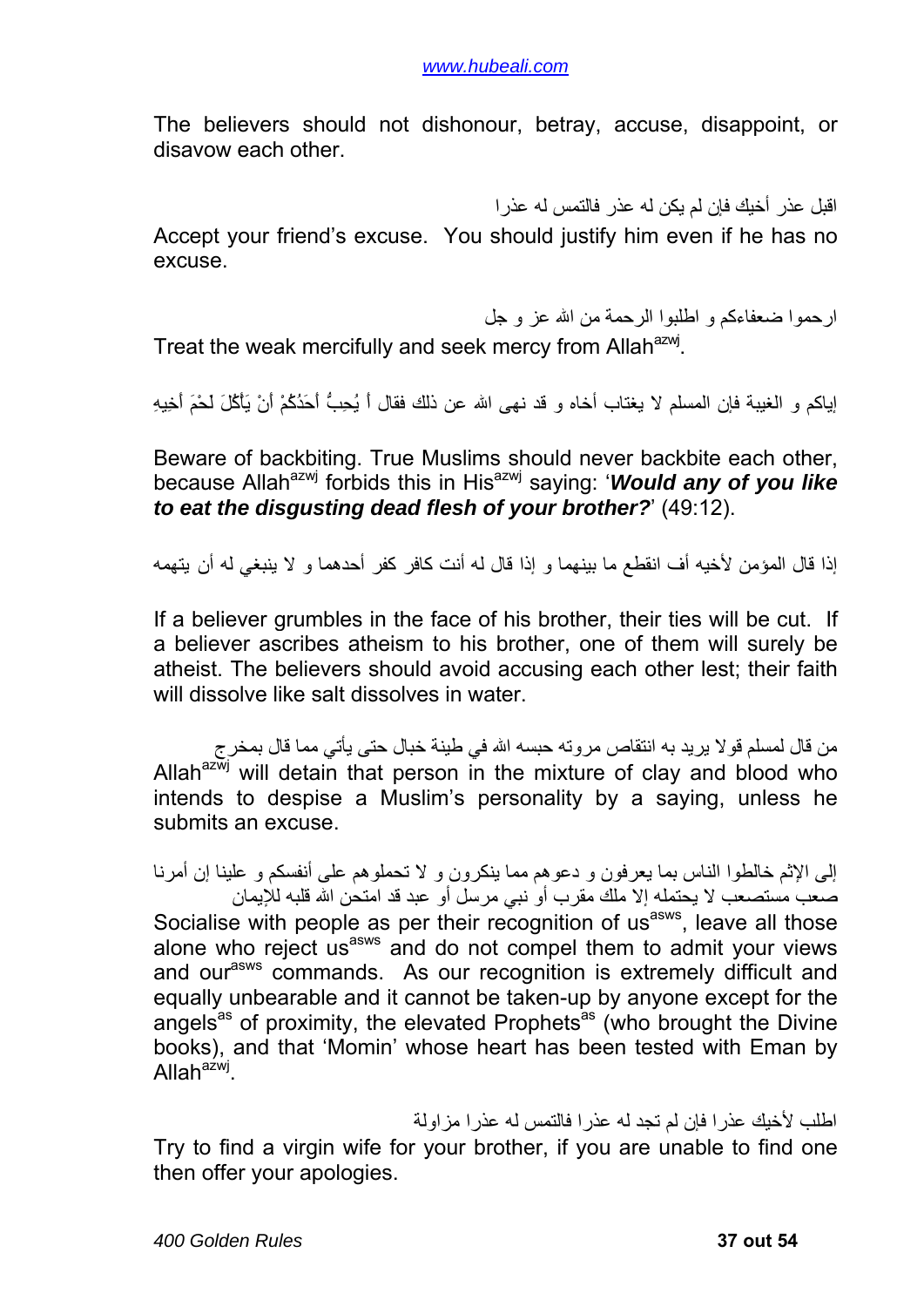<span id="page-37-0"></span>إذا كسا الله عز و جل مؤمنا ثوبا جديدا فليتوضأ و ليصل ركعتين يقرأ فيهما أم الكتاب و آية الكرسي و قل هو الله أحد و إنا أنزلناه في ليلة القدر ثم ليحمد الله الذي ستر عورته و زينه في الناس و ليكثر من قول لا حول و لا قوة إلا بالله العلي العظيم فإنه لا يعصبي الله فيه و له بكل سلك فيه ملك يقدس له و يستغفر

A momin should perform ablution and offer two-rakat Salat upon wearing new clothes. In Salat he should recite Sura of al-hamand, Aiat tu-Kursi, Kulhowallah ho Ahhad and Inna Anzanallna and praise his Lord<sup>azwj</sup> who has enabled him to cover up his body and has given him grace among people. In addition, he should recite extensively 'Lahol willa Quwata illa billah alAli ul Azeem. Upon doing so, there will not be any sin being committed in that dress and for every fabric of it an angel will supplicate, on his behalf, and ask for his forgiveness and request, on his behalf, the Divine blessings.

#### **Halal & Haram Drinks & Food**

خالفوا أصحاب المسكر

Oppose the consumers of intoxicants.

من شرب مسكرا لم تقبل صلاته أربعين ليلة

The prayers of those who consume intoxicants will not be accepted for forty nights.

و لا تجلسوا على مائدة يشرب عليها الخمر فإن العبد لا يدري متى يؤخذ

Do not sit to a table on which there is wine, no one can guess the very hour in which one's soul is carried away.

من شرب الخمر و هو يعلم أنها خمر سقاه الله من طينة الخبال و إن كان مغفور ا له Allah will cause anyone who consumes wine intentionally to drink from the mixture of blood and mud, even if he shows repentance.

مدمن الخمر يلقى الله عز و جل حين يلقاه كعابد وثن فقال له حجر بن عدي يا أمير المؤمنين من

Allah $^{azwj}$  will treat the alcoholics same as the idolaters. "O Amir-ul-Mominin," asked Hujr bin Edi, "Who are the alcoholics?" The Imam<sup>asws</sup> answered: The alcoholics are those who consume intoxicants whenever they find some.

من سقى صبيا مسكرا و هو لا يعقل حبسه االله في طينة خبال حتى يأتي مما فعل بمخرج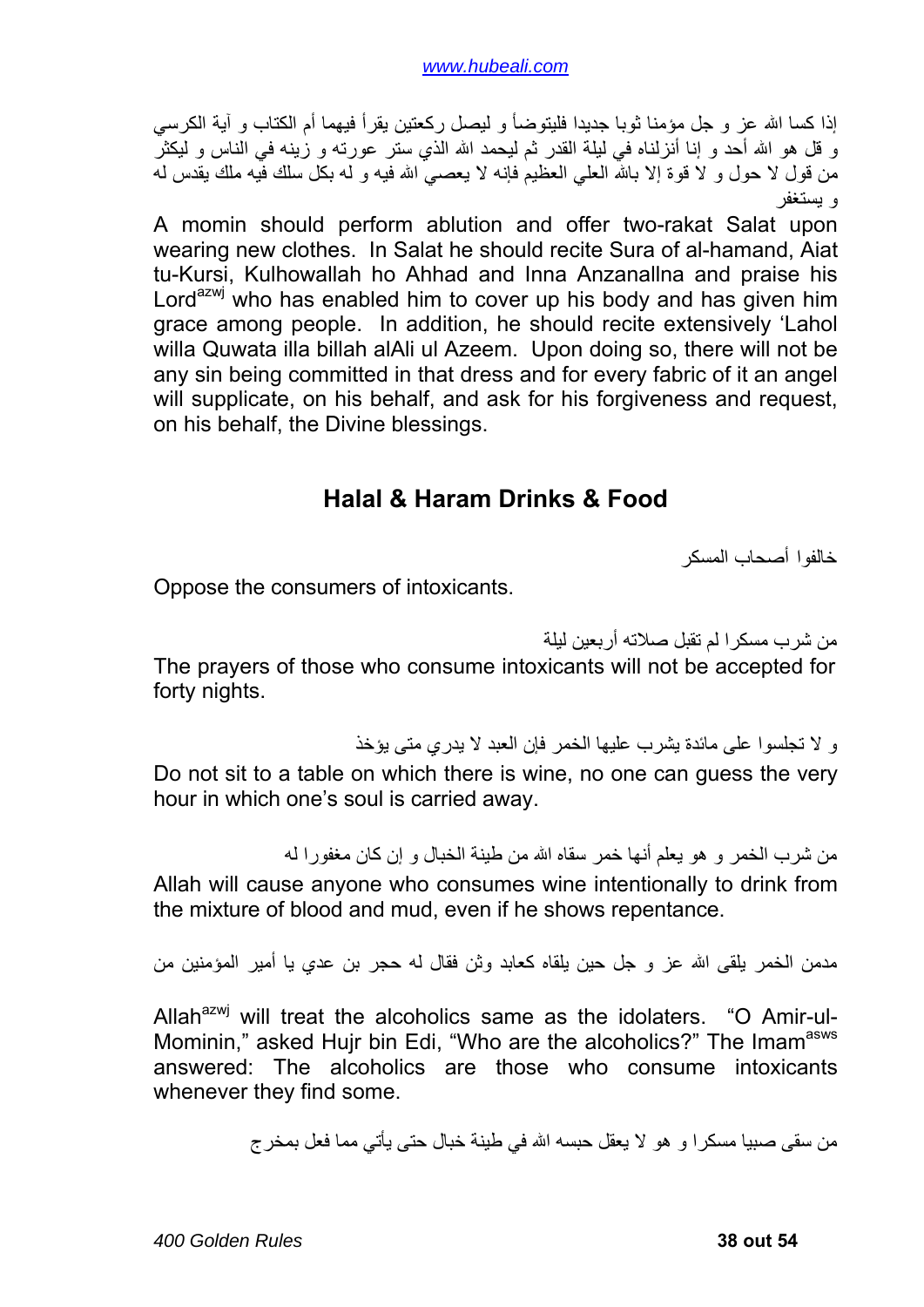<span id="page-38-0"></span>For those who serve undiscerning boys wine. Allah<sup>azwj</sup> will detain them in the mixture of clay and blood, unless they provide a justifiable excuse.

نعم الإدام الخل يكسر المرة و يحيي القلب

The best gravy is the vinegar, which keeps the stomach stable and strengthens heart.

### **Avoid Going to Mosques After Consuming Smelly Food**

من أكل شيئا من المؤذيات فلا يقربن المسجد If you have eaten any of the bad smelling food, i.e., onion and garlic, you should not attend in mosques.

#### **Benefits of eating Honey**

لعق العسل شفاء قال االله يَخْرُجُ مِنْ بُطُونِها شَرابٌ مُخْتَلِفٌ أَلْوانُهُ فِيهِ شِفاءٌ لِلنَّاسِ

Licking honey is healing. Allah<sup>azwj</sup> Says: *From out of their bellies comes a drink of different colour in which there is a cure for the human being (16:69).*

### **Eating Etiquettes**

فقدت من بني إسرائيل أمتان واحدة في البحر و أخرى في البر فلا تأآلوا إلا ما عرفتم From the Children of Israel, two nations were lost, one went into the sea whereas the other went missing into the land, so one should not eat (meat) unless after becoming absolutely sure about its origin (Hallal species).

تنز هوا عن أكل الطير الذي ليس له قانصة و لا صيصية و لا حوصلة و لا كابر ة Save yourselves from having the meat of those birds that have no gizzard, back nail, or craw.

اتقوا أكل كل ذي ناب من السباع و كل ذي مخلب من الطير

Avoid eating the meat of every beast that has a canine and every bird that has a claw.

و لا تأآلوا الطحال فإنه ينبت من الدم الفاسد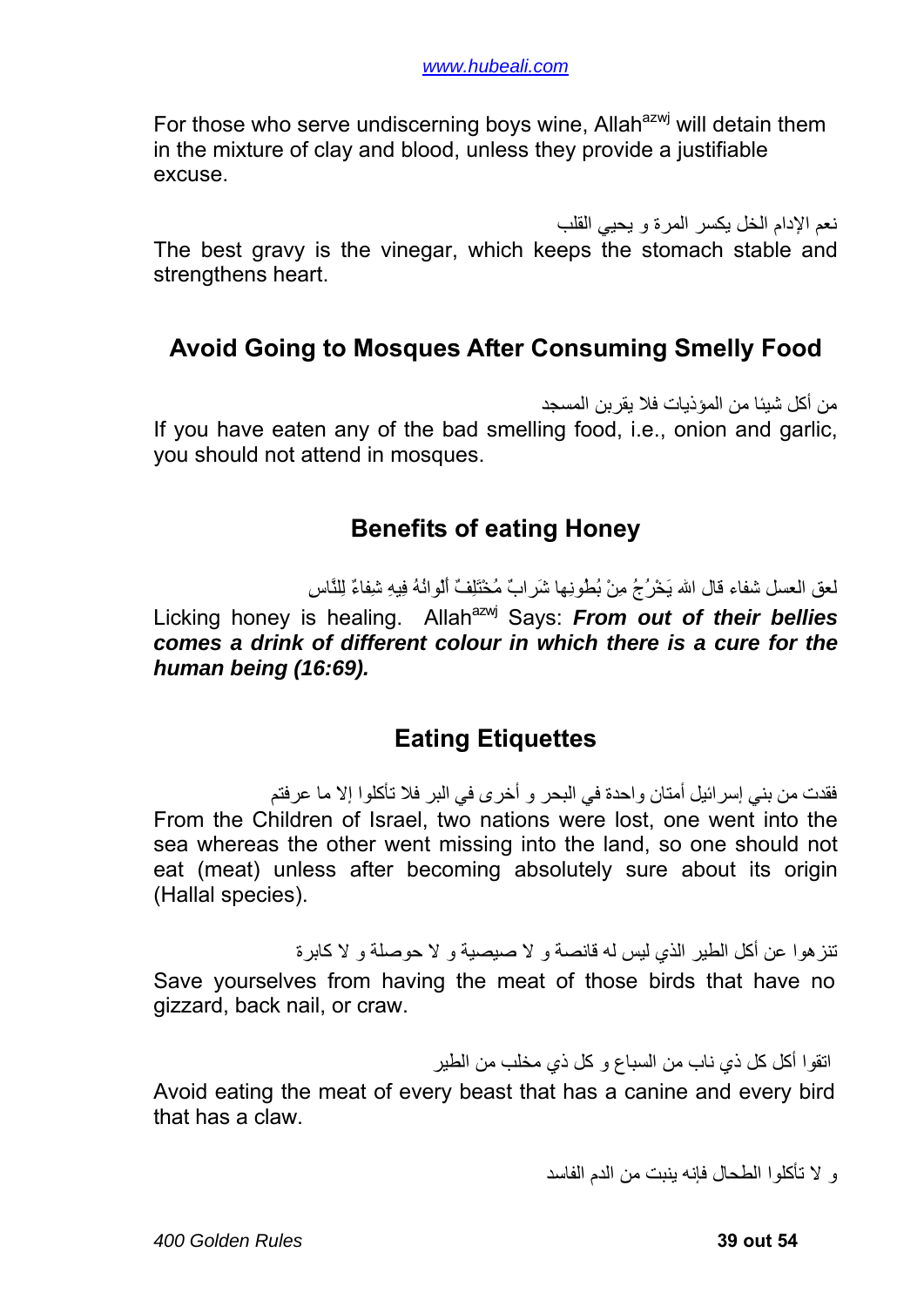<span id="page-39-0"></span>Do not eat the spleen because it originates from the rotten blood.

اتقوا الغدد من اللحم فإنها تحرك عرق الجذام Beware of the glands in the meat, as they activate infection of leprosy.

```
و آلوا التمر فإن فيه شفاء من الأدواء
```
Eat dates because it is the remedy of the maladies.

إذا ضعف المسلم فليأكل اللحم باللبن فإن الله جعل القوة فيهما An unhealthy Muslim should eat meat with milk<sup>[11](#page-39-1)</sup>, Allah<sup>azwj</sup> has placed energy in meat and milk.

#### **Zamzam & other Water**

الاطلاع في بئر زمزم يذهب بالداء فاشربوا من مائها مما يلي الرآن الذي فيه الحجر الأسود To look in Well Zamzam is a cure from maladies. Drink from its water from the corner of the Black Stone.

أربعة أنهار من الجنة الفرات و النيل و سيحان و جيحان و هما نهران

The four rivers are within the rivers of Paradise, the Euphrates, the Nile, Sayhan, and Jayhan.

إنما سمي نبيذ السقاية لأن رسول االله ص أتي بزبيب من الطائف فأمر أن ينبذ و يطرح في ماء زمزم لأنه مر فأراد أن تسكن مرارته فلا تشربوا إذا أعتق

As an amount of raisin was presented to him from Ta'if, the Prophet<sup>saww</sup> ordered to soak it in Well Zamzam so that its bitterness would disappear. Thus, it was called 'siqaya'. Do not drink it when it is mellowed.

## **Health and Body**

إذا جلس أحدكم في الشمس فلبستدبر ها لظهر ه فإنها تظهر الداء الدفين

Turn your back to Sun while sitting (facing Sun) in order to safeguard yourself from critical diseases.

أقلوا أكل الحيتان فإنها تذيب البدن و تكثر البلغم و تغلظ النفس

1

<span id="page-39-1"></span> $11$  Some have translated it as yogurt.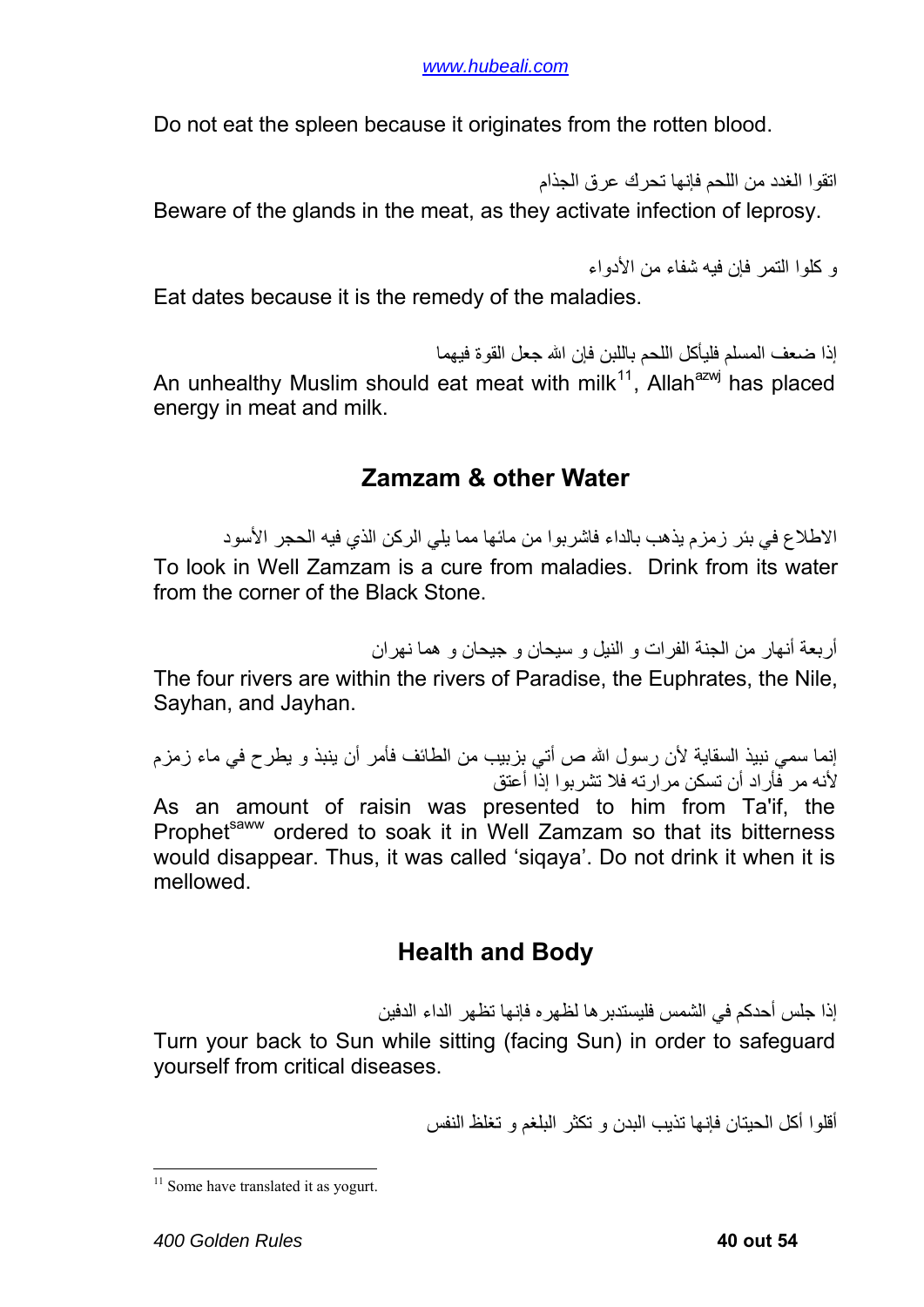<span id="page-40-0"></span>Reduce intake of fish, because it dissolves the body, causes much phlegm, and blocks normal breathing.

استجادة الحذاء وقاية للبدن و عون على الطهور و الصلاة Keeping clean shoes protects the body and helps in maintaining cleanliness in salat and worship.

#### **Fever & It Cause**

الحمى رائد الموت و سجن الله في الأرض يحبس بها من يشاء من عباده و هي تحت الذنوب كما

Fever is the pioneer of death and the jail of Allah $a^{2}$  on the earth. Allah $^{a}$ zwj Puts whomever He $^{a}$ zwj Wills to His Jail. Besides, it scraps off the sins like the hair of a camel's hump when scraped off.

ليس من داء إلا و هو داخل الجوف إلا الجراحة و الحمى فإنهما يردان على الجسد ورودا The source of every malady is the interior of the body, except injuries and fever. These appear onto the body.

اآسروا حر الحمى بالبنفسج و الماء البارد فإن حرها من فيح جهنم لا يتداوى المسلم حتى يغلب مرضه

Diminish the heat of fever with viola and cold water. The source of the heat of fever is from the Hell; therefore, Muslims may not take medicine only after when illness overcomes (good) health.

أصبابه ثلاثة أبام من الناس و شكا إلى الله كان حقا على الله أن بعافيه منه أبعد ما كان العبد من الله A person, who keeps his discomfort from a disease, to himself for three days and complains to Allah<sup>azwj</sup> about it, then it's the right of that person on Allah<sup>azwj</sup> to be cured.

### **Concealing Sickness**

من كتم وجعا أصـابـه ثلاثـة أيـام من النـاس و شكـا إلـى الله كـان حقا علـى الله أن يـعافيـه منـه It is incumbent upon Allah<sup>azwj</sup> to cure him who conceals his ailment for three days and only complains about it to Allah $^{azwj}$ .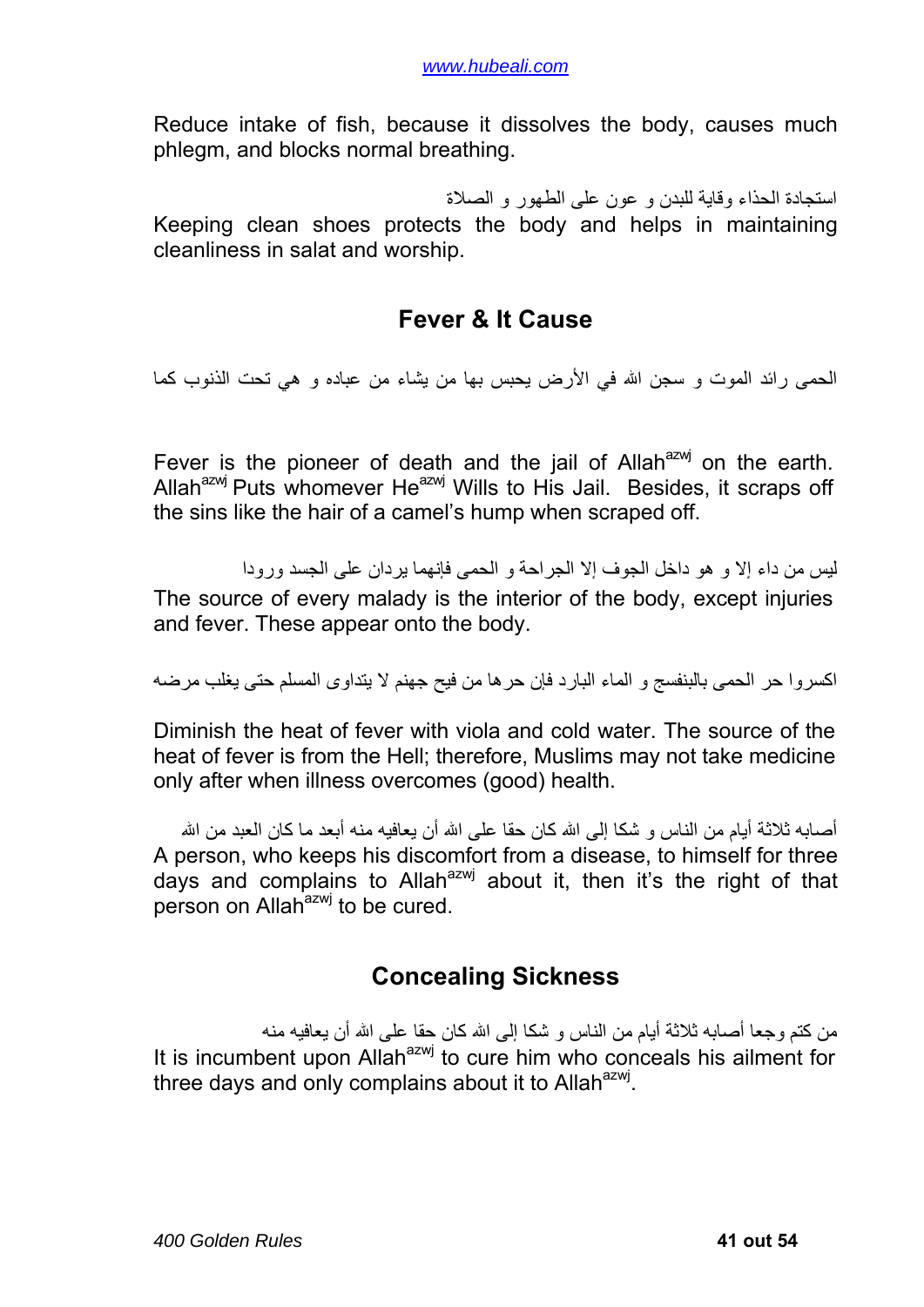#### **Medicine**

مضغ اللبان يشد الأضراس و ينفي البلغم و يقطع ريح الفم

<span id="page-41-0"></span>Chewing gums strengthens the teeth, removes the phlegm, and eliminates the bad breath.

الاستنجاء بالماء البارد يقطع البواسير

To clean the organs of defecation with cold water (afterwards) cuts the haemorrhoids.

إذا اشتكى أحدكم عينه فليقرأ آية الكرسي و ليضمر في نفسه أنها تبرأ فإنه يعافى إن شاء الله For those who suffer an ache in the eye, they should recite the Verse of Kursi (2:255) and believe that they will be cured. Allah<sup>azwj</sup> Willing, they will be cured.

الحسو باللبن شفاء من آل داء إلا الموت To drink milk sip by sip, is the cure of every malady except death.

اشربوا ماء السماء فإنه طهور للبدن و يدفع الأسقام قال االله جل و عز وَ يُنَزِّلُ عَلَيْكُمْ مِنَ السَّماءِ ماءً

Drink from rainfall, because it purifies the body and saves from diseases. Allah<sup>azwj</sup> the Majestic says: "He showered water from the sky over you to clean you and remove satanic wickedness from you."

لحوم البقر داء و ألبانها شفاء و كذلك أسمانها Eating Beef is harmful but cure is in the milk and fats of cows.

استعطوا بالبنفسج فإن رسول االله ص قال لو يعلم الناس ما في البنفسج لحسوه حسوا

Use viola for the nasal troubles. The Prophet<sup>saww</sup> said: "If people are aware of what is there in viola, they will take it in doses.

الحقنة من الأربعة التي قال رسول االله ص فيها ما قال و أفضل ما تداويتم به الحقنة و هي تعظم البطن

Taking enema<sup>[12](#page-41-1)</sup> (i.e., under constipation) is one of the four medicines that the Prophet<sup>saww</sup> mentioned. It is the best medicine one can use. It extends the belly, cures from internal illnesses, and strengthens the body.

1

<span id="page-41-1"></span> $12$  A medicine which is injected via anal path.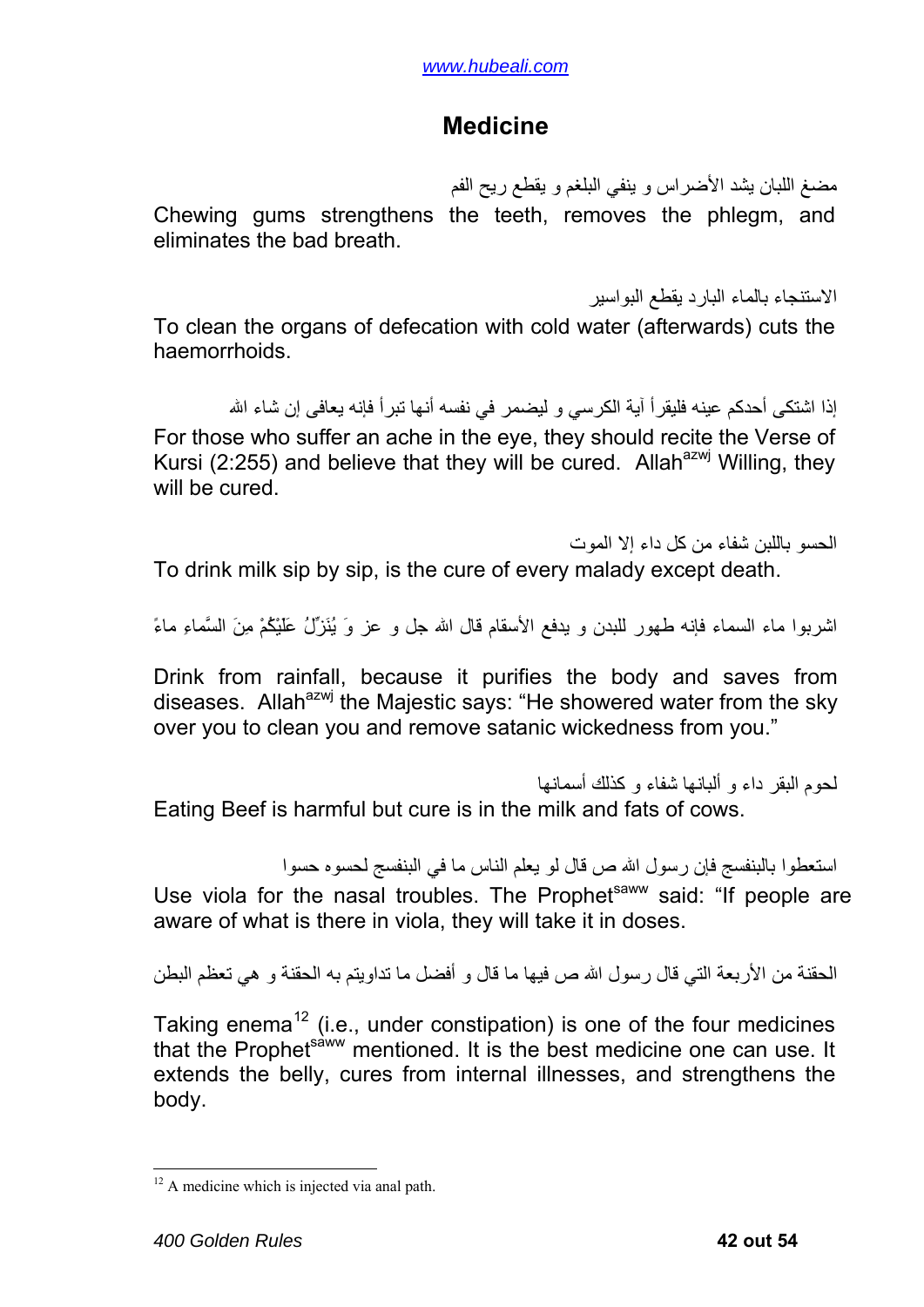#### **Wearing Cloths**

<span id="page-42-0"></span>البسوا ثياب القطن فإنه لباس رسول االله ص و لم يكن يلبس الصوف و لا الشعر إلا من علة Wear cotton clothes, for it is the Prophet's dress. Prophet<sup>saww</sup> never used any other fabric, i.e., wool or hairy (i.e., camel hair) unless these were prescribed as medicine.

إن االله ليحب الجمال و أن يرى أثر نعمته على عبده

Allah<sup>azwj</sup> Loves beauty and Loves to see the traces of His Grace on the servants.

و لا تلبسوا السواد فإنه لباس فرعون

Do not dress in black, as it was the preferred outfit of Pharaoh.

عليكم بالصفيق من الثياب فإنه من رق ثوبه رق دينه

Wear thick clothes, because the religion of those who wear soft clothes will be weak.

تشمير الثياب طهور للصلاة قال االله تعالى وَ ثِيابَكَ فَطَهِّرْ أي فشمر

To tuck up the clothes is purity for offering the prayers. Allah<sup>azwj</sup> Says: *Cleanse your clothes* (74:4). This means tuck up your clothes.

إذا تعرى الرجل نظر إليه الشيطان فطمع فيه فاستتروا ليس للرجل أن يكشف ثيابه عن فخذه و يجلس بين يدي قوم

If one of you takes all the clothes off, the Shaitan will look at him greedily. Hence, you should always screen your bodies. It is inappropriate for men to tuck the clothes up the knees when they sit with others.

### **Washing Dresses (Clothes)**

غسل الثياب يذهب بالهم و طهور للصلاة

Washing dresses (for cleanliness) eliminates worries and purifies (one's soul) prior to the offering of prayers.

#### **Sleeping Manners**

لا ينامن مستلقيا على ظهره

One should not lie on his stomach.

*400 Golden Rules* **43 out 54**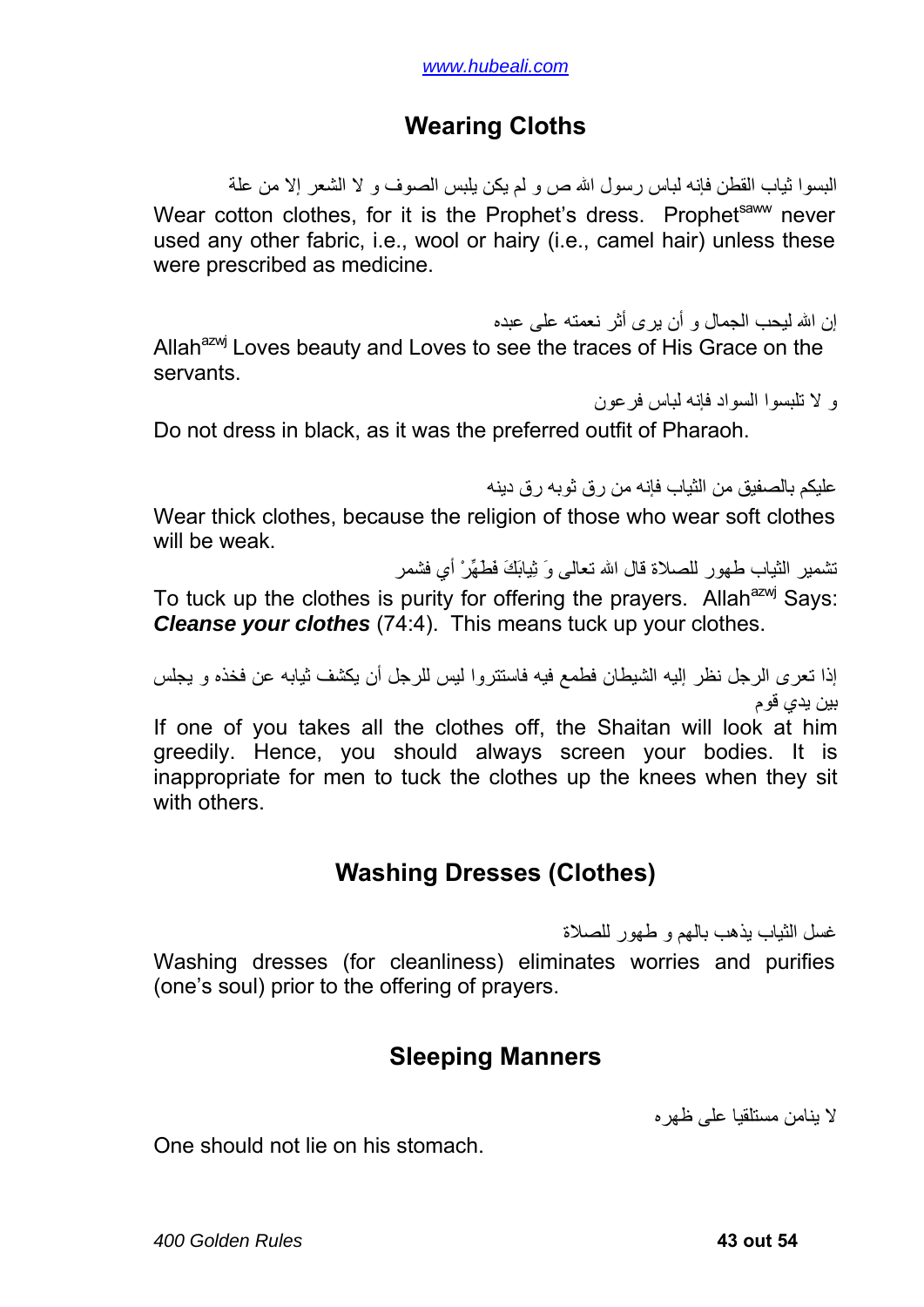إذا أراد أحدكم النوم فليضع يده اليمنى تحت خده الأيمن و ليقل بسم الله وضعت جنبي لله على ملة إبراهيم و دين محمد و ولاية من افترض الله طاعته ما شاء الله كان و ما لم يشأ لم يكنُّ من قال ذلك عند منامه حفظ من اللص المغير و الهدم و استغفرت له الملائكة حتى ينتبه

When you want to sleep, you should put the right hand under the right cheek and say: "In the Name of Allah. I put my side for Allah, on the belief of Abraham, the religion of Mohammed, and the leadership of those whose leadership is imposed on me by Allah<sup>azwj</sup>. Only Allah<sup>azwj</sup>'s will shall occur, and what He does not Will, shall never occur." He who says this before sleep will be guarded against thieves and ruination, and the angels will ask Allah<sup>azwj</sup> to forgive him until he wakes up.

و من قر أ قل هو الله أحد حين يأخذ مضجعه وكل الله به خمسين ألف ملك يحر سونه ليلته As for those who recite Sura of Tawhid before they go to sleep, Allah $^{azwj}$  will assign fifty thousand angels for guarding them on that night.

إذا نام أحدكم فلا يضعن جنبه حتى يقول أعيذ نفسي و أهلي و ديني و مالي و ولدي و خواتيم عملي و

You should not lie-down for sleeping before you say: "I seek the guard of Allah<sup>azwj</sup>'s Majesty, Greatness, Omnipotence, Power, Mercy, Compassion, Forgiveness, Might, Influence, Uniqueness, Pillars, Made, Gathering, Apostle (peace be upon him and his family), and allpowerfulness on myself, my family, religion, wealth, sons, results of my deeds, and my Lord's authority and provisions against the evils of poisonous pests, vermin, jinn, mankind, whatsoever is walking on the surface of this earth, whatsoever is going out of it, whatsoever is descending from the heavens, whatsoever is ascending there, and every creature the destiny of which is under my Lord's control. Surely my Lord knows the right path. He is All-Powerful over everything. All might and power belongs to Allah<sup>azwj</sup>." The Prophet<sup>saww</sup> used to recite these words as amulets for Al-Hasan and Al-Hussein. The Prophetsaww ordered us to do so.

لا ينم الرجل مع الرجل في ثوب واحد و لا المرأة مع المرأة في ثوب واحد و من فعل ذلك وجب Men should not sleep together under one cover. Women also should not sleep together under one cover either. Doctrinal lashing is the chastisement of committing such an act.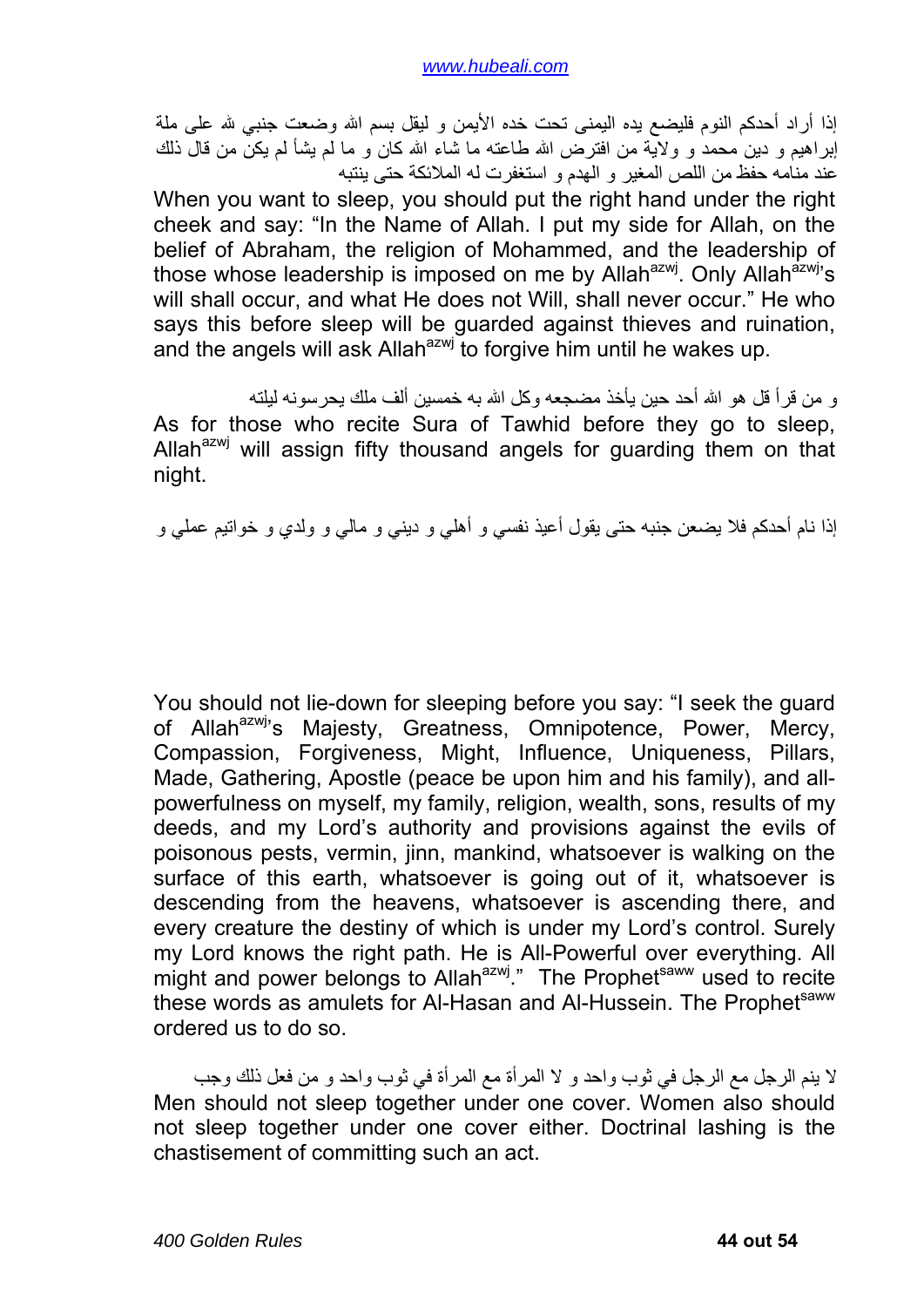<span id="page-44-0"></span>لا ينام المسلم و هو جنب و لا ينام إلا على طهور فإن لم يجد الماء فليتيمم بالصعيد فإن روح المؤمن

A Muslim should never sleep in the state of impurity (Janub). He/she should not go to sleep until after purifying himself, he should make use of dust (Taiyyum) if water is unavailable. In sleeping, a believer's soul ascends to Allah<sup>azwj</sup> and Allah<sup>azwj</sup> Approves and Blesses it. If the time of his death has come then Allah<sup>azwj</sup> would transform that soul in its best form. However, if his death is away, Allah<sup>azwj</sup> will Ask His Angels to return it to believer's body.

### **Returning Deposits (Amaanath)**

أدوا الأمانات و لو إلى قتلة الأنبياء (أَدُّوا الْفَرِيضَةَ وَ الْأَمَانَةَ إِلَى مَنِ ائْتَمَنَكُمْ وَ لَوْ إِلَى قَتَلَةِ أَوْلَادِ الْأَنْبِيَاءِ  $\sqrt{2}$ Be dependable; return deposits of every one, even to the assassins of

Prophets<sup>as</sup>. Also in another tradition, it is cite; Fulfil your obligation and return deposits even to the assassins of the children of Prophets<sup>as</sup>.<sup>[13](#page-44-1)</sup>

#### **Honesty**

الزموا الصدق فإنه منجاة

Salvation is in adherence to honesty.

### **Vanity & Self Importance**

و لا تقطعوا نهاركم بكيت و كيت و فعلنا كذا و كذا فإن معكم حفظة يحفظون عليكم One should not spend his day by boasting about his deeds and with gossiping. There are surely angels who keep recordings of your deeds.

أيها الناس كفوا ألسنتكم و سلموا تسليما

O people! Control your tongues and submit to Allah<sup>azwj</sup> completely.

احسبوا كلامكم من أعمالكم يقل كلامكم إلا في الخير

<span id="page-44-1"></span><sup>13</sup>وسائل الشيعة ج : 19 ص : 76

1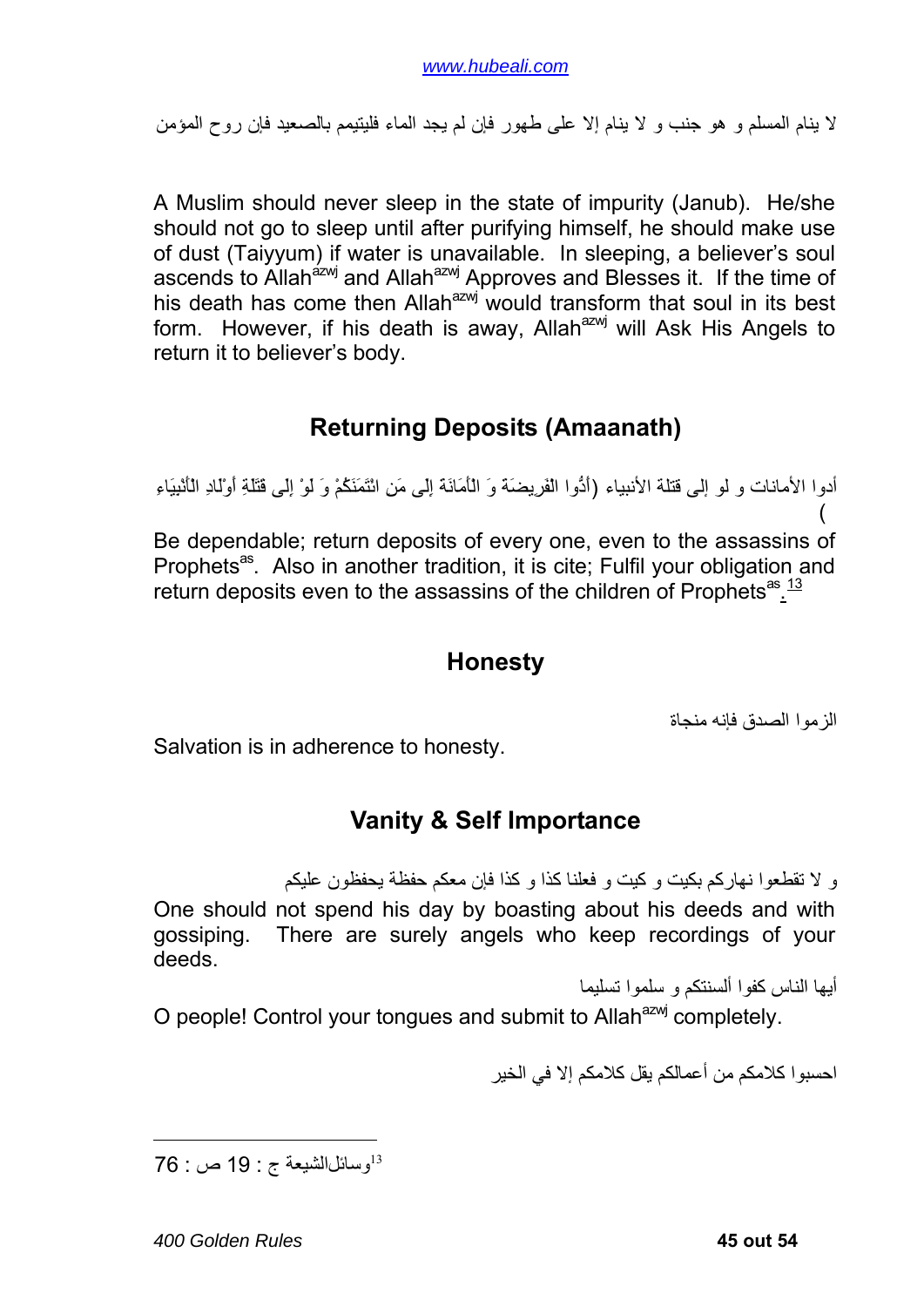<span id="page-45-0"></span>If you compare your words to your deeds, you will not speak but good wordings.

#### **Beware of committing sins**

احذروا الذنوب فإن العبد يذنب الذنب فيحبس عنه الرزق

Beware of committing sins, as a sin may obstruct sinner's earnings.

فما زالت نعمة عن قوم و لا عيش إلا بذنوب اجترحوها إن االله ليس بظلام للعبيد و لو استقبلوا ذلك

The reason of the removal of any grace or luxury of the people was surely due to the commitment of a sin. Allah $a^{2}$  is not unfair to the servants. Had they supplicated to Allah<sup>azwj</sup>, their graces would not have been removed. Had they proceeded to Allah<sup>azwj</sup> sincerely and intentionally without showing slowdown or excess. Allah<sup>azwj</sup> would have certainly saved them from misfortunes and given them back what they had lost.

أبعد ما يكون العبد من الله إذا كانت همته بطنه و فرجه The remotest servants from Allah<sup>azwj</sup> are those whose main concern is to satisfy the belly and the sexual appetite.

ما من شيعتنا أحد يقارف أمرا نهيناه عنه فيموت حتى يبتلى ببلية تمحص بها ذنوبه إما في مال أو ولد و إما في نفسه حتى يلقى الله محبنا و ما له ذنب و إنه ليبقى عليه شيء من ذنوبه فيشدد عليه عند الموت فيمحص ذنوبه

Any Shiite who commits a sin against which we had warned will not die before he is inflicted by a misfortune in his fortune, sons, or himself, so that he will meet Allah<sup>azwj</sup> guiltless. If such misfortune does not meet all his sins, death will be very violent for him until all his sins are erased.

### **Avoid Asking People for Needs**

اتبعوا قول رسول الله ص فإنه قال من فتح على نفسه باب مسألة فتح الله عليه باب فقر Submit to the saying of the Prophet<sup>saww</sup>, who said: "For those who open to themselves a door of begging, Allah<sup>azwj</sup> will open to them a door of poverty."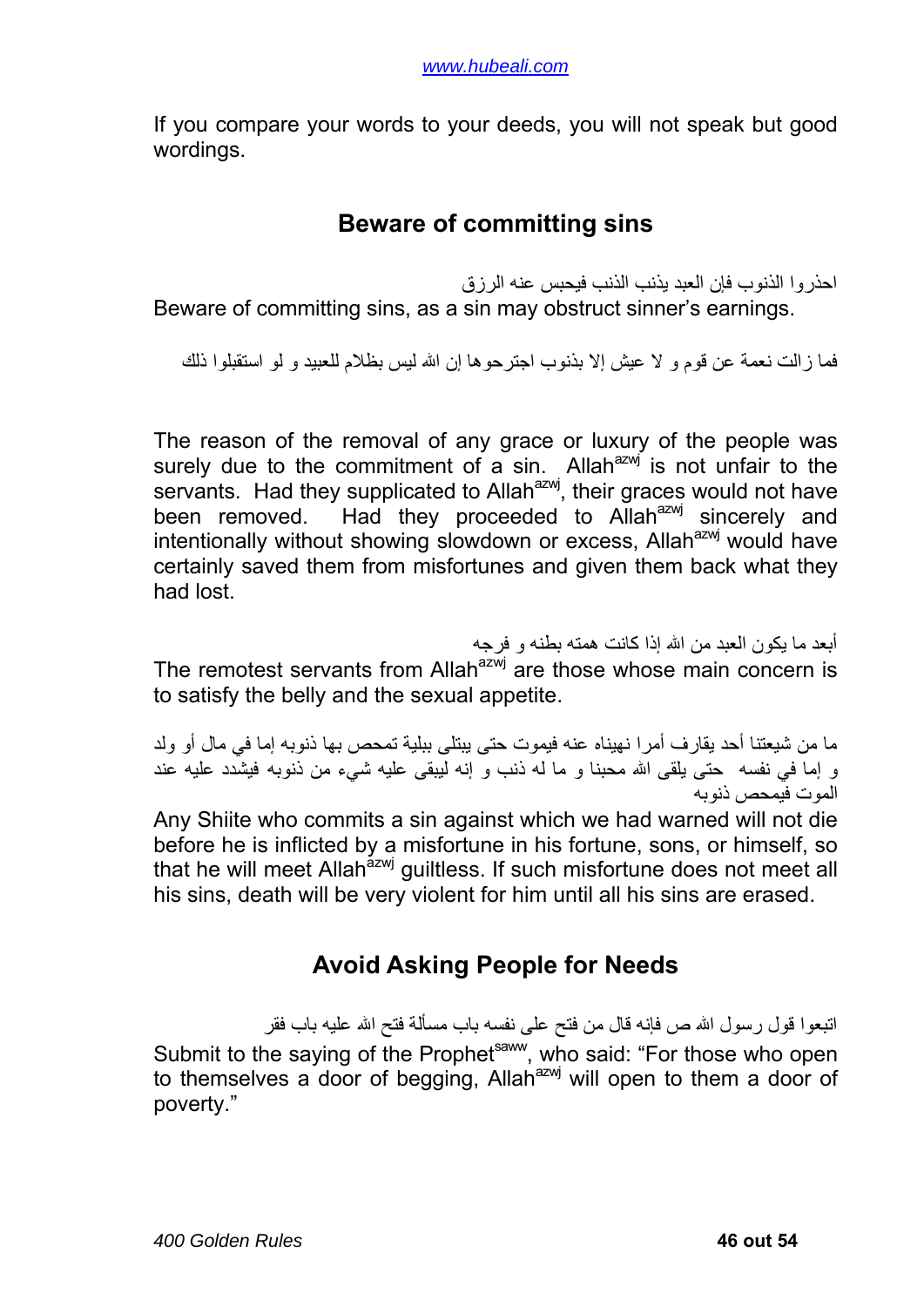### **Daily Life Etiquettes**

إياكم و الجدال فإنه يورث الشك

<span id="page-46-0"></span>Beware of controversy for it causes suspicion.

إياآم و التفريط فإنه يورث الحسرة حين لا تنفع الحسرة Beware of negligence, as it causes remorse and then nothing can be done.

و إياآم و الخلاف فإنه مروق

Avoid disagreement as it causes deviation.

و عليكم بالقصد تراءفوا و تراحموا Cling to moderation and treat each other kindly and mercifully.

احسبو ا كلامكم من أعمالكم بقل كلامكم إلا في الخبر If you compare your words to your deeds, you will not speak but good wording.

من كان على يقين فأصبابه ما يشك فليمض على يقينه فإن الشك لا يدفع اليقين You should keep on (acting on) your conviction/certainty if suspicion occurs to you. Suspicion neither refutes nor repeals the certainty.

و لا ينقضه و لا تشهدوا قول الزور

Do not perjure yourselves.

إباكم و الكسل فإنه من كسل لم يؤد حق الله

Beware of laziness, a lazy person evades performing his obligatory duties towards Allah<sup>azwj</sup>

المسلم مرآة أخيه فإذا رأيتم من أخيكم هفوة فلا تكونوا عليه إلبا و أرشدوه و انصحوا له و ترفقوا به Muslims should be the reflection of each other. When you notice a flaw of your friend, you should guide, give advice, and treat him leniently. You should not oppose him.

إِذَا جَلَسَ أَحَدُآُمْ عَلَى الطَّعَامِ فَلْيَجْلِسْ جِلْسَةَ الْعَبْدِ وَ لَا يَضَعَنَّ أَحَدُآُمْ إِحْدَى رِجْلَيْهِ عَلَى الْأُخْرَى وَ لَا

When one of you sits for food, he must sit like slaves and must not place one leg over the other or sit in a crossed-legged manner; it is the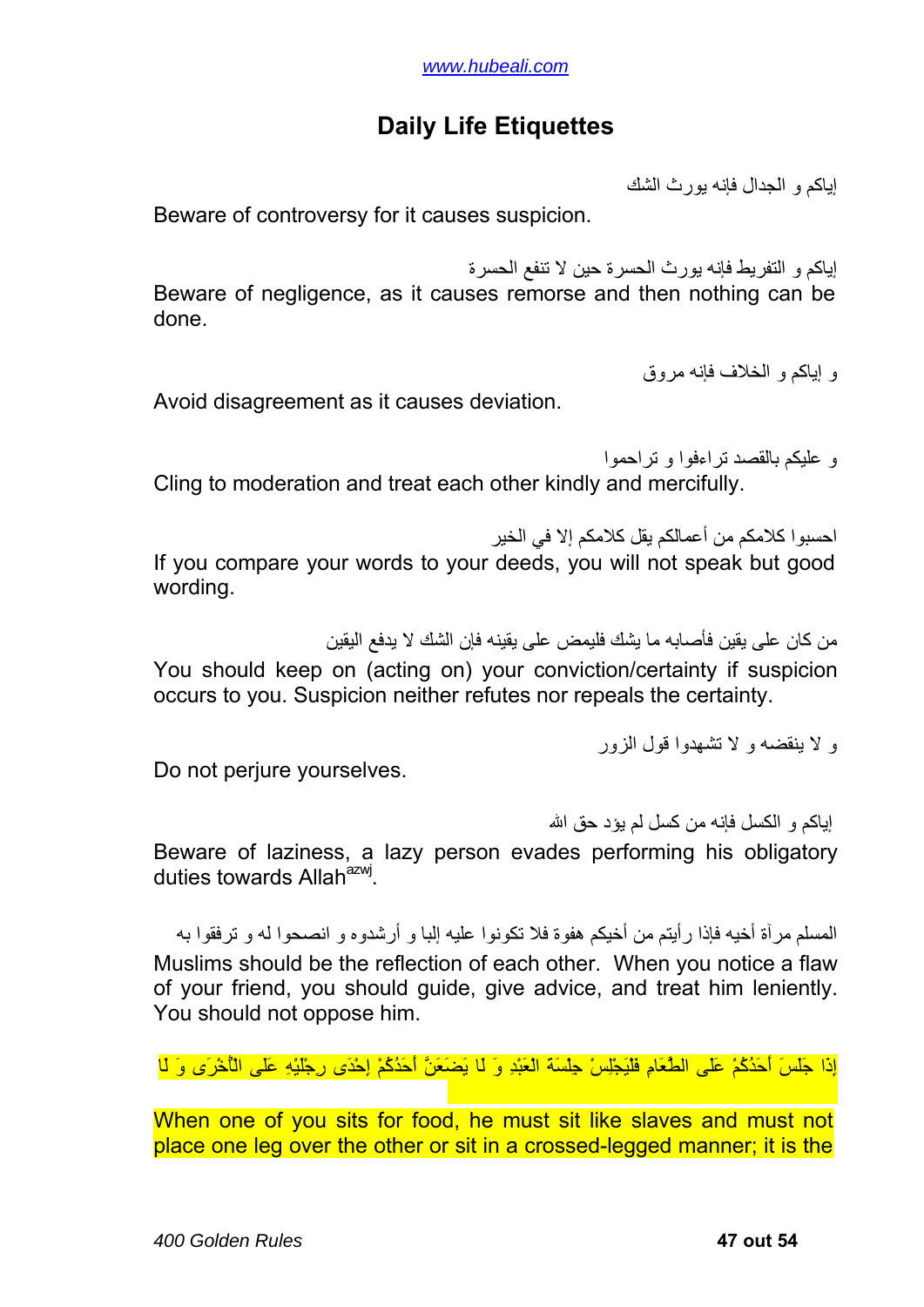kind of sitting for which Allah<sup>azwj</sup> hates and abhors one who sit in such manner'.

الهم نصف الهرم

Care is half of senility.

ما عال امرؤ اقتصد

Moderation protects from needs.

ما عطب امرؤ استشار

Consultation protects from perdition.

إذا رأيتم من إخوانكم المجروح في الحرب أو من قد نكل أو طمع عدوآم فيه فقووه بأنفسكم If you notice that one of your parties is wounded, engaged in a trouble, or targeted by the enemy, you should strengthen them by offering your resources.

إباكم و الكسل فإنه من كسل لم يؤد حق الله

Beware of laziness, a lazy person evades performing his obligatory duties towards Allah<sup>azwj</sup>.

قلة العيال أحد اليسارين

Fewness of dependants is one of the two facilities.

لا تصلح الصنيعة إلا عند ذي حسب و دين Favours are worthless unless extended to the highborn and devout follower.

لكل شيء ثمرة و ثمرة المعروف تعجيل السراح

Everything has a fruit; the fruit of doing favour is to present it as soon as possible.

من أحزن والديه فقد عقهما

To depress parents is impiety towards them.

السعيد من وعظ بغيره و اتعظ

The true happy is the one who learns from others lessons.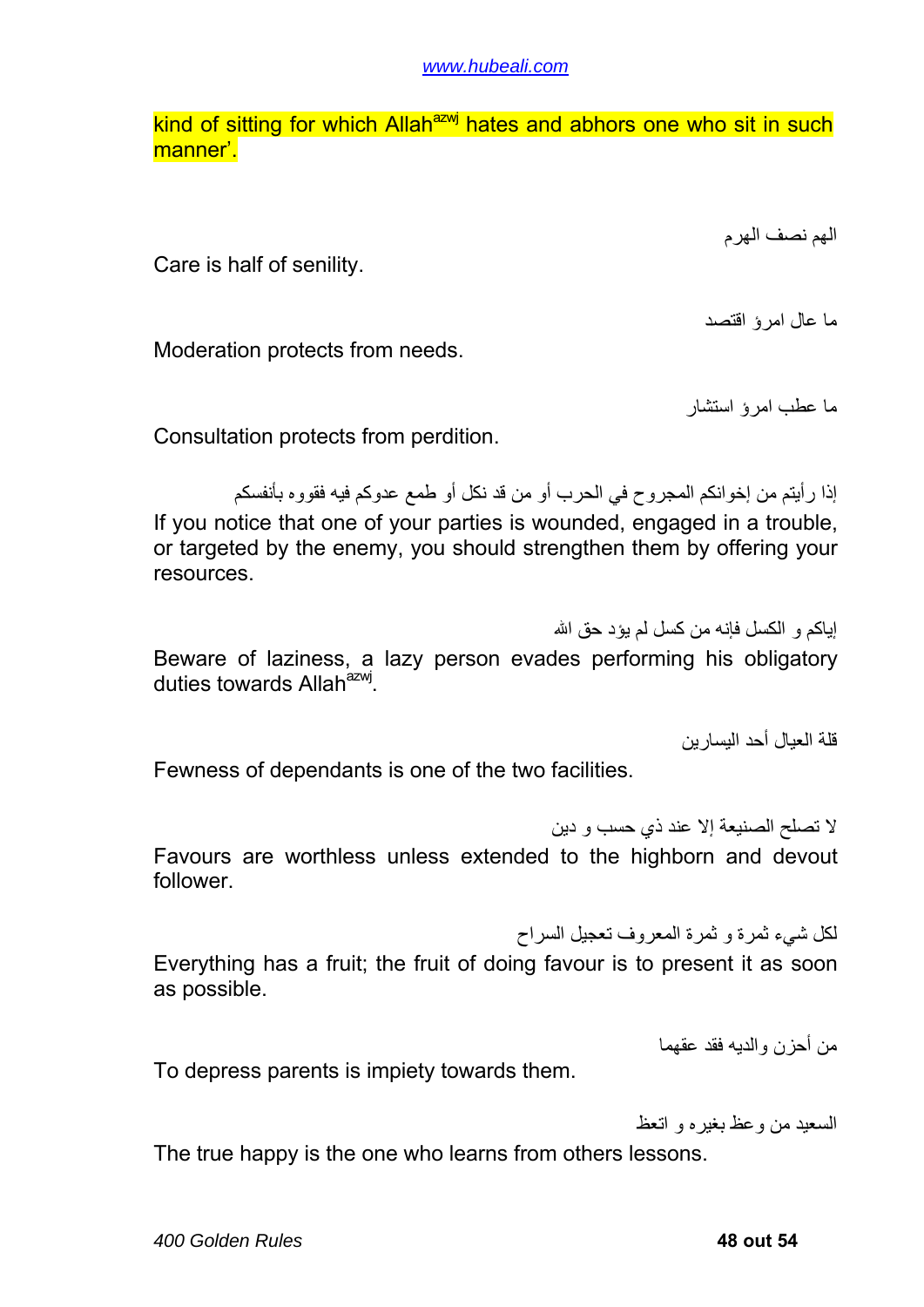روضوا أنفسكم على الأخلاق الحسنة فإن العبد المؤمن يبلغ بحسن خلقه درجة الصائم القائم Subdue yourselves to the good manners. The faithful servant may attain the rank of the fasting worshipper through his good manners.

المغبون لا محمود و لا محاور

The overpowered are neither praised nor rewarded.

لا يمين للولد مع والده و لا للمرأة مع زوجها The oath of sons and wives regarding their fathers and husbands is void.

لا تعرب بعد الهجرة و لا هجرة بعد الفتح

There is no reward of migration after victory as there is no claim after migration.

تعرضوا لما عند االله عز و جل فإن فيه غنى عما في أيدي الناس

Seek what is with Allah<sup>azwj</sup>, because it will suffice you from what is in people's hands.

االله يحب المحترف الأمين

Allah $a^{2xy}$  Loves the honest craft-men.

اعلموا أن صالحي عدوآم يرائي بعضهم من بعض و ذلك أن االله عز و جل لا يوفقهم و لا يقبل إلا ما

You should know that the best of your enemies are showing off before each other. This is because Allah<sup>azwj</sup> will never prosper them. He<sup>azwj</sup> Accepts only what is intended to Him exclusively.

someone from power in other than its prescribed time of fall.

مزاولة قلع الجبال أيسر من مزاولة ملك مؤجل To move a mountain from its place is easier than trying to oust

أوفوا بالعهود إذا عاهدتم

Fulfil your pledges.

اطلبوا الخير في أعناق الإبل و أخفافها صادرة و واردة Seek welfare from the necks and feet of camels when they come and go.

لا يخرج الرجل في سفر يخاف على دينه منه A person should not set out (travel/migrate) if he fears loosing his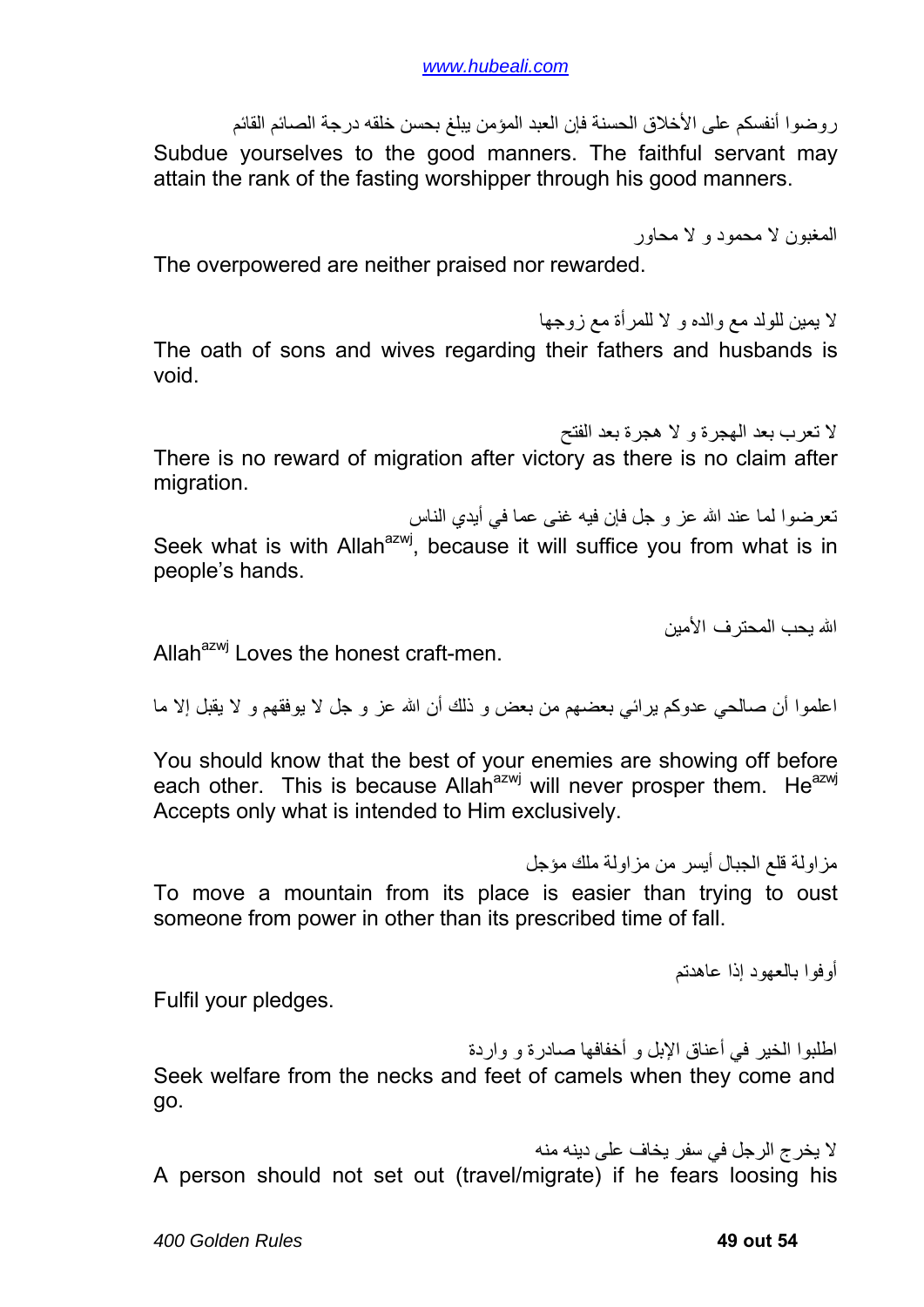<span id="page-49-0"></span>religion.

خير الأمور ما كان لله جل و عز رضا The best of matters are those that achieve Allah<sup>azwj</sup>'s satisfaction. إياكم و التسويف في العمل بادر وا به إذا أمكنكم

Beware of negligence of your duties. You should do them as soon as possible.

روا بالمعروف و انهوا عن المنكر

Enjoin good and forbid evil.

احذروا السفلة فإن السفلة لا يخاف االله عز و جل Beware of the lowly, because they do not fear Allah<sup>azwj</sup> the Majestic.

#### **Keeping Pets at Home**

أفضل ما يتخذ الر جل في منز له الشاة فمن كانت في منز له شاة قدست عليه الملائكة كل يوم ٍ مر ة و من كان عنده شاتان قدست عليه الملائكة كل يوم مرّتين و كذلك في الثلاث و يقول الله بورك فيكم The best domestic animal is the ewe<sup>[14](#page-49-1)</sup>. As for those who have one ewe in the house, the angels will sanctify them once a day, for those who have two ewes, the angles will sanctify them twice a day, and so on. Besides, Allah<sup>azwj</sup> will bless them.

من سافر بدابته بدأ بعلفها و سقيها لا تضربوا الدواب على حر وجوهها فإنها تسبح ربها Before you ride the riding animal for a journey, you should feed and water it. Do not whip the animal on their faces because they praise their Lord (from that face).

### **Reward for Observing patience**

من ضرب على فخذيه عند المصيبة فقد حبط أجره

Those who beat the hand on the thigh in misfortunes, their rewards will be cancelled.

اسْتَعِينُوا بِاللَّهِ وَ اصْبِرُوا إِنَّ الْأَرْضَ لِلَّهِ يُورِثُها مَنْ يَشاءُ مِنْ عِبادِهِ وَ الْعاقِبَةُ لِلْمُتَّقِينَ

Seek help from Allah<sup>azwj</sup> and exercise patience. 'The earth belongs to *Him and He has made it the heritage of whichever of His servants He chooses. The final victory is for the pious ones* (7:128).

1

<span id="page-49-1"></span><sup>&</sup>lt;sup>14</sup> A female domestic sheep.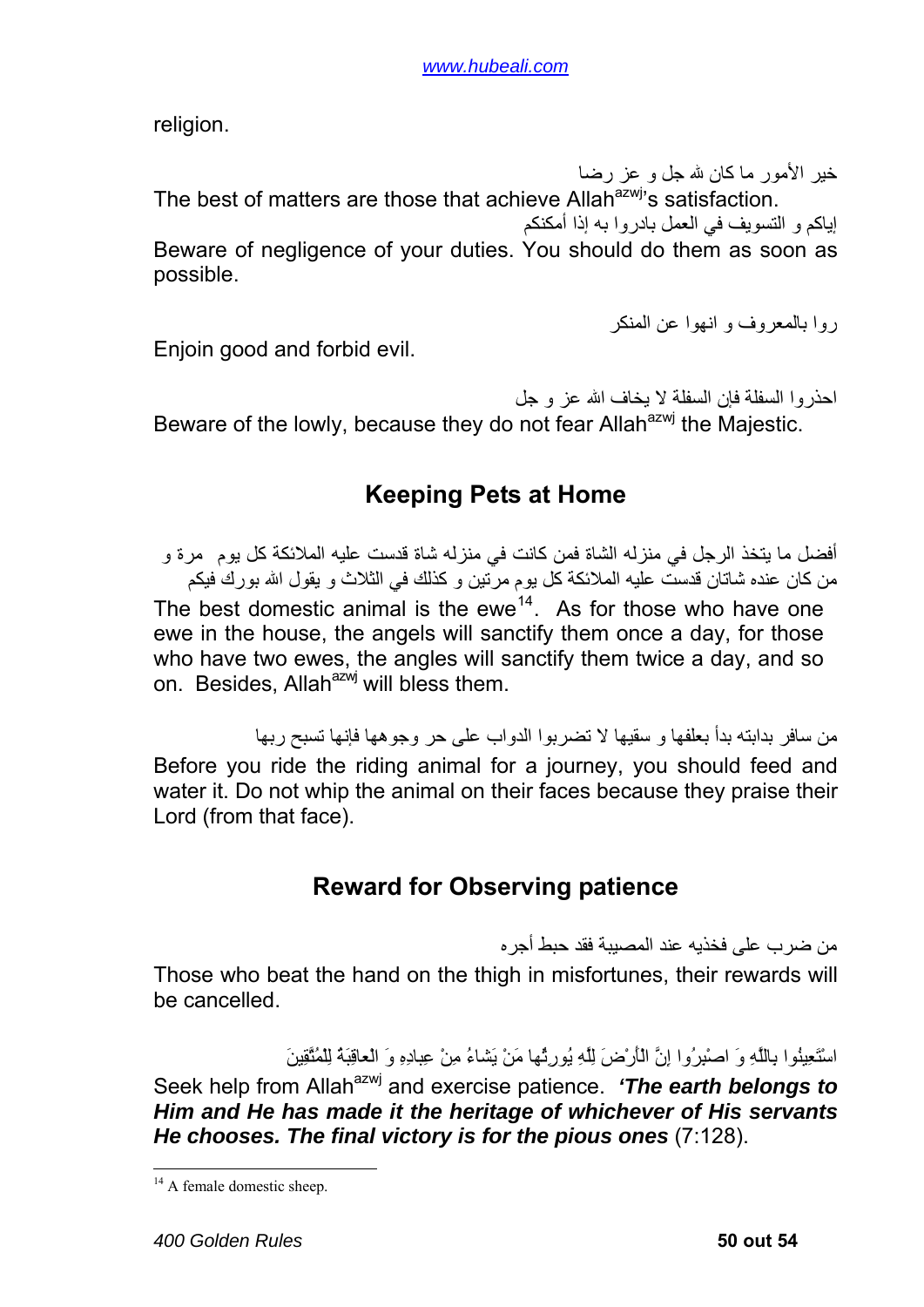لا تعجلوا الأمر قبل بلوغه فتندموا

<span id="page-50-0"></span>Do not undertake a mater before attaining its proper time, lest you will be regretful.

#### **Avoid Indulging into Worldly Pleasures**

من عبد الدنيا و آثرها على الآخرة استوخم العاقبة He who adores the worldly pleasures and prefers them to the world to come will suffer disastrous in the end.

#### **Manners of Shrouding**

و لا تجمر وا الأكفان و لا تمسوا موتاكم الطيب إلا الكافور فإن الميت بمنز لة المحر م

Except for camphor, you should not use any perfume for the corpse. The corpse is same as a garbing of the Hajj uniform.

مروا أهاليكم بالقول الحسن عند الميت فإن فاطمة بنت رسول االله ص لما قبض أبوها ع أشعرها بنات

Instruct your people to speak only good words near the corpse, as the harem of Bani Hashim asked Syeda<sup>asws</sup> to poetize near her<sup>asws</sup> father's corpse. Fatima<sup>asws</sup>, the daughter of the Prophet<sup>saww</sup> said: Leave mourning and supplicate to Allah<sup>azwj</sup>.

#### **Avoid Poverty**

الفقر الموت الأكبر

Poverty is the grandest death.

#### **Protecting Belongings**

المقتول دون ماله شهيد

Those who are killed while defending their wealth are martyrs.

#### **Avoid High Hopes**

*400 Golden Rules* **51 out 54**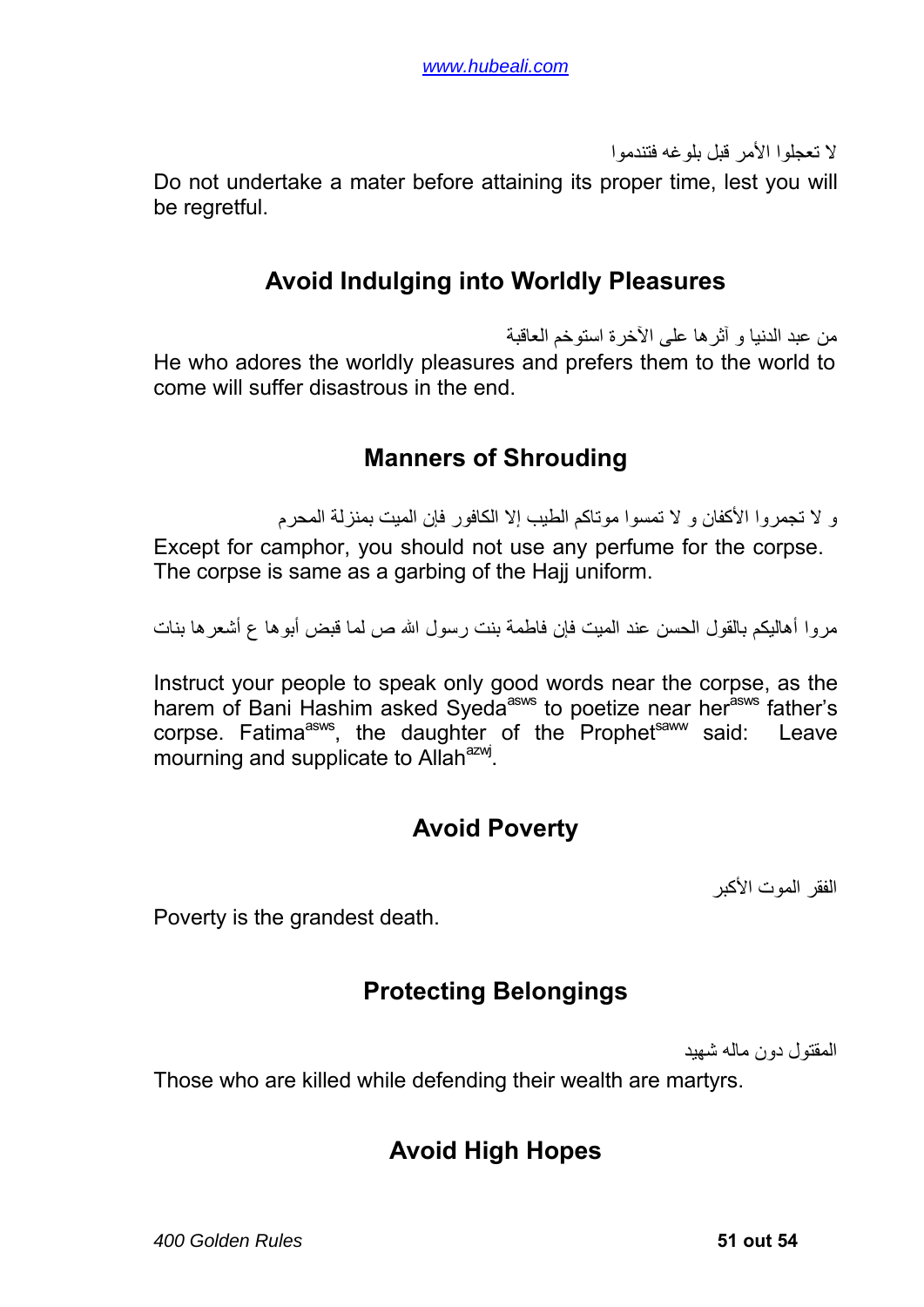و لا يطولن عليكم الأمد فتقسو قلوبكم

<span id="page-51-0"></span>You should not have a high hope in your lives otherwise you will become hard-hearted.

#### **Debts**

استعيذوا باالله عز و جل من غلبة الدين Seek Allah<sup>azwj</sup>'s refuge against the overcoming of the debts.

### **Fulfilling Needs**

ذا أر اد أحدكم الحاجة فليبكر فيها يوم الخميس فإن ر سو ل الله ص قال اللهم بار ك لأمتي في بكر تها يو م

If you have a need to settle, you should opt for early Thursday, because the Prophet<sup>saww</sup> said: 'O Allah<sup>azwj</sup>, bless my people in the first hours of Thursday'.

#### **Repentance**

توبوا إلى الله و ادخلوا في محبته فإن الله يحب التوابين و يحب المتطهرين و المؤمن منيب و تواب Repent to Allah<sup>azwj</sup> and find vourselves a place in the adoration to  $\text{Him}^{\text{azwj}}$ . Allah<sup>azwj</sup> surely loves the repentant and the pure. The believers should always refer to Allah and repent to Him.

باب التوبة مفتوح لمن أرادها فتوبوا إلى االله توبة نصوحا عسى ربكم أن يكفر عنكم سيئاتكم The portals of repentance are open for everybody. Hence, repent to Allah purely so that your Lord may forgive your sins.

#### **Earning and Sustenance**

ما كان لكم من رزق فسيأتيكم على ضعفكم و ما كان عليكم فلن تقدروا على دفعه بحيلة The sustenance that is decided for you will reach you even if you are weak, and you will never stop the misfortune that is decided for you even if you exert all efforts.

### **Looking at Strange Woman**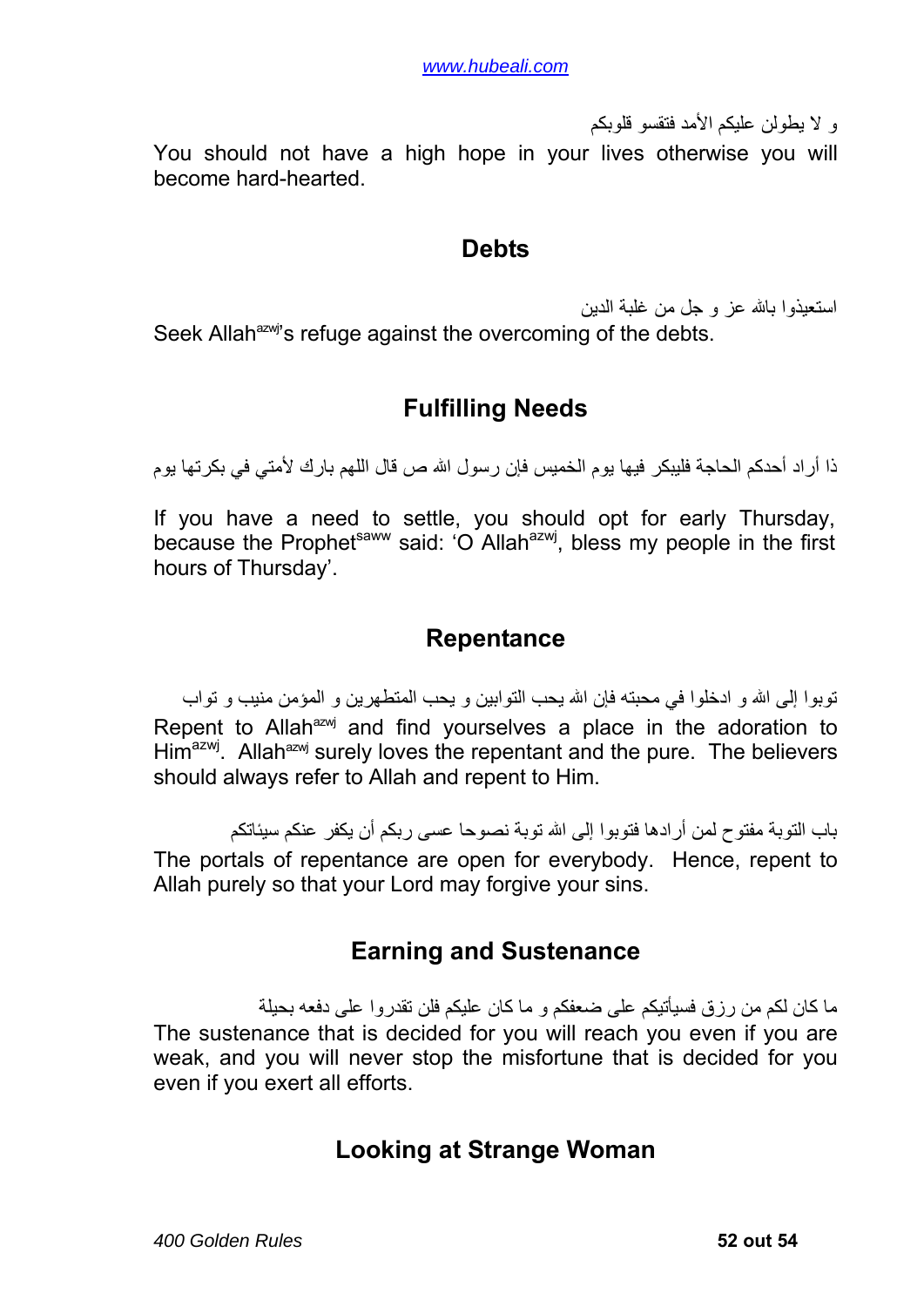<span id="page-52-0"></span>لكم من النساء أول نظرة فلا تتبعوها و احذروا الفتنة Your first look at strange women is forgivable. You should not add another stare. Beware of charm.

#### **Virtues of Good Wife**

حسن التبعل جهاد المرأة

Befriending husbands is the jihad of women.

لتطيب المرأة لزوجها

Wives should beautify themselves for their husbands.

#### **Congratulating Parents of Newborn**

إذا هنأتم الرجل من مولود ذكر فقولوا بارك الله لك في هبته و بلغ أشده و رزقت بره To congratulate for having a male baby, you should say: "Allah may bless His gift, cause him to attain maturity, and bestow upon you with his goodness."

### **Aqiqah**

عقوا عن أولادكم في اليوم السابع و تصدقوا إذا حلقتم رءوسهم بوزن شعورهم فضة فإنه واجب على

Offer a sacrifice to Allah<sup>azwj</sup> on behalf of your babies on the seventh day of their age. When you have their hair shaved, you should give silver alms equivalent to their removed hair. This is obligatory upon every Muslim. The Prophet<sup>saww</sup> did this to Al-Hassan<sup>asws</sup> and Al-Hussain<sup>asws</sup>.

#### **Circumcision**

اختنوا أولادكم يوم السابع و لا يمنعكم حر و لا برد فإنه طهر للجسد و إن الأرض لتضج إلى الله من بول الأقلف

Circumcise your male babies on their seventh day of age. Do not make excuse for hot or cold weather, because circumcision purifies the body. In addition, the land on which an uncircumcised individual urinates cries out for help to Allah<sup>azwj</sup>